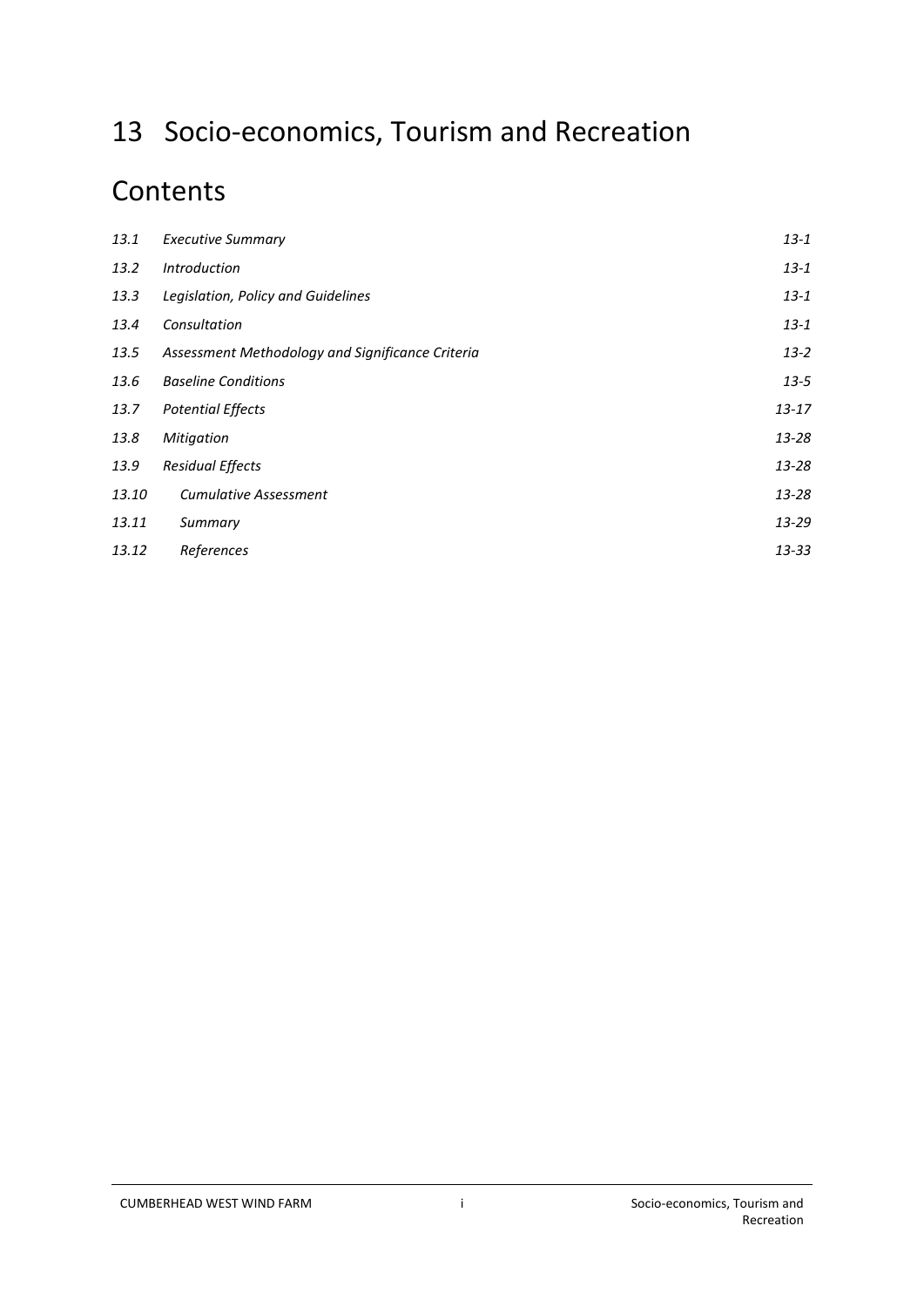This page is intentionally blank.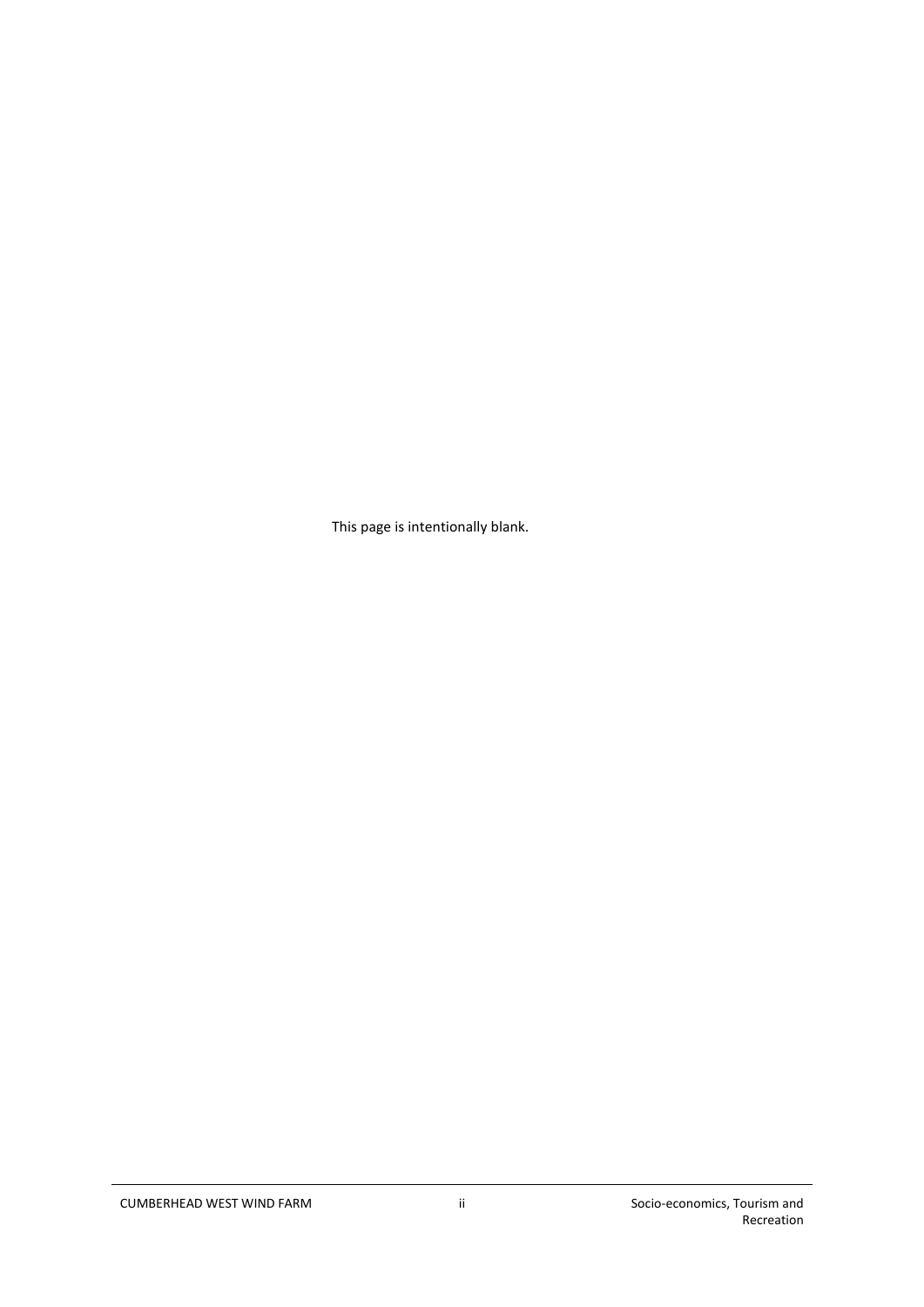# 13 Socio-economics, Tourism and Recreation

# <span id="page-2-0"></span>13.1 Executive Summary

- 13.1.1 The Proposed Development consists of 21 turbines of up to 6 MW each, resulting in a combined installed capacity of up to 126 MW. This chapter has assessed the potential socio-economic, tourism and recreation effects of the Proposed Development.
- 13.1.2 This assessment found that the local area has a population older than the South Lanarkshire and Scottish averages with limited opportunities for education or employment. The local economy has been adversely affected by the decline of coal mining and other local industries. There are a limited number of tourism assets and accommodation providers in the local area.

# 13.1.3 It was estimated that:

- during the development and construction phase, the Proposed Development would invest approximately £152 million, that could generate up to:
	- £13.3 million GVA and 202 years of employment in South Lanarkshire; and
	- £42.6 million GVA and 657 years of employment in Scotland (including South Lanarkshire).
- during each year of the operational phase, the Proposed Development would spend around £3.3 million on operations and maintenance. This could generate up to:
	- £0.7 million and 10 jobs in South Lanarkshire; and
	- £1.2 million GVA and 18 jobs in Scotland.
- 13.1.4 The Proposed Development would form part of a wider cluster of onshore wind developments in the area (refer to Chapter 1 and Figure 1.2). This presents an opportunity for local suppliers to have continuity of work across multiple projects and encourages local suppliers to diversify into the onshore wind market.
- 13.1.5 There would also be wider benefits associated with the Proposed Development as a result of the provision of community benefit funding of £5,000 per MW of installed capacity per year (a total of up to £630,000 per year, based on an installed capacity of 126 MW). This would enable the local communities surrounding the Proposed Development, such as Coalburn, Lesmahagow, Douglas, Glespin, Rigside, and Douglas Water to invest in the local area, and meet the objectives set out in their community action plans. This could involve developing the area's adventure tourism offering, resulting in increased visitor numbers and tourism. There could also be additional benefits as a result of an offer from the Applicant to explore the potential for shared ownership in the Proposed Development with the local community.
- 13.1.6 There would also be benefits to the public sector from payment of non-domestic rates estimated to be worth £1.3 million each year.
- 13.1.7 A review of the latest research evidence suggests that there is no evidence of wind farm developments adversely affecting the tourism economy of Scotland. However, an assessment of the potential effect of the Proposed Development on local tourism assets, accommodation providers and tourism routes was undertaken and found that there were not expected to be any adverse effects. The assessment notes that there may be positive effects on the tourism economy if community benefit funding or revenue from any shared ownership in the Proposed Development is invested in developing the local area's adventure tourism offering.
- 13.1.8 Overall, there were no significant adverse effects identified.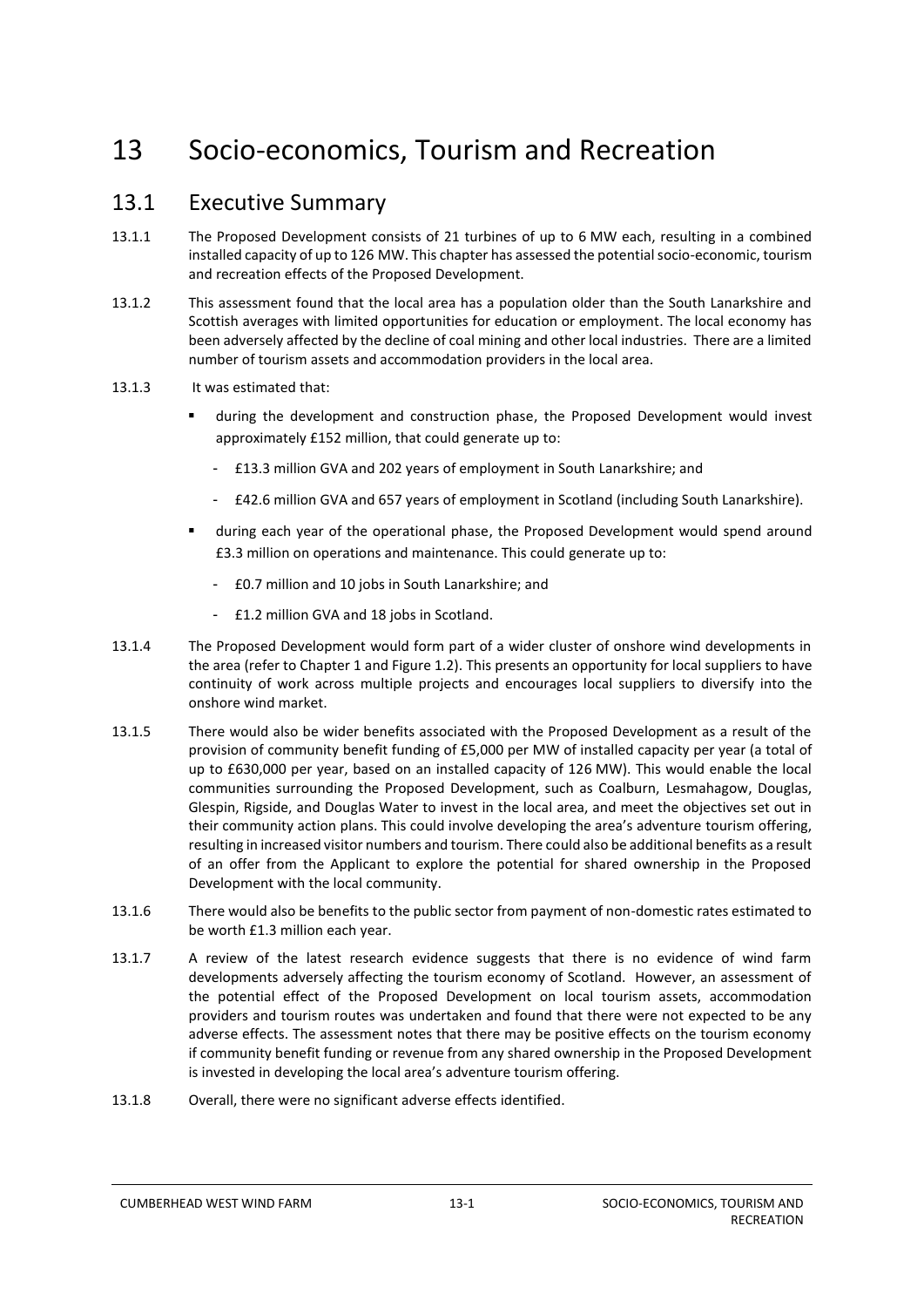# <span id="page-3-0"></span>13.2 Introduction

- 13.2.1 This chapter considers the potential socio-economic, tourism and recreation effects from the Proposed Development. This includes a consideration of local tourism activity, employment generation and any indirect economic effects from the Proposed Development.
- 13.2.2 The chapter evaluates the Proposed Development on socio-economic, tourism and recreation and has been prepared by BiGGAR Economics.
- 13.2.3 The assessment has been undertaken based on a 21-turbine development, each with an installed capacity of up to 6 Megawatts (MW). Therefore, the total installed generating capacity of the wind farm would be up to 126 MW.
- 13.2.4 The chapter is structured as follows:
	- Section [13.3](#page-3-1) considers the legislation, policy and guidelines that have informed the analysis;
	- Section [13.4](#page-3-2) considers consultations undertaken to inform the assessment;
	- **•** Section [13.4.1](#page-4-1) considers the methodology used to undertake the assessment, including the baseline and estimation of effects, as well as the criteria used to determine significance;
	- Section [13.6](#page-7-0) outlines the socio-economic and tourism baseline of the local area. South Lanarkshire and Scotland, based on available statistics and strategic documents;
	- Section [13.7](#page-19-0) assesses the potential socio-economic and tourism effects arising from the construction and operation of the Proposed Development;
	- Section [13.8](#page-30-0) discusses measures that may be needed to mitigate effects:
	- Section [13.9](#page-30-1) summarises the residual effects;
	- **EXECT** Section [13.10](#page-30-2) assesses the cumulative effects arising from the Proposed Development;
	- Section [13.11](#page-31-0) provides a summary of the assessment; and
	- Section [13.12](#page-35-0) lists the references used in the assessment.

# <span id="page-3-1"></span>13.3 Legislation, Policy and Guidelines

- 13.3.1 There is no specific legislation, policy or guidance available on the methods that should be used to assess the socio-economic impacts of a proposed onshore wind farm development. The proposed method has however been based on established best practice, including that used in UK Government and industry reports on the sector.
- 13.3.2 In particular, this assessment draws on two studies by BiGGAR Economics on the UK onshore wind energy sector, a report published by RenewableUK and DECC in 2012 on the direct and wider economic benefits of the onshore wind sector to the UK economy (Department of Energy and Climate Change, RenewableUK, 2012) and a subsequent update to this report published by RenewableUK in 2015 (RenewableUK, 2015).
- 13.3.3 Scottish Planning Policy (Scottish Government, 2014) does provide general guidance on how the economic impacts of a development should be considered. It states that policies and planning decisions will consider, amongst other things:
	- the net economic benefit of a proposed development; and
	- how a proposed development responds to economic issues, challenges and opportunities.
- 13.3.4 There is no formal guidance on the methods that should be used to assess the effects that wind farm developments may have on tourism and leisure interests.

# <span id="page-3-2"></span>13.4 Consultation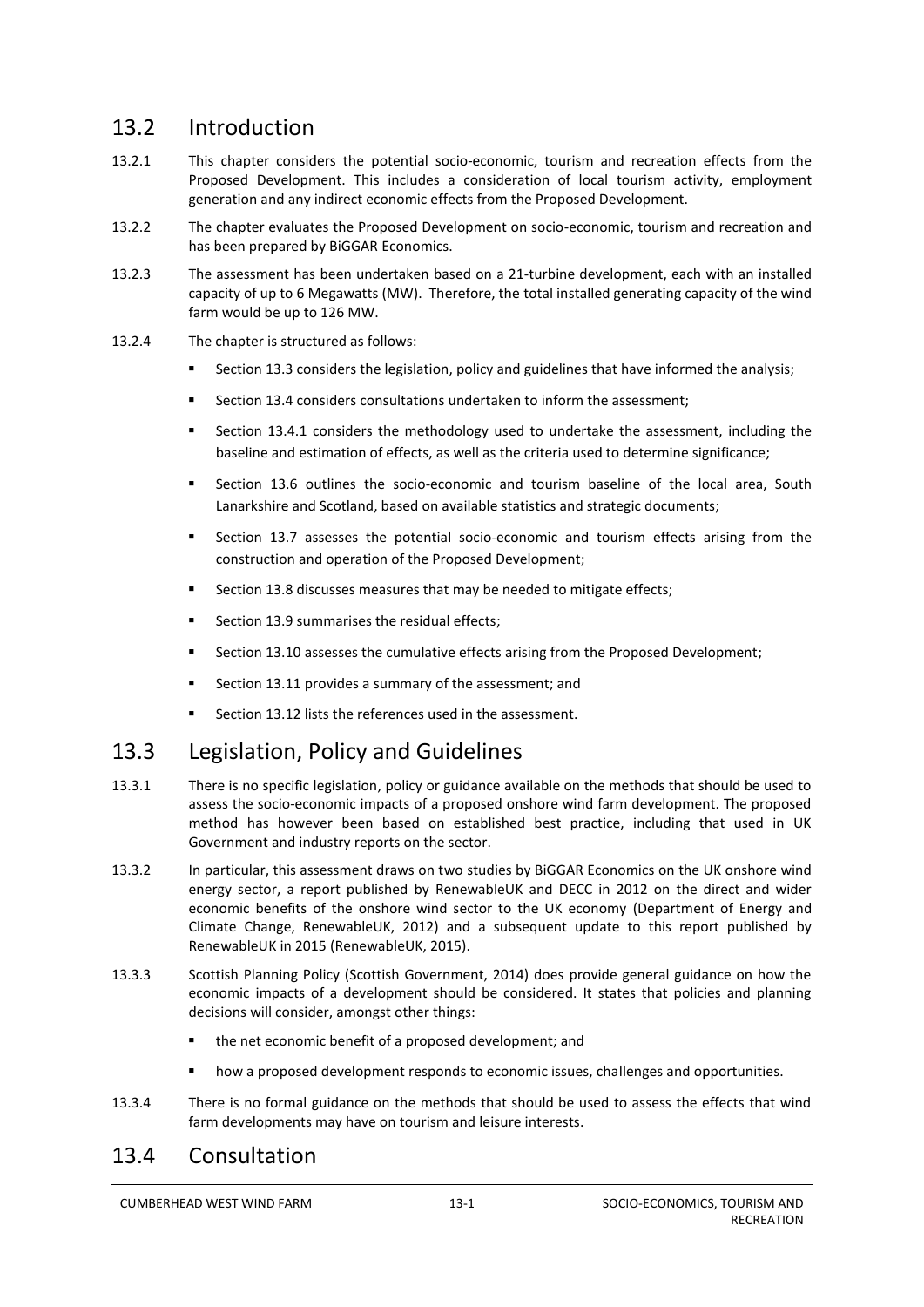- <span id="page-4-1"></span>13.4.1 The Applicant has held pre-application discussions with the South Lanarkshire Council and various local community groups regarding the Proposed Development and matters to be addressed within the EIA. In particular, this considered the options for Community Benefit contributions from the Proposed Development and to consider potential local priorities to direct funds towards.
- 13.4.2 Further public consultation on community benefits from the Proposed Development, and other projects within the Hagshaw Cluster (refer to Chapter 1), is currently planned to take place in late 2020.

# <span id="page-4-0"></span>13.5 Assessment Methodology and Significance Criteria

# *Study Area*

- 13.5.1 The study area will cover three areas for analysis and comparison, namely:
	- the Local Area (Clydesdale South and Avondale and Stonehouse electoral wards);
	- South Lanarkshire; and
	- Scotland.
- <span id="page-4-2"></span>13.5.2 The 'Local Area' is displayed i[n Graphic](#page-4-2) 13.1.

# **Graphic 13.1 Illustration of the 'Local Area'**



#### Source: Nomis

# *Desk Study*

- 13.5.3 To assess the effect on socio-economic, tourism and recreation factors on the baseline conditions, the following study approach was taken:
	- a review of economic strategies in the Local Area, South Lanarkshire and Scotland;
	- an analysis of socio-economic statistics for the Local Area, South Lanarkshire and Scotland;
	- an analysis of tourism statistics in the Local Area, South Lanarkshire and Scotland; and
	- identification of local tourism and recreation assets, including accommodation providers and public foot and cycle paths.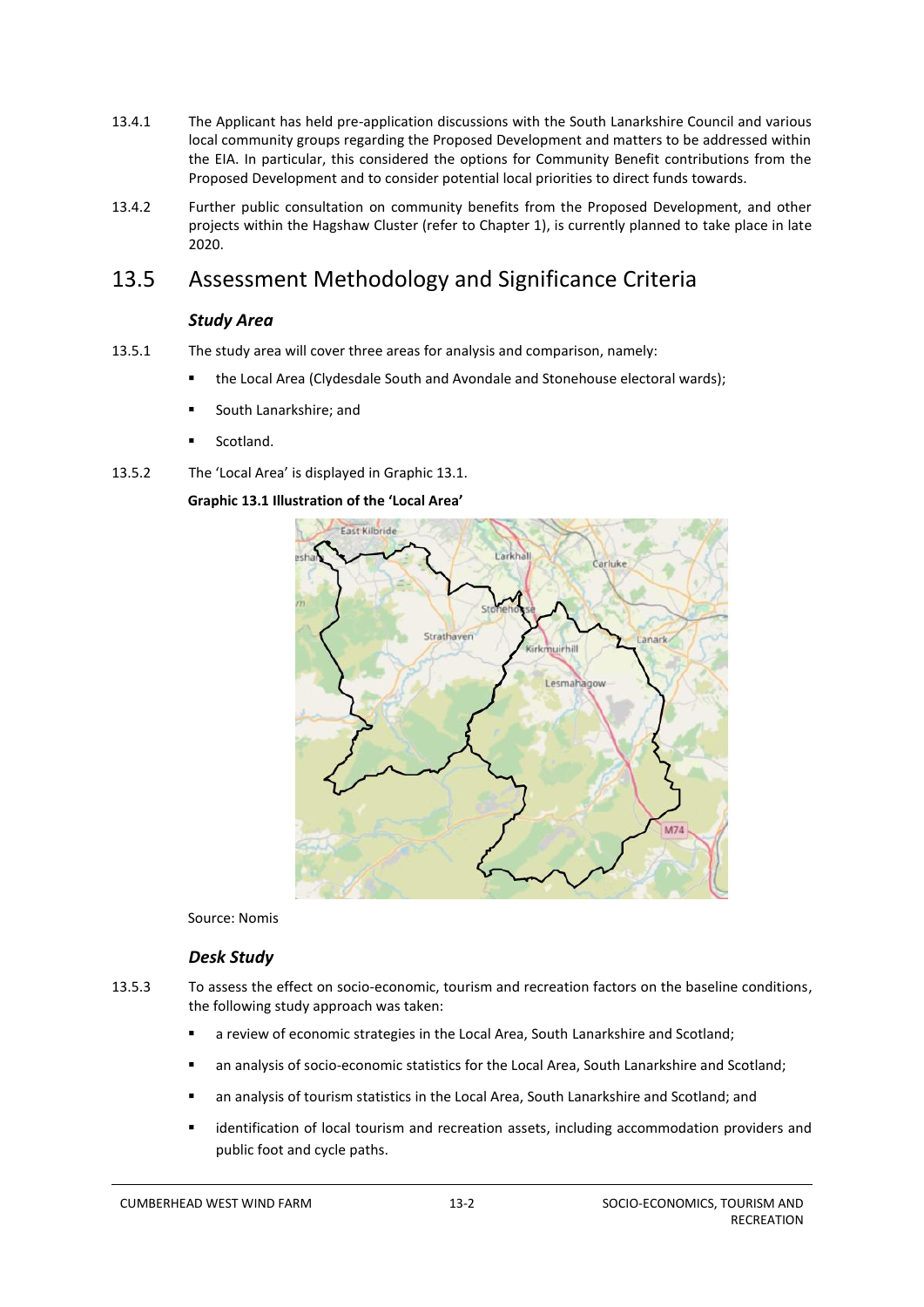# *Site Visit*

13.5.4 No site visits were conducted as part of the study, as the necessary information could be collected solely through a desk study approach. However, the authors are familiar with the site and the Local Area from previous work.

# *Stages in Socio-economic Analysis*

- 13.5.5 There is no specific legislation or guidance available on the methods that should be used to assess the socio-economic effects of a proposed onshore wind farm development for an EIA. Therefore, to identify and assess the significance of predicted socio-economic effects, the assessment has been based on professional judgement for the degree of change resulting from the proposals, using methods commonly used in EIAs for proposed renewable energy developments, as outlined below.
- 13.5.6 The assessment of economic effects was undertaken using a model that has been developed by BiGGAR Economics specifically to estimate the socio-economic effects of wind farm developments. This model was also the basis of an assessment of the UK onshore wind sector for the then Department of Energy and Climate Change (DECC) and RenewableUK in 2012 (Department of Energy and Climate Change, RenewableUK, 2012), which was subsequently updated in (RenewableUK, 2015). These assessments were based on case studies of the local, regional and national socioeconomic effects of wind farms that have been developed in the UK in recent years.
- 13.5.7 This approach is considered industry best practice in the assessment of the socio-economic effects of the onshore wind sector, being used in reports for the DECC and RenewableUK. This model has been used by BiGGAR Economics to assess the socio-economic effects of numerous wind farms across the UK, with the results being accepted as robust at several public inquiries.
- 13.5.8 The assumptions have been made based on two main sources:
	- Firstly, the analysis that was undertaken in the 2015 report on behalf of RenewableUK, which uses evidence from previous wind farms around the UK. This report examined the size and location of contracts for their development, construction, and operation and maintenance phases.
	- Secondly, bespoke evaluation of the economies of the relevant study areas undertaken for this assessment. This was based on analysis of local, regional and national statistics.
- 13.5.9 The units of measurement which are used to quantify the economic impacts of the Proposed Development are:
	- GVA this is a measure of the economic valued added by an organisation or industry and is typically estimated by subtracting the non-staff operational costs from the revenues of an organisation;
	- Years of employment this is a measure of employment which is equivalent to one person being employed for an entire year and is typically used when considering the short-term employment impacts, such as those associated with construction; and
	- Jobs this is a measure of employment, which considers headcount employment in an organisation or industry.
- 13.5.10 To begin estimating the economic activity supported by the Proposed Development, it is first necessary to calculate the expenditure during the development and construction, and operation and maintenance phases. The total expenditure figure is then divided into its main component using assumptions regarding the share that could be expected by main and sub-contractors on each study area.
- 13.5.11 There are three sources of economic activity:
	- component contracts and the jobs they support;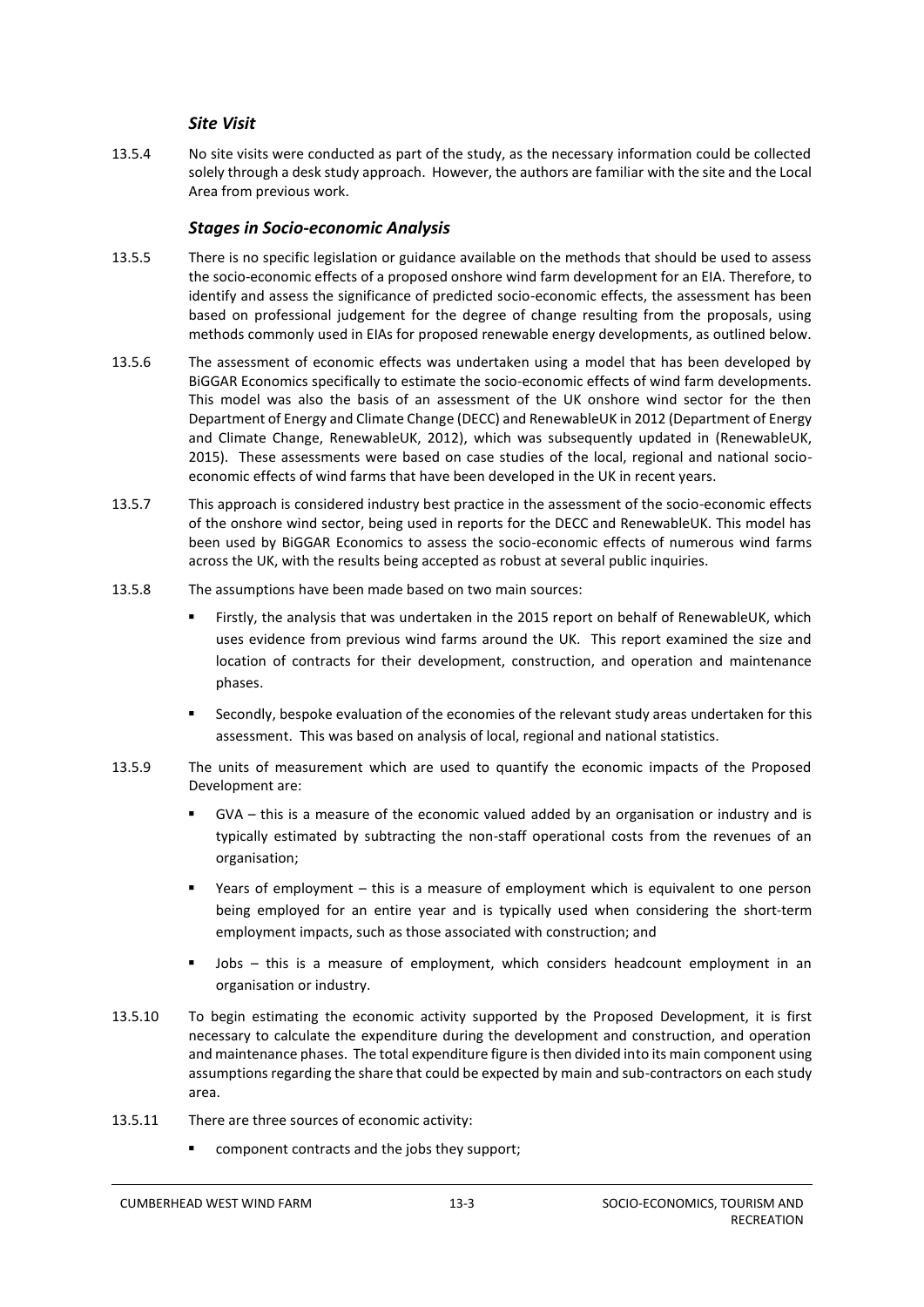- wider spending in the supply chain (indirect effect); and
- spending of people employed in these contracts (induced effect).
- 13.5.12 There are four key stages of this model:
	- estimation of the total capital expenditure;
	- estimation of the value of component contracts that make up total expenditure;
	- **■** assessment of the capacity of businesses in the study area to perform and complete component contracts; and
	- estimation of economic impact from resultant figures.

# *Tourism and Recreation Assessment*

- 13.5.13 The potential effects of wind farm development on the tourism and recreation sector are wellresearched, and as such, key studies have been included for reference, including:
	- Wind Farms and Tourism Trends (BiGGAR Economics, 2017);
	- A Report on the Achievability of the Scottish Government's Renewable Energy Targets (Scottish Parliament Economy, Energy and Tourism Committee, 2012); and
	- The Economic Impacts of Wind Farm on Scottish Tourism (Glasgow Caledonian University/Moffat Centre, 2008).
- 13.5.14 Tourist attractions and accommodation were identified within the vicinity of the Proposed Development. Tourist attractions include permanent fixtures (e.g. museums, castles and trails) as well as temporary events.
- 13.5.15 Important attractions attributed to South Lanarkshire are also identified due to their increased sensitivity, even if they are not within the vicinity of the Proposed Development.

# *Assessment of Potential Effect Significance*

- 13.5.16 The significance of the effect of the Proposed Development on each tourism and recreation asset and the economy for each study area is considered by determining the type and magnitude of change on each.
- 13.5.17 The impact magnitude is assessed using the economic model and professional judgement, considering the socio-economic effects from the Proposed Development on South Lanarkshire and Scotland.
- 13.5.18 The significance of effects from the Proposed Development on tourism and recreation assets are assessed with reference to evidence from research and comparable wind farm developments.
- 13.5.19 The significance of effect on each economic, tourism and recreational asset is determined based on the criteria provided below, i[n Table 13.1.](#page-7-1) Major and moderate effects are considered significant in relation to EIA Regulations.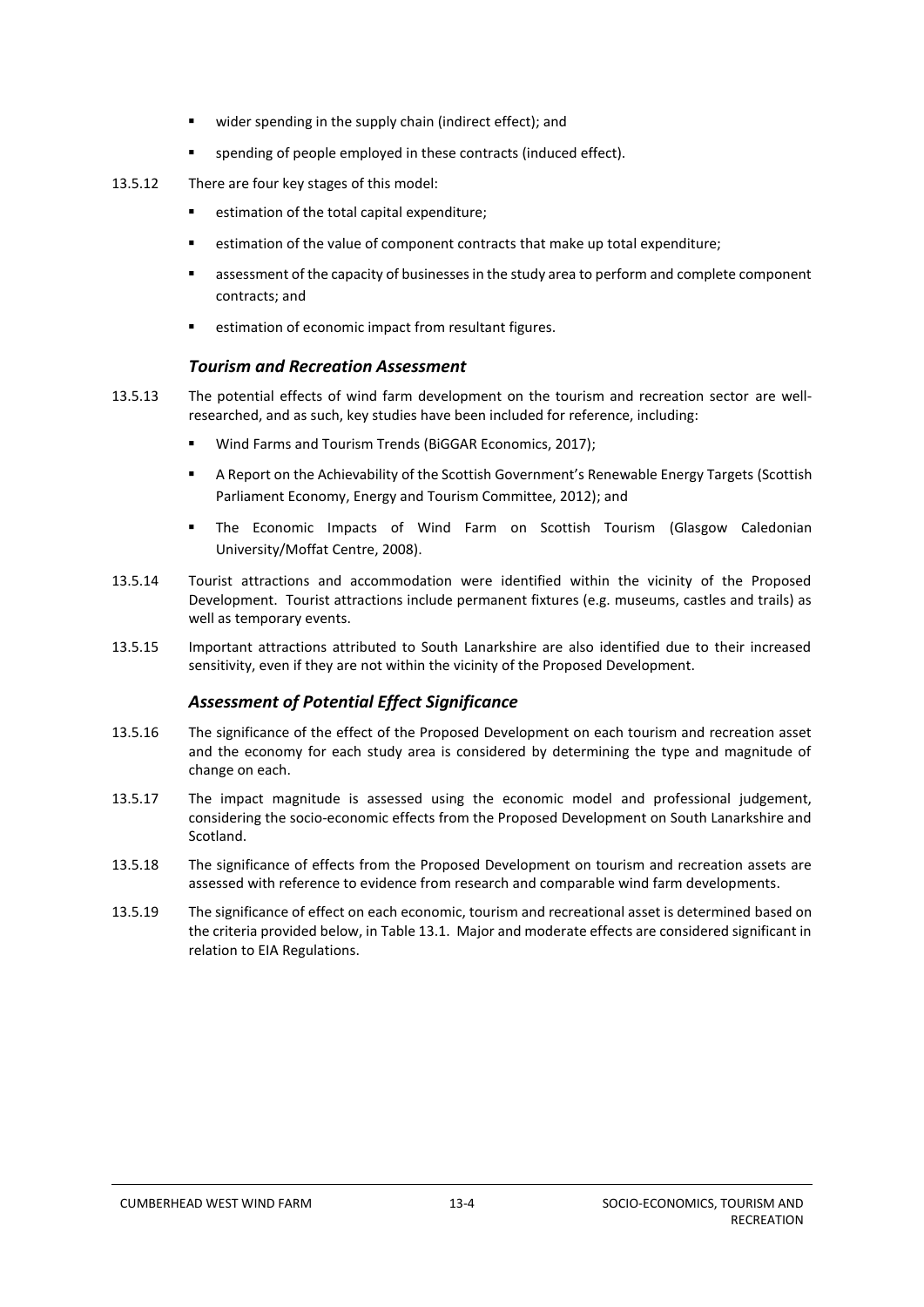# <span id="page-7-1"></span>**Table 13.1 Significance Criteria**

| <b>Significance</b> | <b>Description</b>                                                                                                                                                                                                                                                                                                                                                               |
|---------------------|----------------------------------------------------------------------------------------------------------------------------------------------------------------------------------------------------------------------------------------------------------------------------------------------------------------------------------------------------------------------------------|
| Major               | Major loss/improvement to key elements/features of the baseline conditions<br>such that post-development character/composition of baseline condition will be<br>fundamentally changed. For example, a major long-term alteration of socio-<br>economic conditions, a major reduction/improvement of recreational assets, or a<br>substantial change to tourism spend             |
| Moderate            | Loss/improvement to one or more key elements/features of the baseline<br>conditions such that post-development character/composition of the baseline<br>condition will be materially changed. For example, a moderate long-term<br>alteration of socio-economic conditions, a moderate reduction/improvement in<br>the recreational asset, or a moderate change to tourism spend |
| Minor               | Changes arising from the alteration will be detectable but not material; the<br>underlying composition of the baseline condition will be similar to the pre-<br>development situation. For example, a small alteration of the socio-economic<br>conditions, a small reduction/improvement in the recreational asset, or a small<br>change in tourism spend                       |
| Negligible          | Very little change from baseline conditions. Change is barely distinguishable,<br>approximating to a "no change" situation                                                                                                                                                                                                                                                       |

# *Requirements for Mitigation*

13.5.20 Where applicable mitigation measures are identified and highlighted within the text. However, mitigation requirements in socio-economics, tourism and recreation assessments are generally limited.

# *Assessment of Residual Effect Significance*

13.5.21 The significance of residual effects has been assessed based on the same criteria as outlined i[n Table](#page-7-1)  [13.1.](#page-7-1)

# *Limitations to Assessment*

13.5.22 The assessment is based on the experience of comparable development elsewhere and a review of the local socio-economic context. To maximise the economic effects associated with the Proposed Development it will be necessary for local contractors to engage with opportunities that arise, which can be aided by the Developer increasing awareness of these opportunities.

# <span id="page-7-0"></span>13.6 Baseline Conditions

13.6.1 The sources of data on which the baseline assessment were based all have lag times in publication which means that they do not take account of the economic impact of the COVID-19 pandemic. It is acknowledged that the socio-economic baseline position will have declined as a result of COVID-19, including business closures, reductions in levels of employment and increased unemployment. This is likely to be particularly the case for the tourism economy, given the restrictions that were in place for a substantial part of 2020.

# *Strategic Economic Context*

# **Scotland's Economic Action Plan**

13.6.2 The Scottish Government's Economic Action Plan (Scottish Government, 2018) sets out how it plans to make Scotland a leader in technological and social innovations. It aims to deliver higher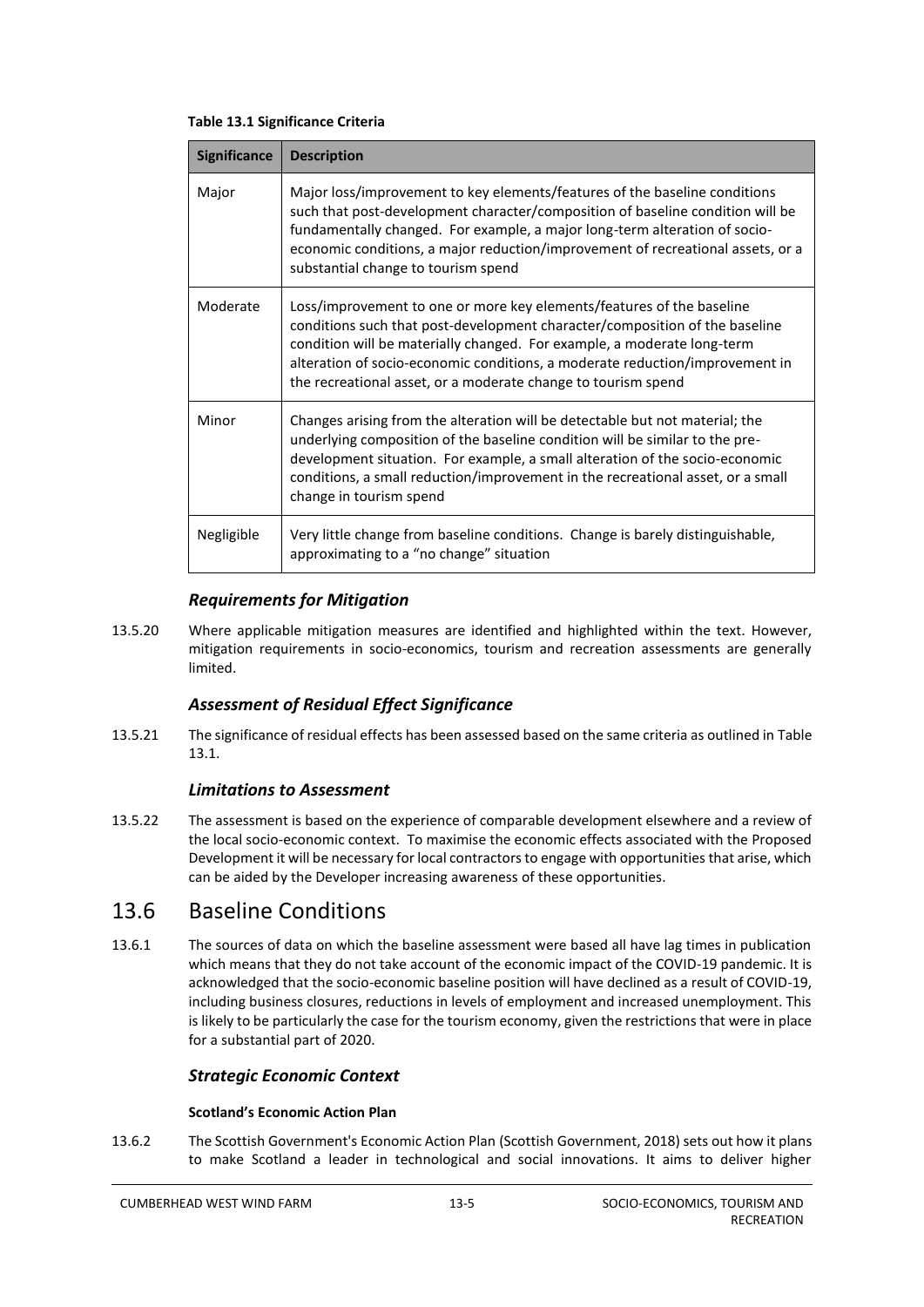productivity and greater competitiveness while transitioning to a carbon-neutral economy through measures that support business, and encouraging investment, innovation and upskilling.

- 13.6.3 At the heart of this strategy is inclusive growth, combining increased prosperity with greater equity, which requires getting the fundamentals right. These include:
	- investment: boosting private and public investment and delivering world-class infrastructure;
	- enterprise: ensuring a competitive business environment;
	- international: growing exports and attracting international investment;
	- innovation: supporting world-leading innovation;
	- skills: providing a highly-skilled workforce;
	- place: supporting thriving places;
	- people: ensuring a sustainable working population where everyone can participate in and benefit from increased prosperity; and
	- sustainability: seizing the economic opportunities in the low carbon transition.

#### **Scottish Energy Strategy**

- 13.6.4 In December 2017, the Scottish Government published the Scottish Energy Strategy (Scottish Government, 2017), which sets out the Government's vision for Scotland's energy future. Onshore wind is highlighted as continuing to provide a pivotal role in Scotland's economic growth.
- 13.6.5 The Scottish Government indicate that the use of renewable energy continues to increase in Scotland and exhibits large areas of opportunities. The Scottish Government will work to continue to support businesses in this sector to meet climate change targets and become a decarbonised society.
- 13.6.6 The strategy also highlights the importance of community benefits in renewable developments and the increase in desire for shared ownership of renewable energy projects between developers and the local communities they are delivered in.

# **Climate Change (Emissions Reduction Targets) (Scotland) Bill**

13.6.7 In 2019, the Scottish Parliament unanimously passed the Climate Change (Emissions Reduction Targets) (Scotland) Bill (Scottish Parliament, 2019). The bill sets a legally binding target of achieving "net-zero" carbon emissions by 2045. Amendments to the bill also raised the interim targets to 70% carbon emissions reductions by 2030 and 90% by 2040.

# **Economic Strategy for South Lanarkshire Council, 2013-23**

- 13.6.8 South Lanarkshire Council's (SLC) economic development strategy for the region highlights South Lanarkshire's strong skills base in engineering and related sectors and the potential of this for expansion into renewable technologies (South Lanarkshire Council, 2013). The strategy also places an emphasis on ensuring that local people benefit from renewable energy developments in the area.
- 13.6.9 As an example of this, it highlights the development of a community benefit policy managed by the Council, known as the Renewable Energy Fund. This has enabled contributions towards a wide range of community-based projects as well as partnership programmes aimed at improving employability for unemployed people in South Lanarkshire.

#### **Coalburn, Douglas and Glespin: Community Action Plans**

13.6.10 In August 2016, the Coalburn, Douglas and Glespin Community Action Plans were released (Urban Animation, 2016) which discuss the current socio-economic context of the local area and provide a series of aims and objectives for how the local community would like to see their villages develop over the coming years.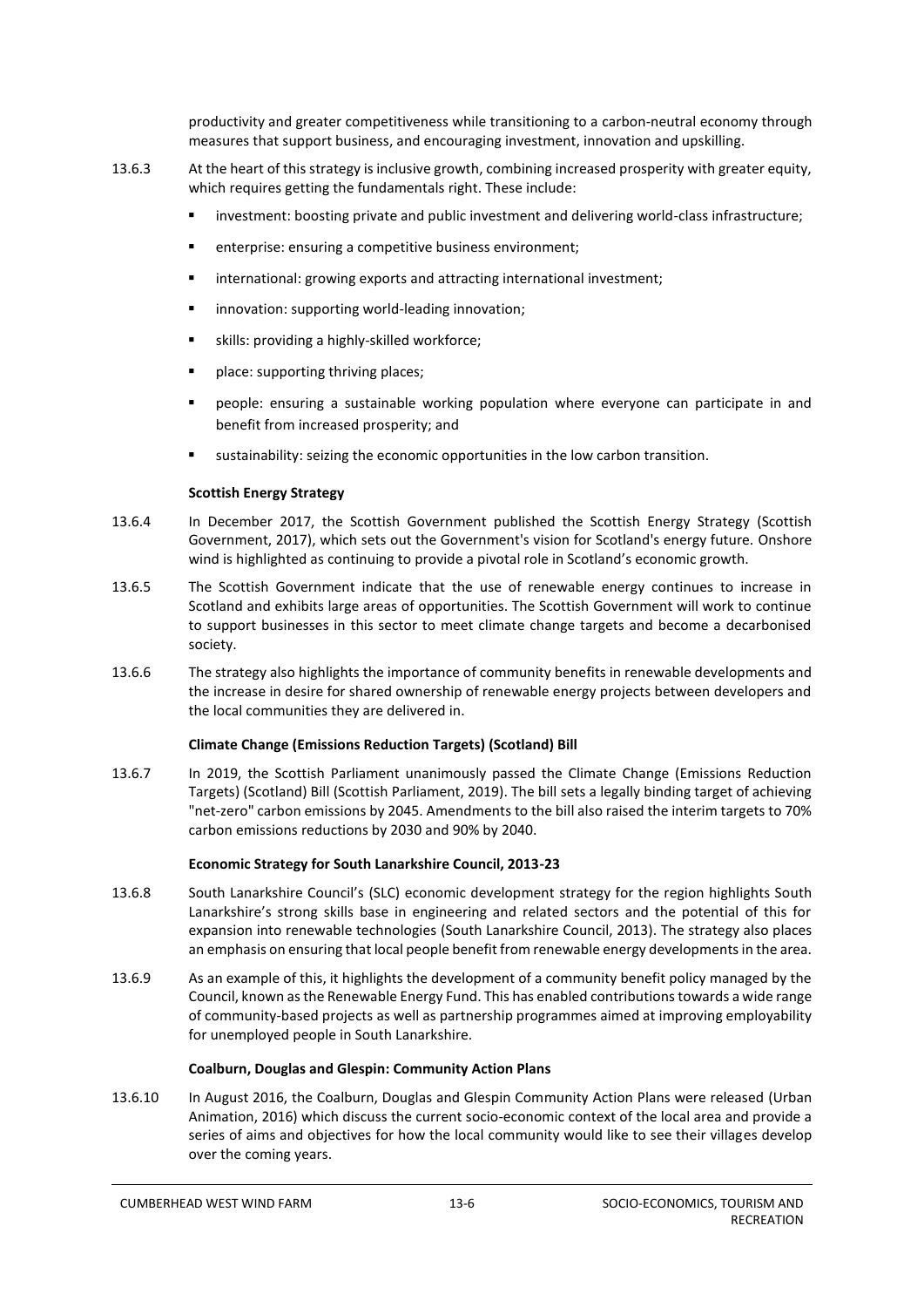- 13.6.11 The villages considered have populations that are somewhat older than the national average as well as higher levels of unemployment and benefits claimants. There are also higher incidences of some forms of poor health. The communities have an industrial heritage with significant employment previously provided by textiles and mining, with some former colliery bings remaining which form a proud part of the landscape. Given the decline of these industries, as well as more recent closures such as Ramage Distribution in 2008, the communities are in an ongoing period of transition.
- 13.6.12 Members of the community, including children at the local schools, were asked to contribute their aspirations for the community. From these discussions, action plans for each of the communities were produced. The major themes for these strategies were:
	- **helping people into work** this will focus on improving local skills, developing existing support, creating incentives and premises for businesses locating in the area, and maximising opportunities for local people in planned projects;
	- **EXECO improve local transport** improve access to facilities locally and regionally through grant assistance, and ventures by local community groups and social enterprises;
	- **improve quality of life, health and well-being** work with Healthy Valleys Community Health Matters to improve health and activity levels, make each village a more attractive place to live and build on specific strengths and assets, including places and people;
	- **build community capacity** increase local participation and ensure that each community can lead to change, develop/consolidate community anchor organisations, and build capacity in other organisations, such as community groups and third sector organisation;
	- **promote easy access to funding** channel the flow of funding, particularly from wind farms so that it creates the most benefit, for example through funding social enterprises or specific local projects. To do this, processes need to be put in place to ensure fairness, as well as ensuring sustainability; and
	- **building sustainable community assets** ensure that assets can secure income sources on a long-term basis, improve community assets so that the villages are a good place to do business and the community has the skills and support to seize opportunities.
- 13.6.13 In Coalburn, this means developing and consolidating the Miners Welfare and Leisure Centre as hubs of community activity, with new opportunities for outdoor recreation such as cycling and hill walking developed and promoted. It would also mean more green spaces, paths and bus shelters, which could be complemented by a range of other facilities such as housing and shops.
- 13.6.14 In Douglas, this would involve developing St Brides Centre and Universal Connections as community hubs, giving the main street a facelift, including maintaining current buildings and developing gap sites, and cleaning up old factory sites for new uses. New facilities, such as an all-weather sports pitch and rural walking and cycling paths were also identified as significant opportunities.
- 13.6.15 In Glespin, the main aims are to increase the population (or halt decline), through improved housing policies and employment opportunities, and improving quality of life, for example by reducing vehicle speeds, controlling odorous emissions from sewage sludge, and improving parking and maintenance. The other main aim was to improve employment and training, mainly through improving the use of the land and supporting employers who locate in Glespin.

#### **Rigside and Douglas Water: Community Action Plan 2018-23**

- 13.6.16 Rigside and Douglas Water's action plan was developed by Coalfields Community Futures (Coalfields Community Futures, 2017). It consists of an analysis of the community as it stands, a shared vision and priority themes and actions for the future. The action plan was informed by 52 household surveys and a community event attended by 160 people.
- 13.6.17 The Rigside and Douglas Water area is associated with high levels of poor health, low economic activity, low educational qualifications and a low proportion of owner-occupied homes. The main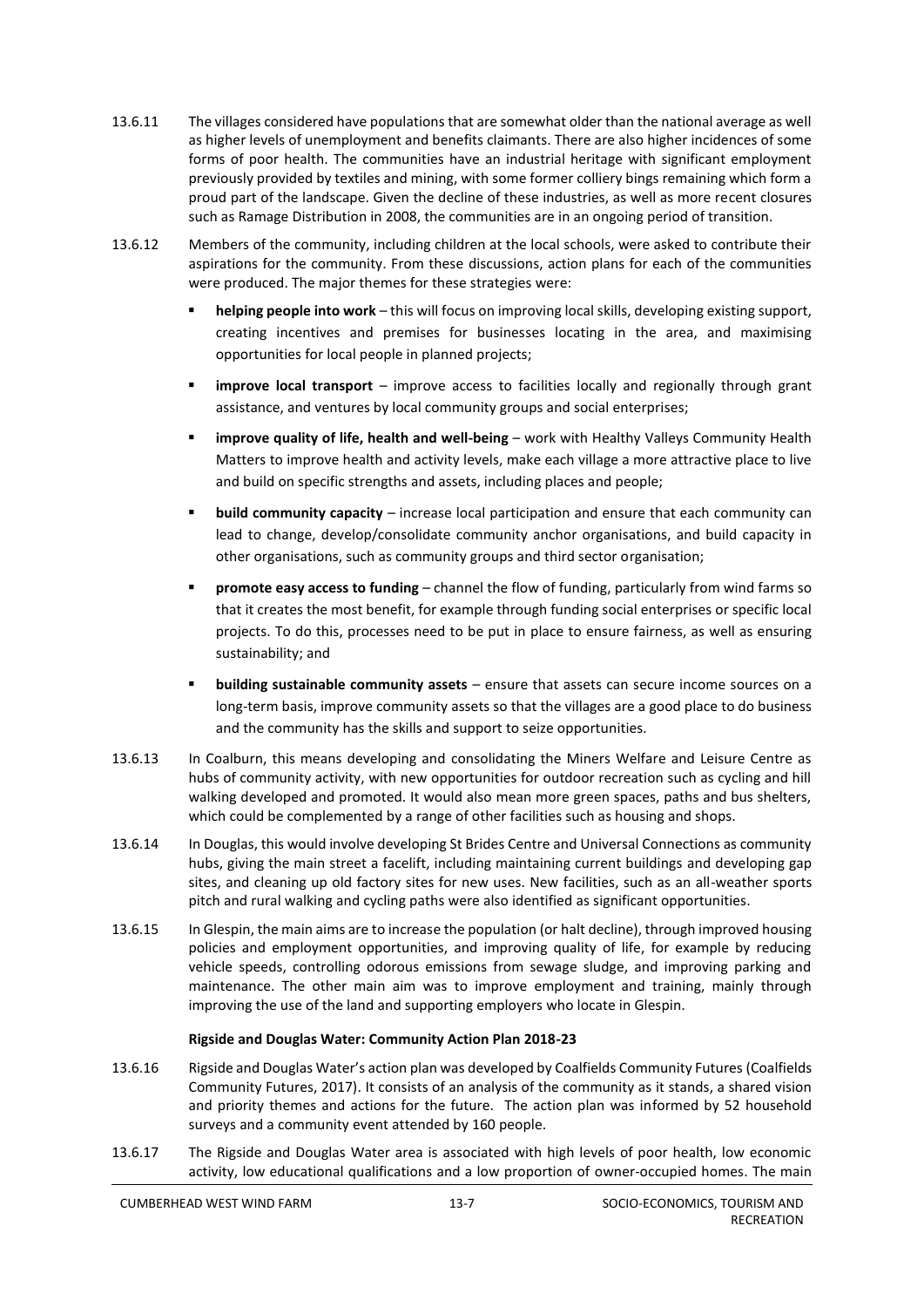employers locally are two transport and haulage companies. Public transport links are very limited, making accessing employment opportunities difficult for those without cars. Local people feel that more could be done to integrate new residents from outside the area, and better housing would encourage people who currently travel into the area for work to live there permanently.

- 13.6.18 The community has a shared vision where the Rigside and Douglas Water area is a friendly place with strong community spirit, is attractive with good shops and houses, interacts strongly with the environment through walks and other outdoor activities, and supports families and the elderly.
- 13.6.19 The community action plan identifies several activities across four themes where the community can be improved. Many of these will require working with partners, such as South Lanarkshire Council, as well as identifying funding sources. The four themes are:
	- **E** amenities more shops, gym for all ages indoor and outdoor, improve the path network, improve parks, ponds and woodland, and a community noticeboard;
	- **EXECOMMUNITY Activities and facilities** more activities for children and young people, annual activities, more activities for the elderly, better use of the existing community hall and employability initiatives;
	- **roads and transport** create a safe crossing across the A70, road maintenance, speed calming measures, improve bus times, more affordable public transport, a community bus and upgrading the roads; and
	- village environment clean up the village, specifically litter and fly-tipping, improve the housing situation, a safer community, community garden/allotments and floral enhancement/encouraging biodiversity.

#### **Lesmahagow, Brocketsbrae and Hawksland: A Community Led Action Plan 2019 – 2024**

- 13.6.20 The Lesmahagow, Brocketsbrae and Hawksland Community Led Action Plan was produced by a steering group drawn from members of the community, including schools, businesses and community groups.
- 13.6.21 The community engagement exercise used to create this action plan found that the population had high levels of satisfaction with their natural space, identify and belonging. However, they had lower levels of satisfaction with the local economy and employment opportunities and public transport connections.
- 13.6.22 The Action Plan identified proposals for improving the wellbeing of residentsin the area, which were focuses around three main themes:
	- **Looking Good** to turn around the physical presentation of the town to refresh and rejuvenate positive attitudes to Lesmahagow, Brocketsbrae and Hawksland;
	- **Going Out** improve the access between the town centre, residential areas and natural spaces around the town; and
	- **Meeting People** improve the ability of the residents to socialise locally, both inside and outside, to enhance the strong sense of community identity.
- 13.6.23 The proposals within the Action Plan were considered in how they related to these themes. For example, the proposals for Work and Local Economy were;
	- to convert vacant units back to economic use, which would work towards the Looking Good theme; and
	- to work with public transport providers to develop new routes that suited working people, which would work towards the Going Out and Meeting People themes.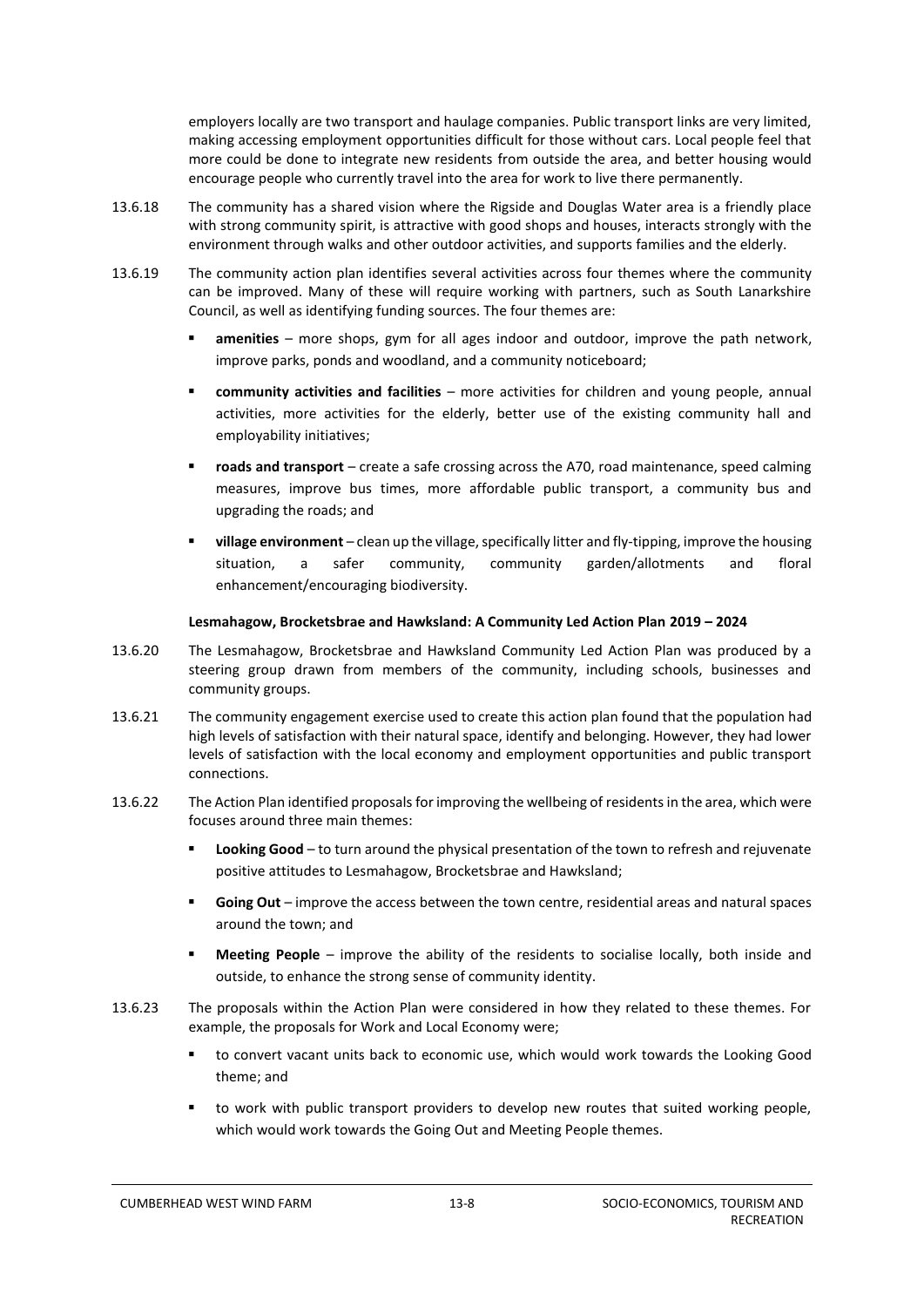#### **Covid-19 and the Economic Recovery Plan**

- 13.6.24 At the time of writing, it is difficult to predict the longer term consequences of the COVID-19 pandemic. To date the impact has been highest on sectors associated with tourism, such as accommodation and food services, which is particularly important in Scotland.
- 13.6.25 The renewable energy sector is well placed to make an important contribution to local, regional and national economic recovery and transformation. This is because it is employment intensive in the short term, during the construction phase and so can provide employment opportunities during the COVID-19 crisis (and recovery), and also because it delivers sustainable growth in the longer term, by decarbonising the energy supply for the economy as a whole.
- 13.6.26 The role that renewable energy can play in the economic recovery was recognised in the June 2020 report of the Advisory Group on Economic Recovery (AGER) to the Scottish Government (Advisory Group on Economic Recovery, 2020). This group was established by the Scottish Government in April 2020 as a response to the long-term impact of Covid-19 and was asked to focus on Scotland's economic recovery. The recommendations in. this report included "prioritisation and delivery of green investments", including that the green economic recovery is central to recovery overall and that Scotland should lever its natural advantages, such as "the almost limitless quantities of renewable energy from wind, wave and tidal power".
- 13.6.27 The report also endorsed the principles for a resilient recovery set out by the Committee on Climate Change (Committee on Climate Change, 2020), which included "use climate investments to support the economic recovery and jobs" and "ensure the recovery does not 'lock-in' greenhouse gas emissions or increased climate risk".
- 13.6.28 The Scottish Government's response, the Economic Recovery Implementation Plan (Scottish Government, 2020), sets out how it intends to take forward the AGER report's recommendations. It prioritises a sustainable recovery that supports jobs and supports all parts of Scotland, while meeting its climate change targets and wider environmental objectives.

# *Socio-economic Baseline*

# **Population**

- 13.6.29 The population of the Local Area is 31,232, approximately 10% of the total population of South Lanarkshire.
- 13.6.30 The demographic profile of the Local Area is older than that of South Lanarkshire and Scotland as a whole, with 20.5% of the local population aged 65 or over, compared to 19.0% and 18.6% respectively. The Local Area also has a lower than average working-age population, accounting for 62.0% of the local population, compared to the average of 63.6% for South Lanarkshire and 64.5% for Scotland. The proportion of the population aged 0-15 living in the Local Area is slightly higher than average at 17.7% compared to 17.4% for South Lanarkshire and 16.9% for Scotland.

|                         | <b>Local Area</b> | <b>South Lanarkshire</b> | <b>Scotland</b> |
|-------------------------|-------------------|--------------------------|-----------------|
| <b>Total Population</b> | 31,232            | 320,530                  | 5,463,300       |
| $0 - 15$                | 17.7%             | 17.4%                    | 16.9%           |
| $16 - 64$               | 62.0%             | 63.6%                    | 64.5%           |
| $65+$                   | 20.5%             | 19.0%                    | 18.6%           |

# **Table 13.2 Population of Study Areas**

Source: National Records of Scotland (2019), Electoral Ward Population Estimates 2018 National Records of Scotland (2020), Mid-2019 Population Estimates Scotland.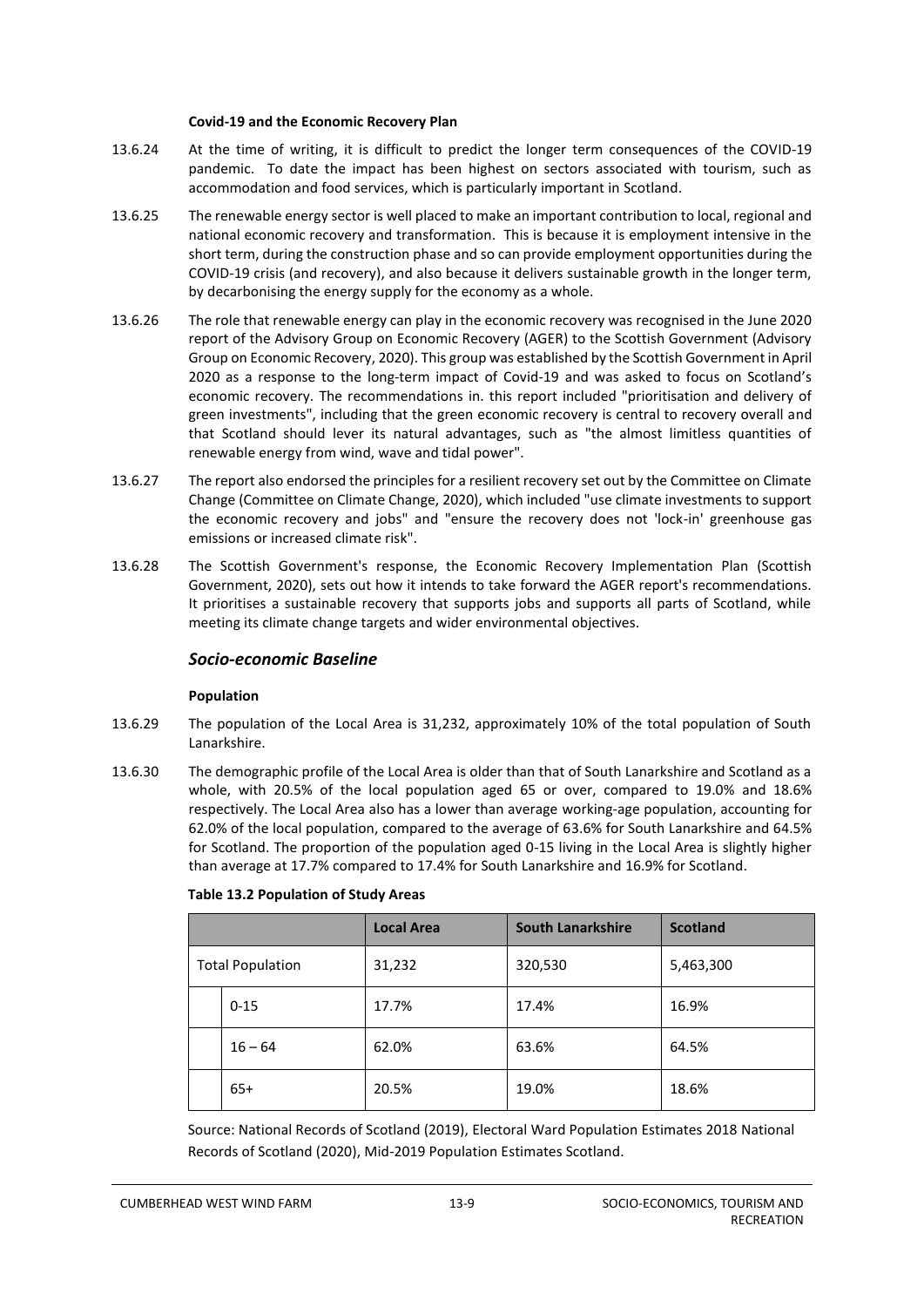- 13.6.31 As shown in [Table 13.3,](#page-12-0) population projections suggest that the population of South Lanarkshire is expected to increase 2.8% between 2018 and 2043. This is smaller than the 2.5% projected increase for Scotland as a whole over the same period.
- 13.6.32 The proportion of the population aged 65+ is projected to increase across Scotland to 24.9% and this rise is expected to be more pronounced in South Lanarkshire where it is estimated to be 26.3%. The proportion of the population of working age is also expected to be lower than average at 58.2% compared to the predicted Scottish average of 60.3%. The youth population is expected to be lower than average in South Lanarkshire by 2043, accounting for 14.8% of the total population, compared to 15.5% for Scotland.

| <b>South Lanarkshire</b> |                         |         | <b>Scotland</b> |           |           |
|--------------------------|-------------------------|---------|-----------------|-----------|-----------|
|                          |                         | 2018    | 2043            | 2018      | 2043      |
|                          | <b>Total Population</b> | 319,020 | 328,001         | 5,438,100 | 5,574,819 |
|                          | $0 - 15$                | 16.9%   | 14.8%           | 17.3%     | 15.5%     |
|                          | $16 - 64$               | 64.2%   | 60.3%           | 63.5%     | 58.2%     |
|                          | $65+$                   | 18.9%   | 24.9%           | 19.2%     | 26.3%     |

<span id="page-12-0"></span>

|  | Table 13.3 Population Projections of Study Areas, 2018-2043 |  |  |
|--|-------------------------------------------------------------|--|--|
|  |                                                             |  |  |

Source: National Records of Scotland (2020) Population Projections, 2018-2043

#### **Labour Market Indicators**

13.6.33 As [Table 13.4](#page-12-1) indicates, South Lanarkshire has a slightly higher economic activity rate than the Scottish average. Conversely, the unemployment rate is lower than that for Scotland as a whole, at 3.0% compared to 3.5%. Annual gross wages in South Lanarkshire (£30,520) are broadly in line with the Scottish average (£30,000).

<span id="page-12-1"></span>

| Table 13.4 Economic Indicators of Study Areas, 2019 |  |
|-----------------------------------------------------|--|
|-----------------------------------------------------|--|

|                               | <b>South Lanarkshire</b> | <b>Scotland</b> |
|-------------------------------|--------------------------|-----------------|
| <b>Economic Activity Rate</b> | 79.3%                    | 77.1%           |
| Unemployment Rate             | 3.0%                     | 3.3%            |
| Median Annual Gross Wage      | £30,520                  | £30,000         |

Source: ONS (2020), Annual Population Survey 2019. ONS (2019), Annual Survey of Hours and Earnings – Resident Analysis 2019. Data is not available at ward level.

#### **Industrial Structure**

- 13.6.34 The Business Register and Employment Survey suggests that 6,500 people were employed in the Local Area in 2018, representing 5.4% of the total number of people in employment in South Lanarkshire.
- 13.6.35 The construction sector in the Local Area accounts for 13.1% of total employment, significantly higher than its 7.5% share in South Lanarkshire and more than double the 5.5% share in Scotland as a whole.
- 13.6.36 The public sector (including the health, education and public administration and defence sectors) accounts for 22.6% of total employment in the Local Area. This is lower than in South Lanarkshire (27.5%) and Scotland (28.5%).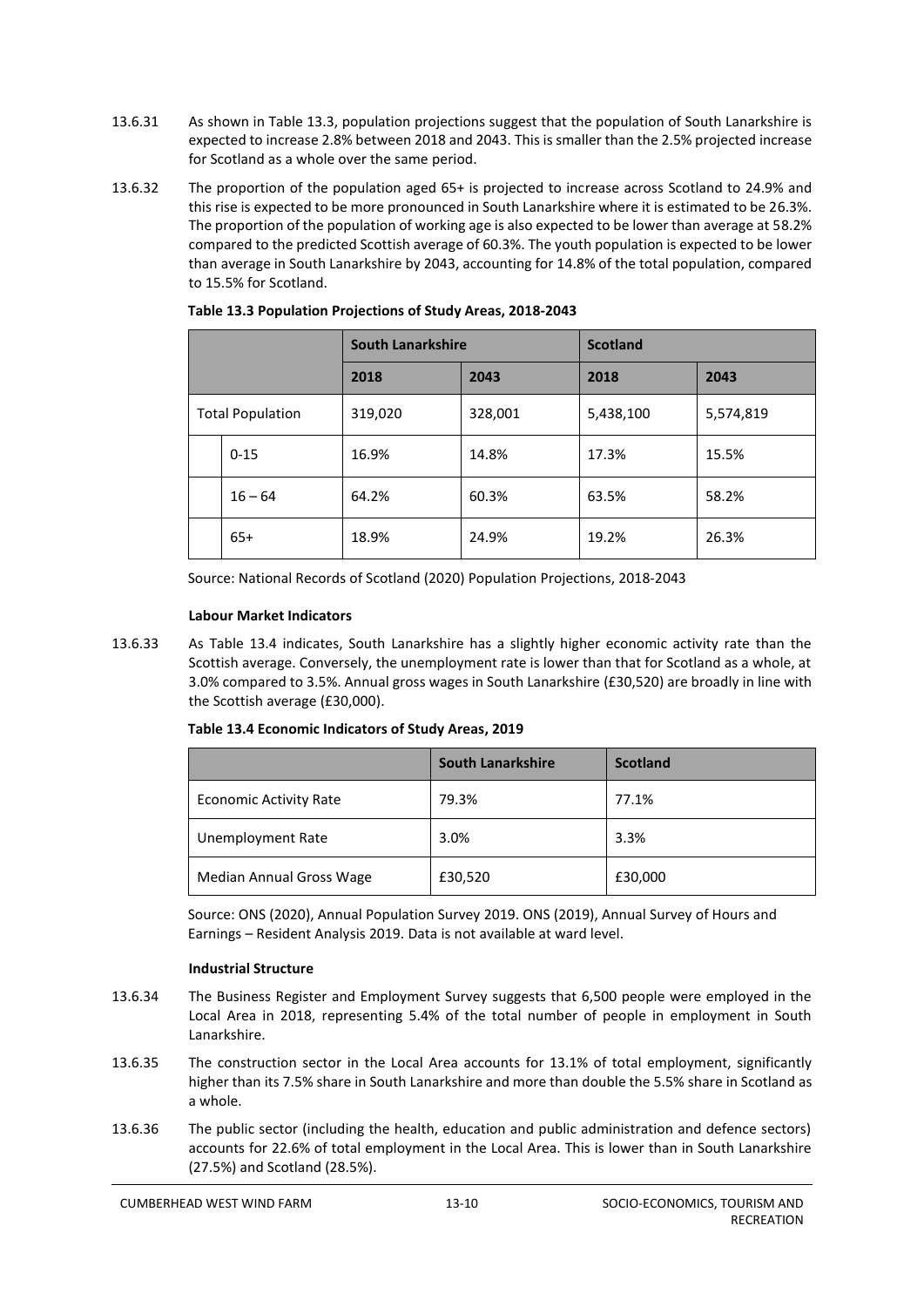13.6.37 In the private sector, wholesale and retail trade (16.9%), administration and support services (10.8%) and accommodation and food services (9.6%) are the highest areas of employment and above the Scottish average in all sectors [\(Table 13.5\)](#page-13-0). Accommodation and food services, which is typically associated with the tourism sector accounts for 9.6% of employment, which is higher than the share in South Lanarkshire (6.7%) and Scotland (7.9%).

|                                                                 | <b>Local Area</b> | <b>South</b><br>Lanarkshire | <b>Scotland</b> |
|-----------------------------------------------------------------|-------------------|-----------------------------|-----------------|
| Agriculture, forestry and fishing                               | $0.5%$ *          | 2.1%                        | 3.2%            |
| Mining, quarrying & utilities                                   | 1.1%              | 3.4%                        | 2.6%            |
| Manufacturing                                                   | 3.5%              | 9.2%                        | 6.9%            |
| Construction                                                    | 13.1%             | 7.5%                        | 5.5%            |
| Wholesale and retail trade                                      | 16.9%             | 16.7%                       | 13.6%           |
| Transportation and storage                                      | 5.8%              | 3.8%                        | 4.2%            |
| Accommodation and food service activities                       | 9.6%              | 6.7%                        | 7.9%            |
| Information and communication                                   | 0.9%              | 1.9%                        | 3.1%            |
| Financial and insurance activities                              | 0.7%              | 2.5%                        | 3.3%            |
| Real estate                                                     | 0.8%              | 1.5%                        | 1.5%            |
| Professional, scientific and technical activities               | 6.2%              | 5.0%                        | 7.0%            |
| Administration and support services                             | 10.8%             | 7.5%                        | 7.9%            |
| Public administration and defence                               | 0.6%              | 6.7%                        | 6.0%            |
| Education                                                       | 10.5%             | 5.8%                        | 7.4%            |
| Human health and social work                                    | 11.5%             | 15.0%                       | 15.1%           |
| Arts, entertainment, recreation and other<br>service activities | 6.9%              | 4.4%                        | 4.9%            |
| <b>Total</b>                                                    | 6,500             | 120,000                     | 2,612,000       |

### <span id="page-13-0"></span>**Table 13.5 Industrial Structure of Study Areas, 2018**

Source: ONS (2019) Business Register and Employment Survey, 2018. \*Employment at the local area level does not include farm agriculture.

# **Summary of Socio-economic Baseline**

13.6.38 The Local Area has a lower proportion of the population that is of working age, and this proportion is expected to decrease in the future. Employment in the area is concentred in the construction, wholesale and retail sectors with wages broadly in line with the Scottish average. Unemployment in the region is significantly lower than the Scottish average. The local area is an ongoing transition away from sectors such as coal mining and textiles, which dominated employment in the 20<sup>th</sup> century.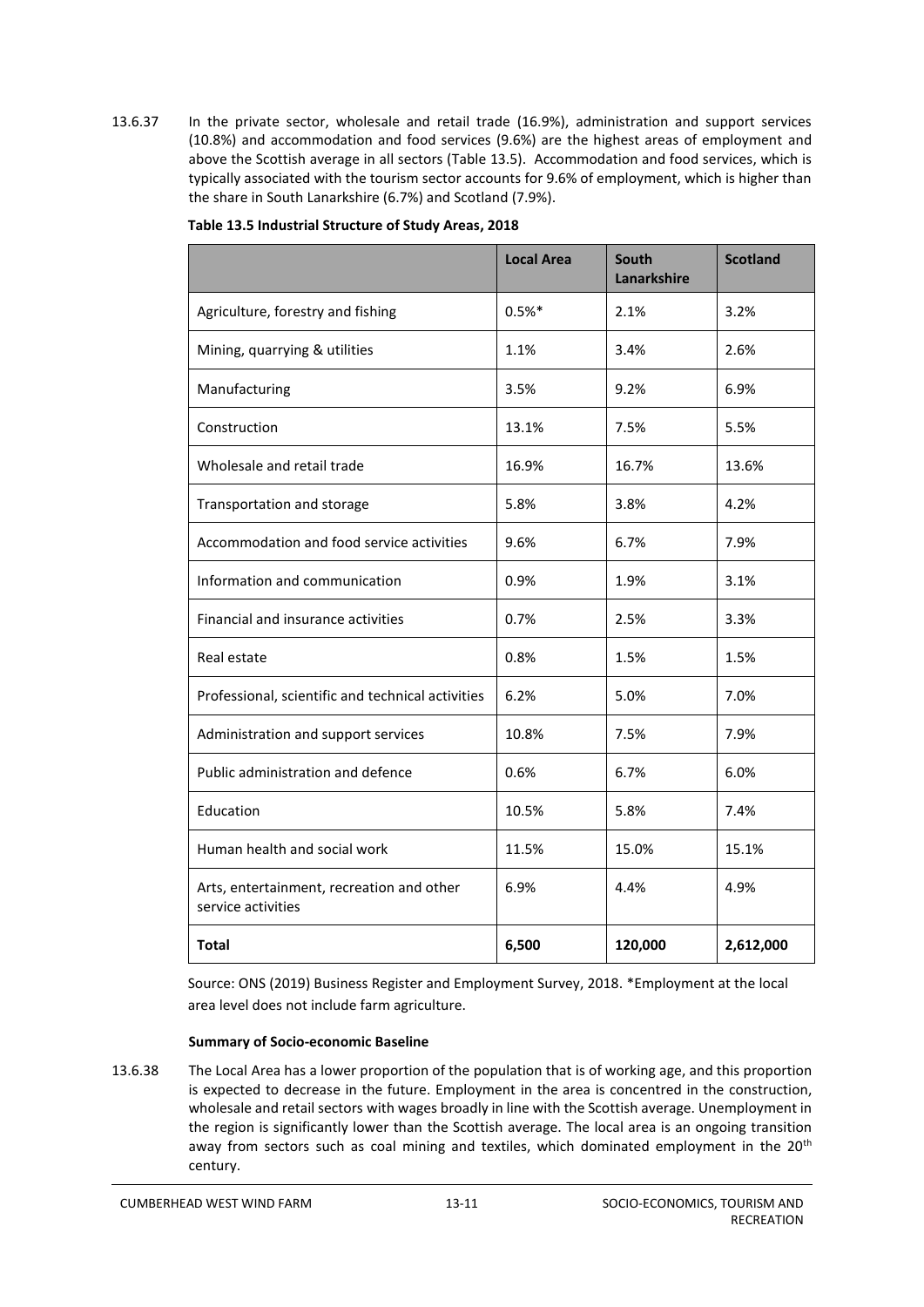# *Strategic Tourism Context*

### **Scotland's Outlook 2030**

- 13.6.39 Following on from the Tourism Scotland 2020 (TS2020) strategy, a collaborative network of industry experts created Scotland's Outlook 2030, which is focused on creating a world-leading tourism sector in Scotland that is sustainable in the long-term.
- 13.6.40 The strategy is focused on four key priorities:
	- people;
	- places;
	- businesses; and
	- experiences.
- 13.6.41 The strategy recognises the effects of climate change, technological advancements, Brexit and changing consumer behaviour on tourism and highlights the need for collaboration between government, communities and the public and private sectors (The Scottish Tourism Alliance, 2020).
- 13.6.42 There are six conditions that the strategy has highlighted as being crucial for success:
	- using technological advancements and information to understand changes and trends in tourist behaviours;
	- ensuring policies are in place that support the vision;
	- enabling investment opportunities into Scotland's tourism market;
	- improving transport and digital infrastructure;
	- **E** greater collaboration between businesses in the industry; and
	- positioning Scotland as a great place to live and visit locally and globally.
- 13.6.43 A main commitment of the strategy is to address the effects of energy demand associated with tourism and make the sector commit fully to Scotland's ambition of becoming a net-zero society by 2045.

# **South Lanarkshire Tourism Action Plan 2016-2020**

- 13.6.44 The Lanarkshire Tourism Action Plan sets out aspirations for the Lanarkshire tourism industry to 2020 (Lanarkshire Area Tourism Partnership, 2016).
- 13.6.45 The mission of the strategy is that tourism will grow in Lanarkshire between 2016 and 2020 with tourism expenditure increasing 2.5% per year during this period. This is in line with the wider Tourism Lanarkshire 2020 strategy, which aims to grow tourism expenditure by 2.5% annually between 2016 and 2020. Both strategies only cover the period up to 2020. There is no longer a Tourism Officer within South Lanarkshire Council and future strategies for tourism within South Lanarkshire are expected to be covered by the wider Glasgow City Region Tourism Strategy.

# *Tourism Baseline Context*

# **Sustainable Tourism Sector**

- 13.6.46 Sustainable tourism is one of the six growth sectors identified in the Scottish Government's Economic Strategy.
- 13.6.47 In 2018, the sustainable tourism sector employed 9,000 people across South Lanarkshire and in 2017 the sector generated £119.3 million GVA (Scottish Government, 2020). This represented approximately 2.9% of Scotland's total GVA (£4.1bn) from the sector.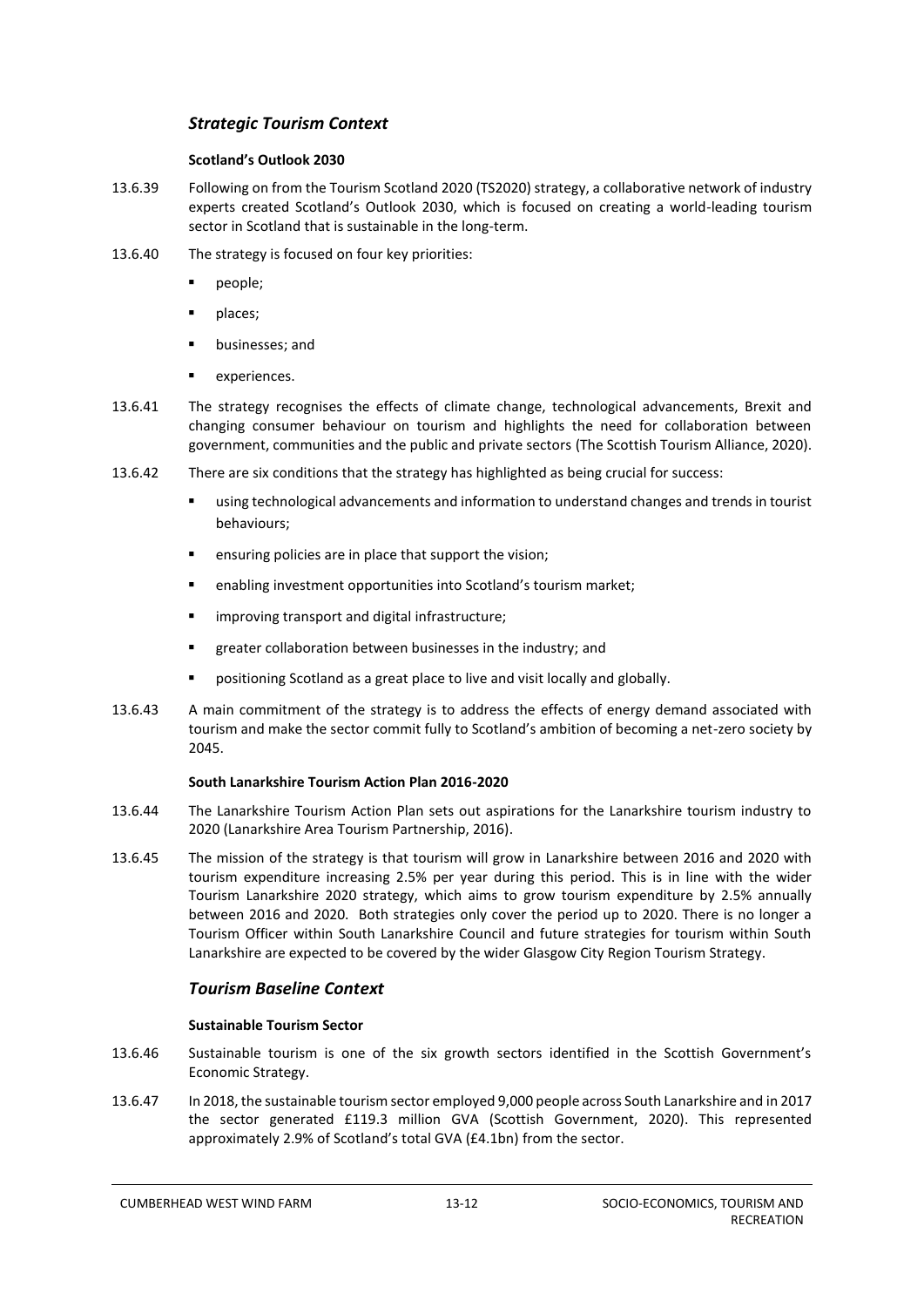#### **Table 13.6 Employment and GVA in Sustainable Tourism**

|                   | <b>South Lanarkshire</b> | <b>Scotland</b> |
|-------------------|--------------------------|-----------------|
| Employment (Jobs) | 9,000                    | 218,000         |
| GVA (£m)          | 119.3                    | 4,127.1         |

Source: Scottish Government (2020), Local Authority Area Growth Sector Database.

#### **Visitors**

- 13.6.48 The tourism baseline will consider three types of visitor: day visitors, domestic overnight visitors and international overnight visitors.
- 13.6.49 The Great Britain Day Visitor Survey (GBDVS) provides national and regional data on domestic daily trips across the UK. Due to the smaller data samples at the local level, the figures at local authority level are averages over the period 2016-2018. In 2018, there were 8.1 million domestic day trips in South Lanarkshire, which was equivalent to around 6% of day trips taking place in Scotland. Day visitors spent £122.6 million in South Lanarkshire, which was equivalent to around 2% of the spend in Scotland (£5.4bn) resulting from day visits.

|           | South Lanarkshire* | <b>Scotland</b> |
|-----------|--------------------|-----------------|
| Trips     | 8,070,000          | 130,000,000     |
| Spend (£) | 122,600,000        | 5,474,000,000   |

# **Table 13.7 Day Visitor Trips to South Lanarkshire and Scotland, 2018**

Source: Kantar TNS (2019), The Great Britain Day Visitor 2018 Annual Report. \*This represents the three-year average for 2018.

13.6.50 The Great Britain Tourism Survey provides a series of data on tourism across the UK, including overnight domestic trips. As with the GBDVS, data used for 2018 is the average over the period 2016-2018. In 2018, over 0.1 million domestic overnight trips occurred in South Lanarkshire, accounting for approximately 1% of domestic overnight visits taking place in Scotland. As shown in [Table 13.8,](#page-15-0) overnight visitors to South Lanarkshire spent £22.0 million, around 1% of the total spend in Scotland.

# <span id="page-15-0"></span>**Table 13.8 Domestic Overnight Tourism, 2018**

|           | South Lanarkshire* | <b>Scotland</b> |
|-----------|--------------------|-----------------|
| Trips     | 140,000            | 11,660,000      |
| Spend (£) | 22,000,000         | 2,888,000,000   |

Source: Kantar TNS (2019), The GB Tourist, 2018 Annual Report. \*This represents the three-year average for 2018.

13.6.51 [Table 13.9](#page-16-0) shows the number and expenditure of international visitors staying overnight in South Lanarkshire and Scotland. In 2018, approximately 28,000 international visitors stayed in South Lanarkshire, accounting for 1% of all overnight international visitors to Scotland. International visitors spent £16.5 million in South Lanarkshire, out of the £2.2bn spent in Scotland.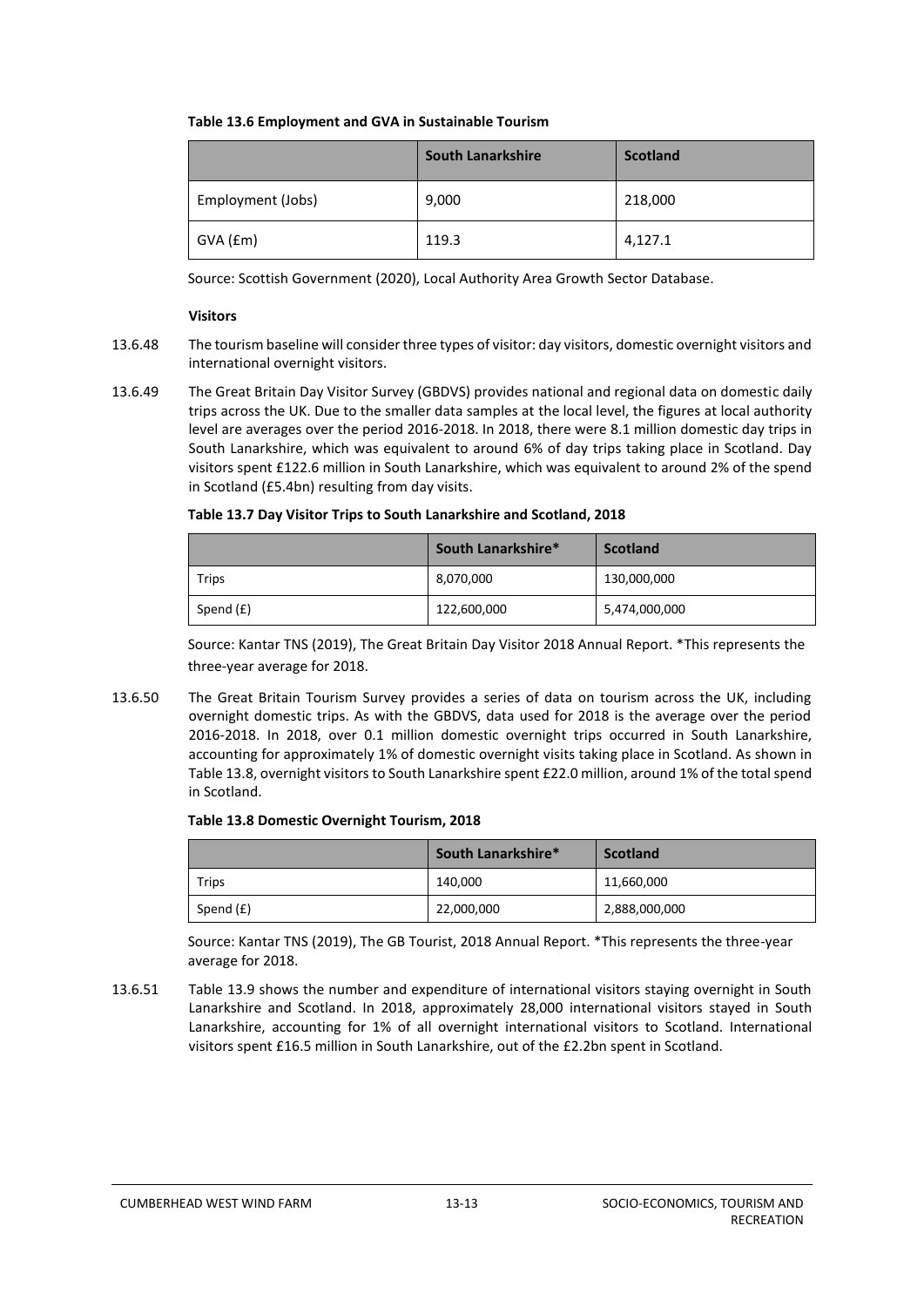#### <span id="page-16-0"></span>**Table 13.9 Overnight International Tourism, 2018**

|           | <b>South Lanarkshire</b> | <b>Scotland</b> |
|-----------|--------------------------|-----------------|
| Trips     | 28,000                   | 3,538,000       |
| Spend (£) | 16,500,000               | 2,206,000,000   |

Source: Visit Scotland (2019), Key Facts on Tourism in Scotland, 2018. BiGGAR Economics Calculation

#### **Visitor Attractions**

- 13.6.52 Of the top 20 tourist attractions in Scotland, complied by the Moffat Centre Visitor Attraction Monitor in 2017, none are located within 15 km of the Proposed Development, nor are the top 5 outdoor/nature attractions.
- 13.6.53 Local visitor attractions were considered from a web search of Visit Scotland and identified the main visitor attractions in the area as:
	- Scottish Wildlife Trust Falls of Clyde Visitor Centre and Wildlife Reserve;
	- Clyde Valley Woodlands National Nature Reserve;
	- Craignethan Castle; and
	- New Lanark World Heritage Site.
- 13.6.54 Each of the above attractions are located 10-15 km from the Proposed Development. There are a small number of recreational assets that are likely to be used primarily by local people, such as the Douglas Water Golf Club, Hollandbush Golf Club, Lanark Golf Club, Kypeside Fishery, Lanark Loch and Clyde Valley Family Park that are within 15 km of the Proposed Development.

#### **Accommodation Providers**

13.6.55 There are 25 accommodation providers located within a 15 km radius of the Proposed Development, as listed i[n Table 13.10](#page-17-0)**Error! Reference source not found.**, which is based on BiGGAR Economics analysis of VisitScotland's website and other online resources. Accommodation is grouped by cluster and approximate straight-line distance from the site.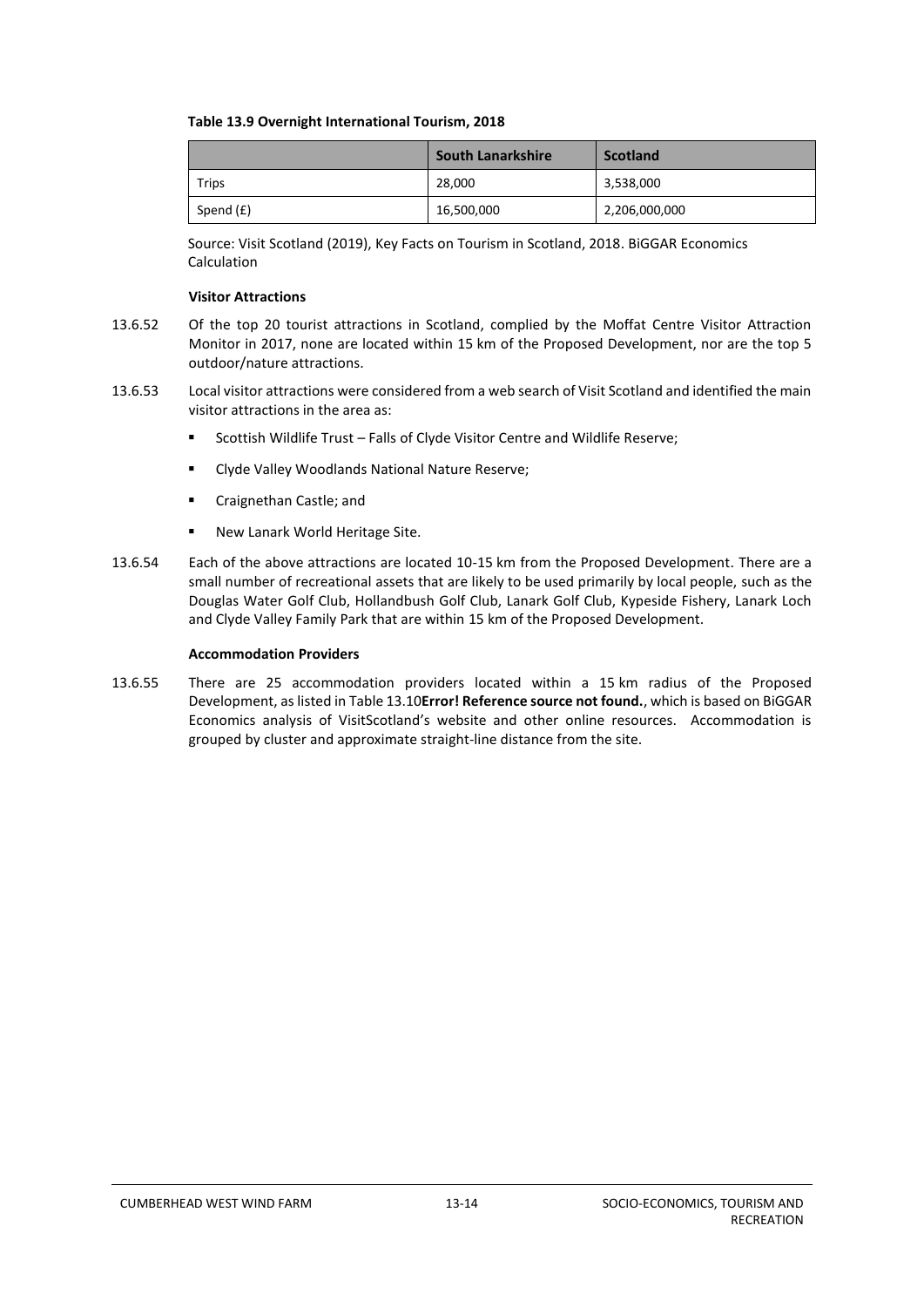<span id="page-17-0"></span>

|  | Table 13.10 Accommodation Providers |  |
|--|-------------------------------------|--|
|--|-------------------------------------|--|

| <b>Distance</b> | <b>Location</b>          | <b>Number of Places to</b><br><b>Stay</b> | <b>Approximate Distance</b><br>from the site (km) |
|-----------------|--------------------------|-------------------------------------------|---------------------------------------------------|
| $0-5$ km        | $\overline{\phantom{a}}$ | $\overline{\phantom{a}}$                  | $\overline{\phantom{a}}$                          |
| 5-10 km         | Boghead/Kirkmuirhill     | $\mathbf{1}$                              | 5 km                                              |
|                 | Lesmahagow               | $\mathbf{1}$                              | 6 km                                              |
|                 | Muirkirk                 | 2                                         | 6 km                                              |
|                 | Strathaven               | 6                                         | 9-10 km                                           |
| 10-15 km        | A70                      | $\mathbf{1}$                              | 12 km                                             |
|                 | Crawfordjohn             | 1                                         | 13 km                                             |
|                 | A71/Drumclog             | 2                                         | 13 km                                             |
|                 | New Lanark/Lanark        | 8                                         | 13-14 km                                          |
|                 | Larkhall/M74             | 3                                         | 12-13 km                                          |

- 13.6.56 None of the accommodation providers are located within 5 km of the site of the Proposed Development.
- 13.6.57 A small number of accommodation providers are located 5-10 km away, including Dykecroft Farm near Boghead/Kirkmuirhill and the Mason Arms Hotel/pub in Lesmahagow to the north-east, and two providers in Muirkirk (the Old Church B&B and Muirkirk Caravan Park), which are approximately 6 km away. There is also a cluster of accommodation providers in Strathaven 9-10 km to the north, including the Strathaven Hotel and Bucks Head Hotel.
- 13.6.58 To the east, approximately 12 km away on the A70 is the Station House, and to the south-east is the Redmoss Hotel near Crawfordjohn off the M74. Approximately 13 km to the west near Drumclog are two accommodation providers (Drumboy Lodge and Loudoun Hill Inn). To the north of the site are three accommodation providers near Larkhall/the M74 (the Old Schoolhouse Hotel, the Radstone Hotel and the Popinjay Hotel) which are approximately 12-13 km away.
- 13.6.59 To the north-east, approximately 12-14 km away, are New Lanark and Lanark, which have eight identified accommodation providers.

# **Tourist Routes**

# *Driving Routes*

- 13.6.60 VisitScotland promotes a series of 12 signposted tourist routes throughout Scotland. The National Tourist Routes are designed to provide tourists with an alternative to the main trunk roads and motorways. One of these routes passes through South Lanarkshire, the Clyde Valley Tourist Route. This 67 km route follows the River Clyde through Lanark but the route does not pass along any of the roads close to the Proposed Development.
- 13.6.61 The M74 is the only major trunk road close to the Proposed Development and is 7 km away at its closest point. This is not a recognised tourist route and as such, any visual impact on this route would have a negligible effect on the local tourism sector.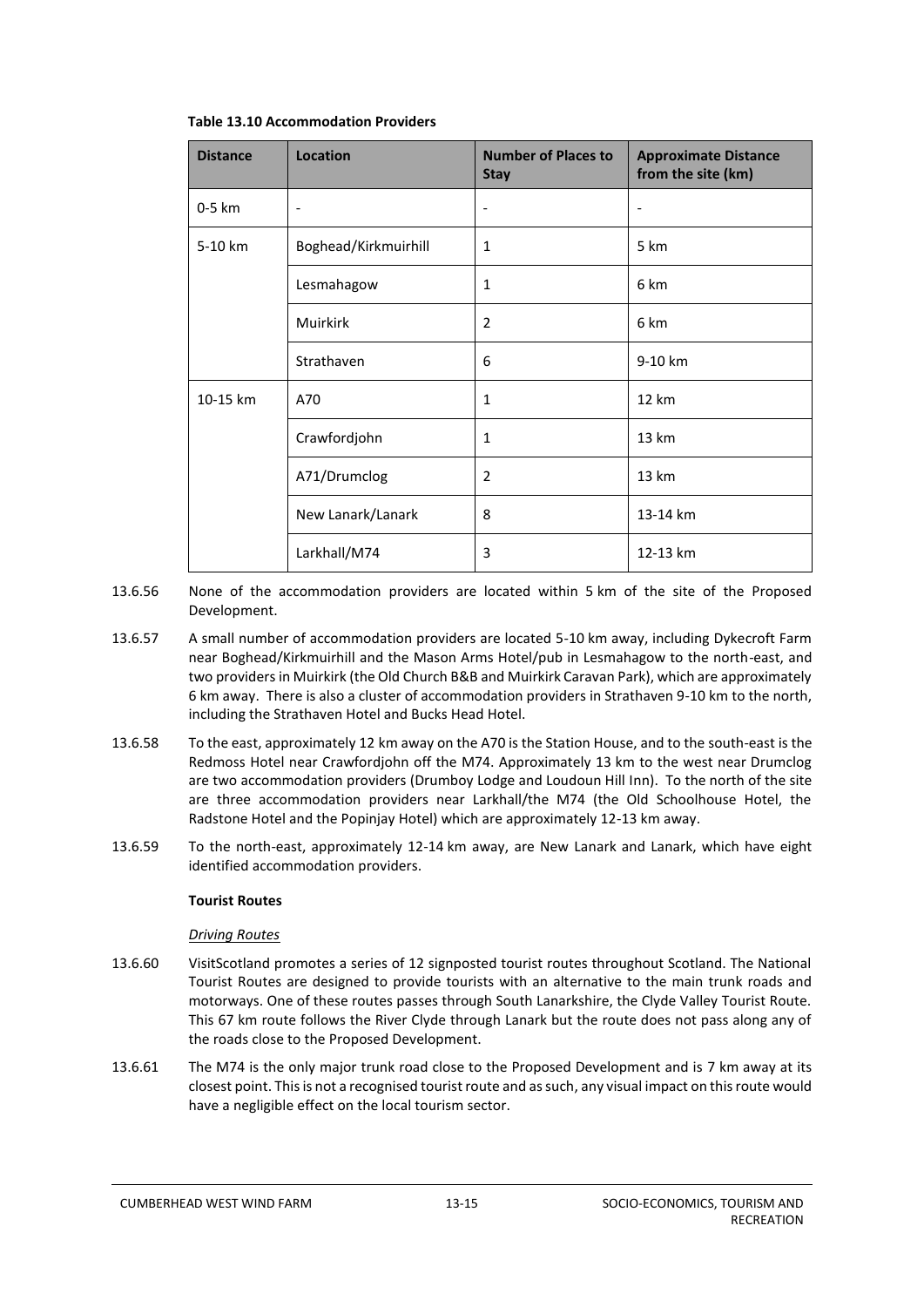#### *Walking Routes*

- 13.6.62 Walkhighlands is a website dedicated to promoting walking routes across Scotland. It includes a searchable database of walks in every region of Scotland and is an important information source for tourists.
- 13.6.63 The study area of this assessment corresponds to the Lanarkshire region used by Walkhighlands where 14 walks are listed. Of these, nine walks pass within the 15 km study area of this assessment and none directly pass through the site of the Proposed Development.
- 13.6.64 The closest route to the Proposed Development is John Brown's Memorial Walk, which is 2.5 km in length and located in the village of Muirkirk. The walk follows a straight-line track to the monument of the martyr John Brown.
- 13.6.65 The Douglas Explorer walk, which is 6 km in length and explores the village of Douglas as well as the parkland and woods around it, is also located within 10 km of the site.
- 13.6.66 The Falls of Clyde and New Lanark walk is also 6 km in length and follows a route along the River Clyde from the Heritage Site of New Lanark, passing waterfalls and a peregrine falcon watching area. The starting point of this walk is approximately 12 km from the site.
- 13.6.67 Scotland's Great Trails is a network of 26 nationally promoted trails in Scotland. Each trail is waymarked, largely off-road, with the potential for multi-day journeys on foot. The Clyde Walkway is a 65 km long route running between Partick in Glasgow and New Lanark. Two stretches of the route, Maudslie Bridge to New Lanark (13.5 km) and Falls of Clyde and New Lanark (6 km) fall within the study area, both are approximately 12 km from the site.
- 13.6.68 The River Ayr Way is a 65 km route that traces the length of the River Ayr from its source, Glenbuck Loch, to the sea at Ayr. The start/end of the route at Glenbuck Loch is located within 5 km of the site.
- 13.6.69 In addition to these routes, there is also a network of core paths in the local area (South Lanarkshire Council, 2020). Under Scottish access legislation, each local authority in Scotland has to draw up a plan of core paths in their area. These plans are informed by consultation with local communities, land managers and path users. The core paths in the study area include:
	- a path beginning in Douglas West Wind Farm leading to Existing Hagshaw Hill Wind Farm and several paths around it;
	- a series of paths to the south-east of Coalburn passing Wallace's Cave (CL/5734, CL/5735);
	- a series of paths to the west of the Proposed Development around Dungavel Hill;
	- the Auchengilloch Monument core path to the north of the Proposed Development;
	- a path (CL/5192, CL/5193) passing to the east of the Proposed Development through the adjacent part of the former Dalquhandy Opencast workings; and
	- three paths in and around Coalburn.
- 13.6.70 Although core paths/rights of way can be used by anyone, including tourists and day visitors, in practice the routes included tend to be those that are most popular with local residents and as such should be considered primarily as local leisure assets rather than tourism assets.

#### *Cycling Routes*

13.6.71 Sustrans is a charity dedicated to sustainable travel choices. It publicises a network of cycle routes around the UK. One of these is National Cycle 7, which extends from Sunderland to Inverness. Route 74 is an offshoot of this route and is intended to connect Gretna and Glasgow via Lockerbie and Abington. Between Gretna and Douglas, the route follows large sections of the old A74 (B7078) and passes Lockerbie and Moffat before arriving in Douglas, though the section directly north of Lesmahagow is not complete.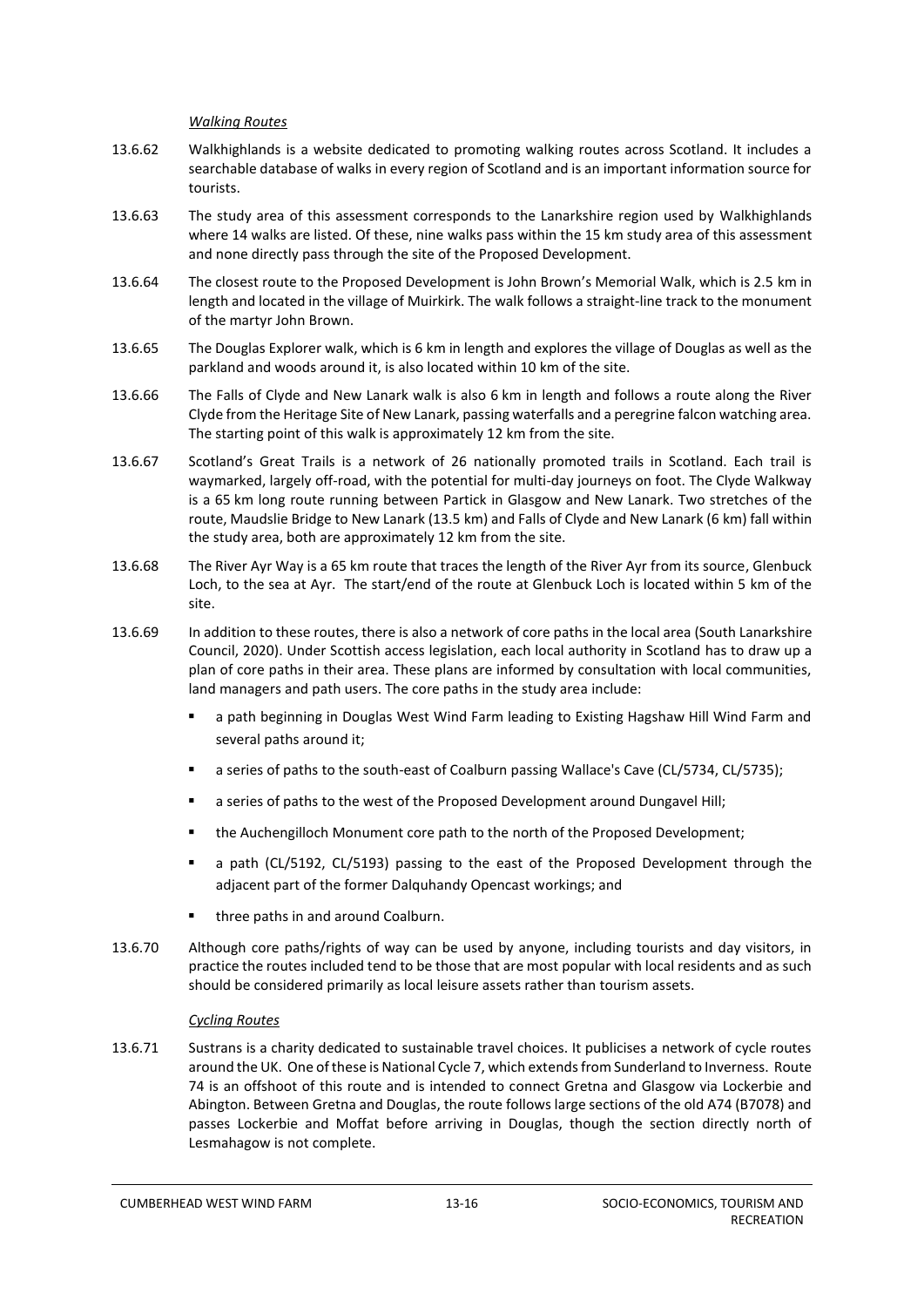#### **Summary of Tourism Baseline**

- 13.6.72 The immediate locality around the Proposed Development has limited tourism activity.
- 13.6.73 The major attractions are located in the area of New Lanark, outside the boundary of the local study area. The main clusters of tourist accommodation are at Strathaven and Lanark, both of which are located at least 10 km from the site.
- 13.6.74 In terms of tourist routes, no driving or completed cycle routes were identified in the study area. There are several walking routes within 15 km of the site however none that pass directly through the site of the Proposed Development.

# <span id="page-19-0"></span>13.7 Potential Effects

13.7.1 This section describes the potential effects on socio-economics and tourism that could arise from the construction, operation and decommissioning of the Proposed Development.

# *Socio-economics*

# **Construction**

- 13.7.2 The application is for 21 turbines with a capacity of up to 6 MW each, giving a combined generating capacity of approximately 126 MW. Using research undertaken by BiGGAR Economics on behalf of RenewableUK in 2015 (RenewableUK, 2015), the average expenditure on construction and development can be estimated based on the average spend per MW, the average spend per turbine, or a combination of the two, as appropriate. Based on this methodology the total development and construction cost was estimated to be £152 million.
- 13.7.3 The expenditure was split into four main categories of contract:
	- development and planning:
	- balance of plant;
	- turbines; and
	- grid connection.
- 13.7.4 The proportion of construction and development spending that is spent on each of the main categories was also informed by BiGGAR Economics' research into wind farms that are currently in operation in the UK. As can be seen i[n Table 13.11,](#page-19-1) this found that the largest proportion of capital expenditure (Capex) was on turbine related contracts (70.5%), followed by the balance of plant (20.3%), grid connection (5.1%) and development and planning (4.2%).
- <span id="page-19-1"></span>13.7.5 The value of these contracts for the Proposed Development was estimated by applying these percentages to the total development and construction expenditure.

| Table 13.11 Development and Construction by Contract Type |  |  |
|-----------------------------------------------------------|--|--|
|                                                           |  |  |

|                          | % Capex | Value (£m) |
|--------------------------|---------|------------|
| Development and Planning | 4.2     | 6.3        |
| Turbines                 | 70.5    | 107.0      |
| <b>Balance of Plant</b>  | 20.3    | 30.8       |
| <b>Grid Connection</b>   | 5.1     | 7.7        |
| Total                    | 100     | 151.8      |

Source: BiGGAR Economics Analysis *\*Numbers may not sum due to rounding.*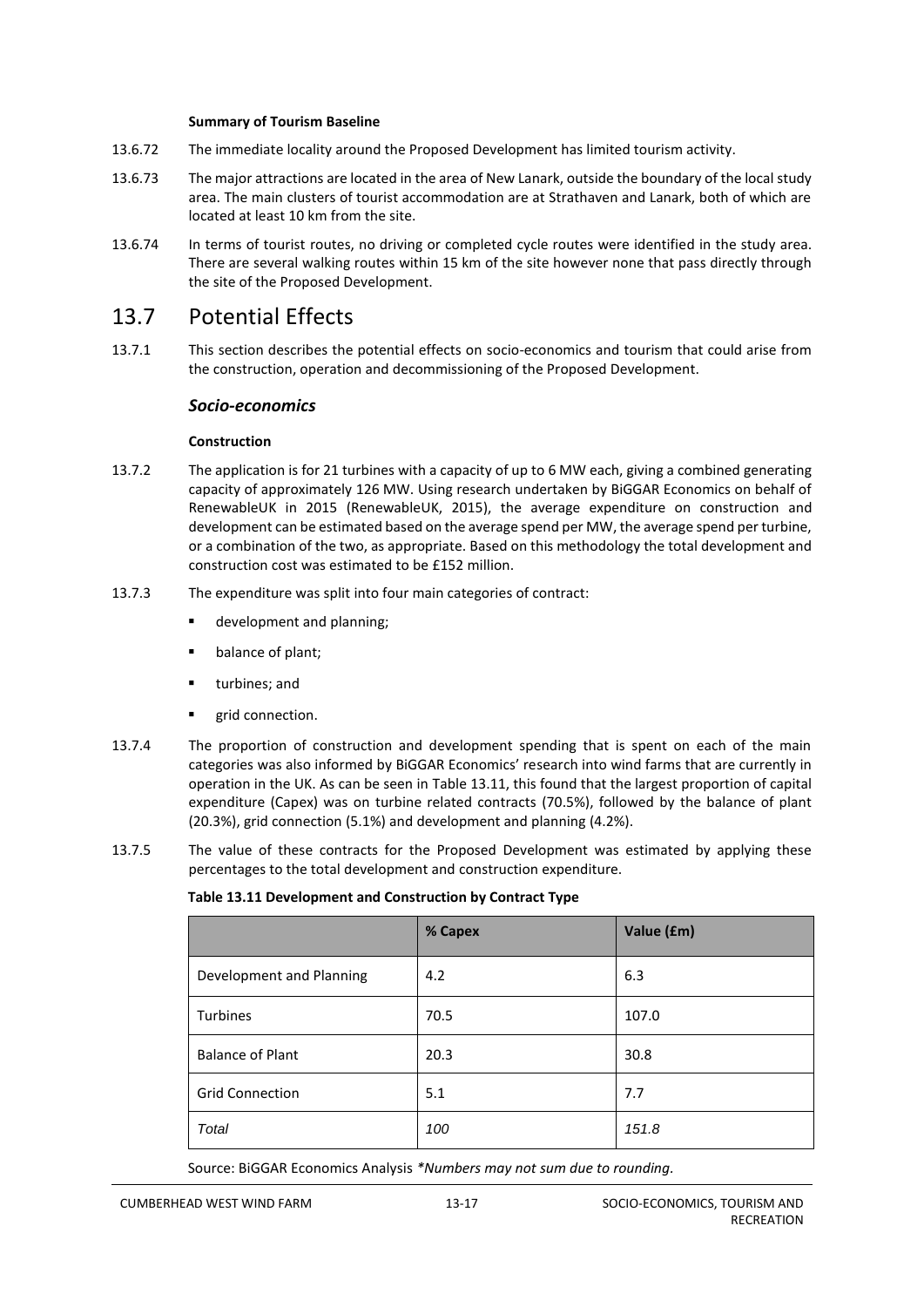- 13.7.6 The economic impact of the development and construction phase was estimated for South Lanarkshire and Scotland. To do this, it was necessary to estimate the proportion of each type of contract that could be secured in each of the study areas. The assumptions were based on RenewableUK research, analysis of the industries and professions in the study area, and BiGGAR Economics' previous experience of evaluating the economic impact of other wind farm projects in South Lanarkshire.
- 13.7.7 To estimate the expenditure for each contract in each of the study areas these percentages were applied to the estimated size of each component contract.
- 13.7.8 On this basis, it was estimated that South Lanarkshire could secure contracts worth £120.3 million, equivalent to 13% of Capex. The largest opportunity would be balance of plant. It was estimated that companies in South Lanarkshire could secure a significant proportion of these contracts (29%), worth up to £9.0 million. It was also estimated that South Lanarkshire could secure 17% of the development and planning and 6% of the turbine's contracts, which could be worth £1.1 million and £6.9 million respectively.
- 13.7.9 It was estimated that Scotland could secure up to 34% of the total Capex, worth £52.0 million to the national economy.

|                          | <b>South Lanarkshire</b> |           | <b>Scotland</b> |      |
|--------------------------|--------------------------|-----------|-----------------|------|
|                          | %                        | <b>£m</b> | %               | £m   |
| Development and Planning | 17                       | 1.1       | 77              | 4.9  |
| Turbines                 | 6                        | 6.9       | 17              | 18.5 |
| <b>Balance of Plant</b>  | 29                       | 9.0       | 68              | 20.8 |
| <b>Grid Connection</b>   | 44                       | 3.4       | 100             | 7.7  |
| Total                    | 13                       | 20.3      | 34              | 52.0 |

**Table 13.12 Development and Construction Expenditure by Study Area and Contract Type**

Source: BiGGAR Economic Analysis *\* Numbers may not sum due to rounding.*

- 13.7.10 The contract values potentially awarded in each area would represent an increase in turnover in businesses in these areas. The Gross Value Added (GVA) impact, a measure of economic activity, was estimated using industry-specific data from the Annual Business Survey (ONS, 2020), which gives the turnover to GVA ratio for each of the industries involved.
- 13.7.11 On this basis, it was estimated that the development and construction of the Proposed Development could generate £9.8 million GVA in South Lanarkshire, and £25.0 million GVA in Scotland [\(Table 13.13\)](#page-21-0).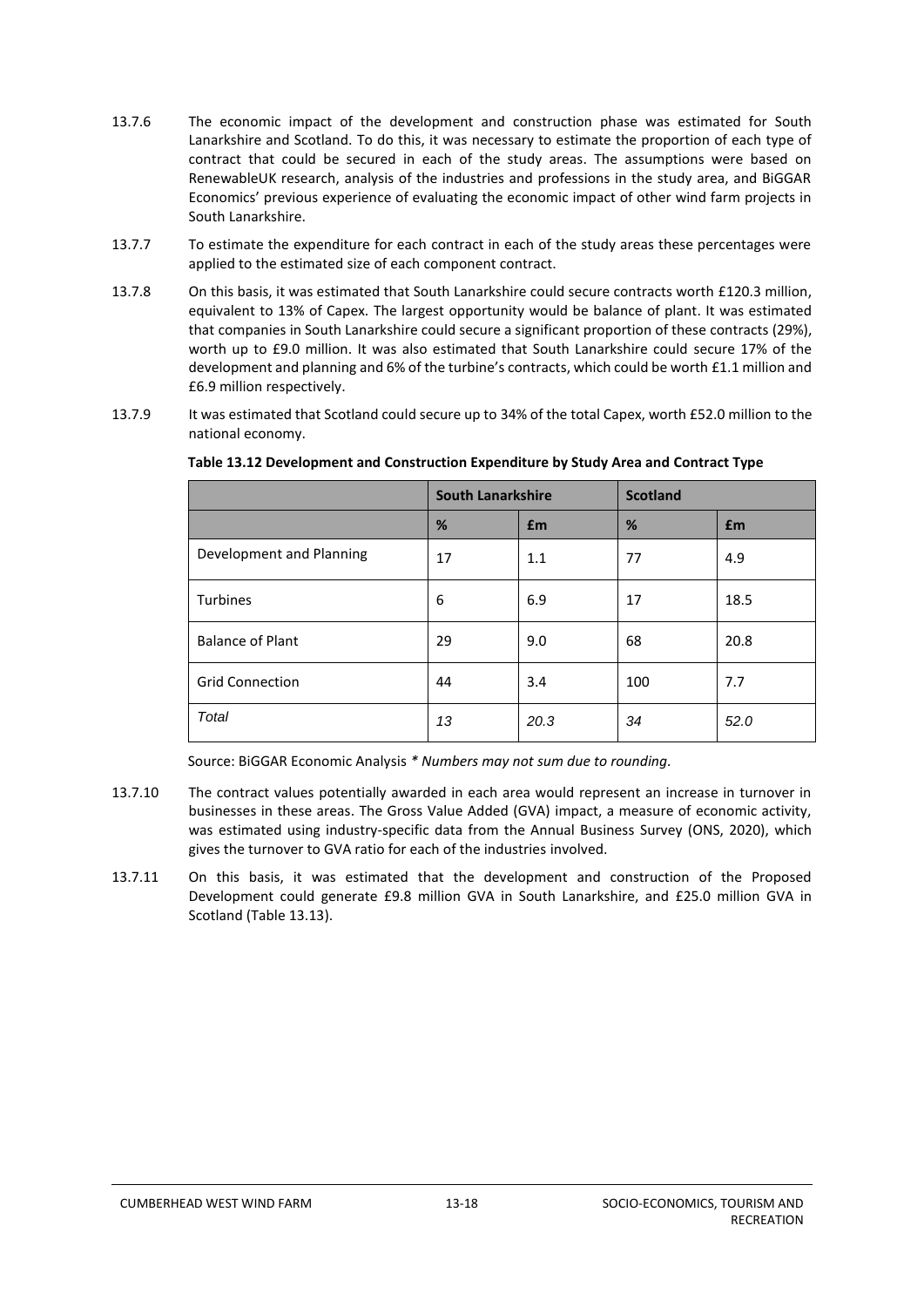<span id="page-21-0"></span>

|  | Table 13.13 Development and Construction GVA by Study Area and Contract Type (£m) |
|--|-----------------------------------------------------------------------------------|
|  |                                                                                   |

|                          | <b>South Lanarkshire</b> | <b>Scotland</b> |
|--------------------------|--------------------------|-----------------|
| Development and Planning | 0.7                      | 3.4             |
| Turbines                 | 3.1                      | 8.5             |
| <b>Balance of Plant</b>  | 4.6                      | 10.1            |
| <b>Grid Connection</b>   | 1.3                      | 3.1             |
| Total                    | 9.8                      | 25.0            |

Source: BiGGAR Economics Analysis \**Numbers may not sum due to rounding.* 

- 13.7.12 Similarly, the contract values potentially awarded in each area would support employment. Turnover per employee for each of the industries involved is also given by the Annual Business Survey (ONS, 2020), which can be used to estimate the employment impact from any increase in turnover.
- 13.7.13 The employment impacts during the construction and development phase are reported in years of employment as the contracts would be short-term. Years of employment measures the number of years of full-time employment generates by a project. For example, an individual working on this project for 18 months would be reported as 1.5 years of employment.
- <span id="page-21-1"></span>13.7.14 In this way, it was estimated that the development and construction impacts would support 153 years of employment in South Lanarkshire and 394 years of employment in Scotland [\(Table 13.14\)](#page-21-1).

| Table 13.14 Development and Construction Employment by Study Area and Contract Type (Years |
|--------------------------------------------------------------------------------------------|
| of employment)                                                                             |

|                          | <b>South Lanarkshire</b> | <b>Scotland</b> |
|--------------------------|--------------------------|-----------------|
| Development and Planning | 11                       | 48              |
| Turbines                 | 54                       | 150             |
| <b>Balance of Plant</b>  | 68                       | 149             |
| <b>Grid Connection</b>   | 20                       | 47              |
| Total                    | 153                      | 394             |

Source: BiGGAR Economics Analysis

- 13.7.15 There would also be knock-on effects associated with spending in the supply chain (indirect effects) and spending of employees in the wider economy (induced effects). Supply chain effects are estimated by applying Type I (indirect) GVA and employment multipliers (Scottish Government, 2019) to direct and employment impacts.
- 13.7.16 These multipliers are for the Scottish economy as a whole and therefore it was necessary to adjust them for South Lanarkshire, which was assumed to capture 33% of the indirect effect support by South Lanarkshire-based businesses.
- 13.7.17 In this way, it was estimated that the indirect effect was £1.4 million GVA and 22 years of employment in South Lanarkshire and £9.9 million GVA and 160 years of employment in Scotland [\(Table 13.15\)](#page-22-0).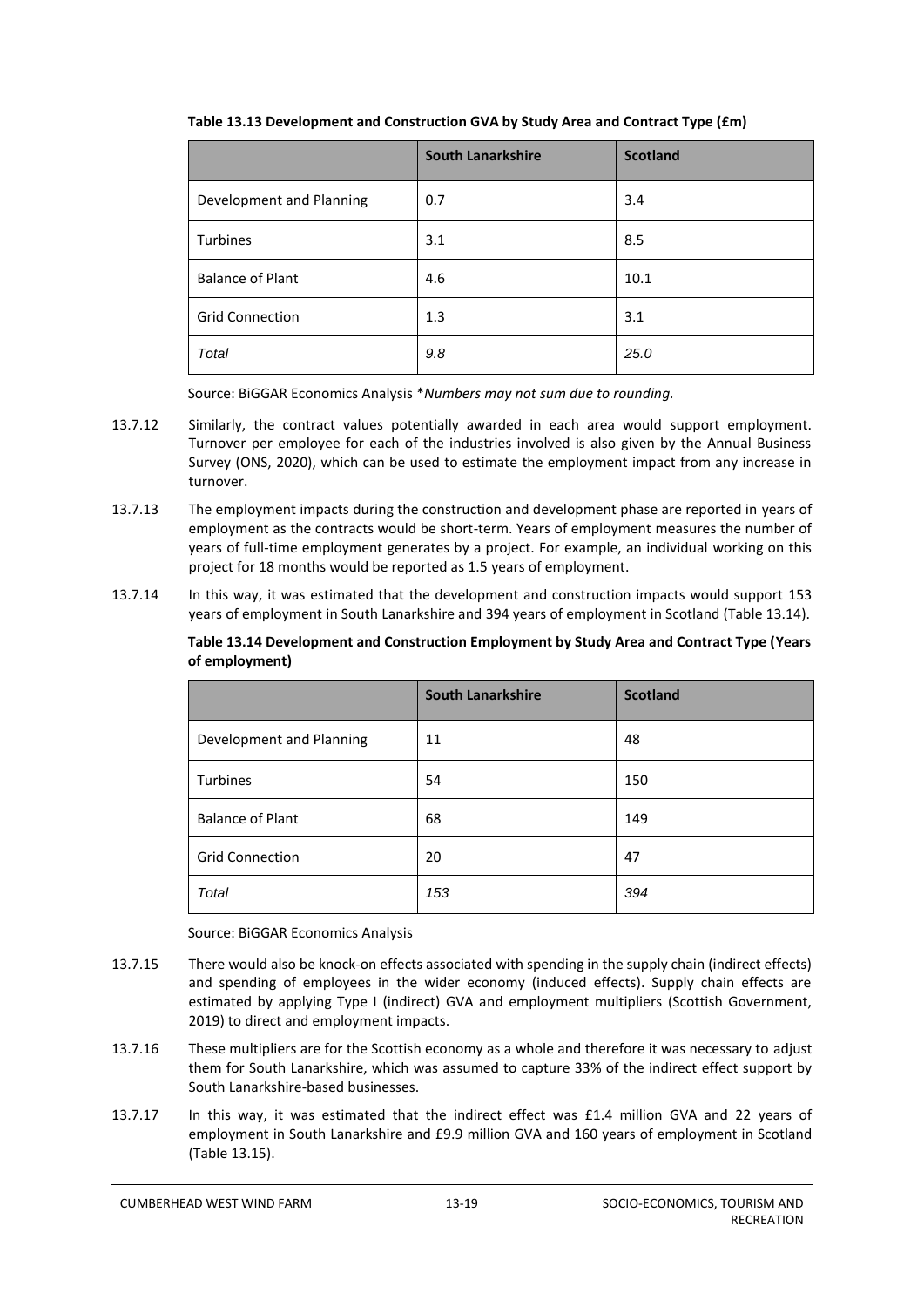# <span id="page-22-0"></span>**Table 13.15 Development and Construction Indirect Impact**

|                                          | <b>South Lanarkshire</b> | <b>Scotland</b> |
|------------------------------------------|--------------------------|-----------------|
| Indirect Impact (£m)                     | 1.4                      | 9.9             |
| Indirect Impact (years of<br>employment) | 22                       | 160             |

Source: BiGGAR Economics Analysis

- 13.7.18 Similarly, the induced effects are captured by subtracting Type II multipliers (indirect and induced) from Type I multipliers (indirect). They were then adjusted for South Lanarkshire, where it was assumed that the induced effect would be 70% of the national level, based on the analysis of household spending data (ONS, 2019).
- <span id="page-22-1"></span>13.7.19 On this basis, it was estimated that the induced impact in South Lanarkshire would be £2.2 million GVA and 27 years of employment. In Scotland, it would be £7.7 million GVA and 103 years of employment [\(Table 13.16\)](#page-22-1).

|                                         | <b>South Lanarkshire</b> | <b>Scotland</b> |
|-----------------------------------------|--------------------------|-----------------|
| Induced Impact (£m)                     | 2.2                      | 7.7             |
| Induced Impact (years of<br>employment) | 27                       | 103             |

#### **Table 13.16 Development and Construction Induced Impact**

Source: BiGGAR Economics Analysis

<span id="page-22-2"></span>13.7.20 The total impact which is the sum of the direct, indirect and induced impacts, was estimated to be £13.3 million GVA and 202 years of employment in South Lanarkshire, and £42.6 million GVA and 657 years of employment in Scotland [\(Table 13.17\)](#page-22-2).

# **Table 13.17 Total Economic Impact during Development and Construction**

|                                     | <b>South Lanarkshire</b> | <b>Scotland</b> |
|-------------------------------------|--------------------------|-----------------|
| GVA (£m)                            | 13.3                     | 42.6            |
| Employment (years of<br>employment) | 202                      | 657             |

Source: BiGGAR Economics Analysis

13.7.21 The effect of construction on the South Lanarkshire economy was assessed as temporary, beneficial and **minor**, and therefore not significant. At the Scottish level, it was assessed as **negligible** and not significant.

# **Operation**

- 13.7.22 The operation and maintenance impact of the Proposed Development would persist throughout its lifespan.
- 13.7.23 Annual expenditure on operations and maintenance of the Proposed Development was estimated based on analysis undertaken in the 2015 RenewableUK report. It was estimated that expenditure would be £3.3 million annually.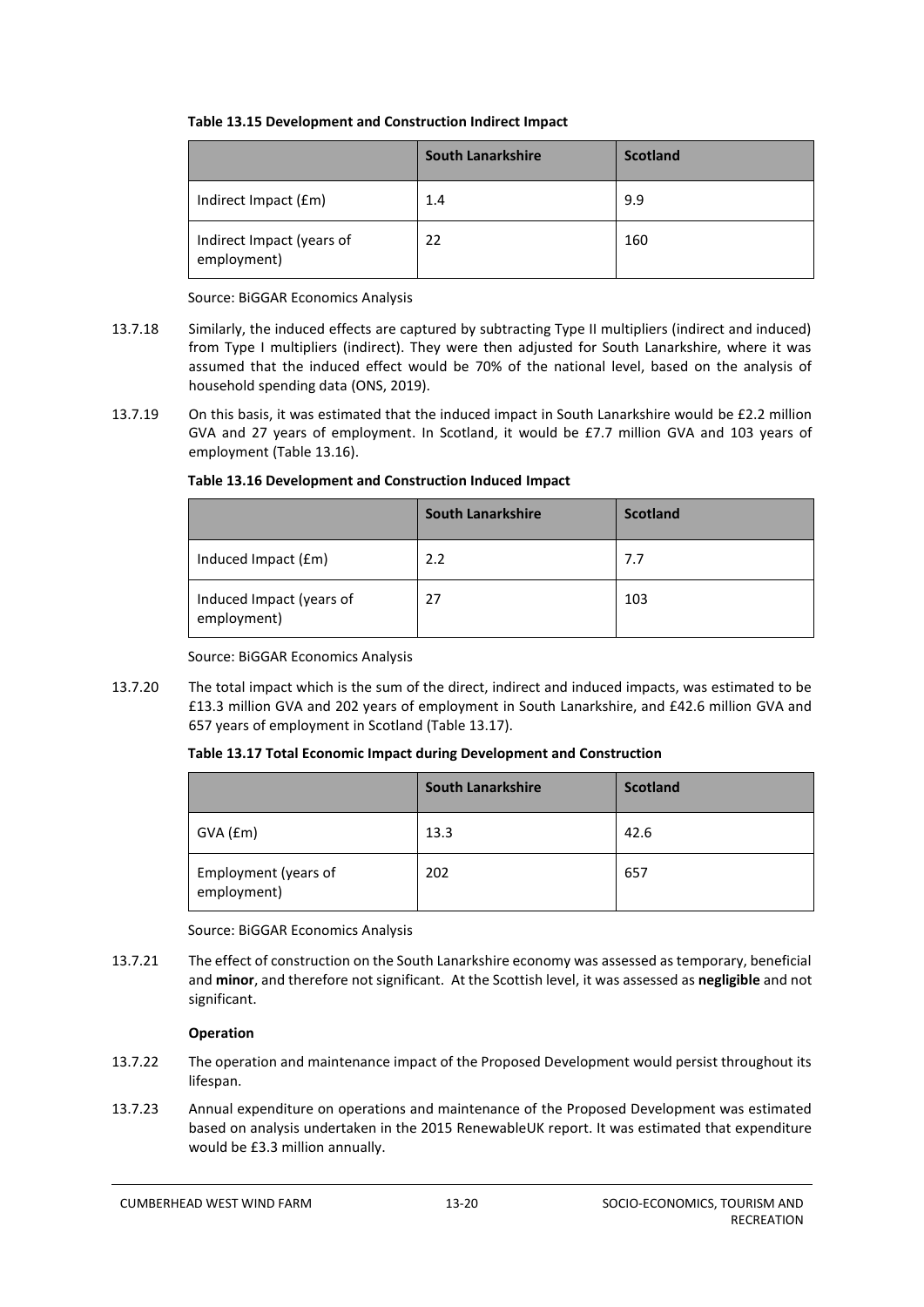- 13.7.24 To estimate the economic impact of the operations and maintenance expenditure secured in South Lanarkshire and Scotland it was first necessary to make assumptions about the proportion of contracts that could be secured in each of these areas. These assumptions were based on the contract proportions reported in the RenewableUK report, analysis of industries present in each area, as well as BiGGAR Economics understanding of existing onshore wind farms in South Lanarkshire.
- <span id="page-23-0"></span>13.7.25 On this basis, South Lanarkshire could secure 32% of operation and maintenance contracts worth £1.1 million and Scotland could secure 47% of contracts worth £1.6 million [\(Table 13.18\)](#page-23-0).

|                           | <b>South Lanarkshire</b> |     | <b>Scotland</b> |     |
|---------------------------|--------------------------|-----|-----------------|-----|
|                           | %                        | £m  | %               | £m  |
| Operation and Maintenance | 32                       | 1.1 | 47              | 1.6 |

#### **Table 13.18 Annual Operation and Maintenance by Study Area**

Source: BiGGAR Economics Analysis

- 13.7.26 As with the development and construction impacts, the contract values awarded in each study area would represent an increase in turnover in those areas. The economic impact of this increase in turnover was estimated by applying turnover to GVA and turnover per employee ratios for the relevant industries.
- <span id="page-23-1"></span>13.7.27 It was estimated that operation and maintenance contracts associated with the Proposed Development would directly support £0.6 million GVA annually and 9 jobs in South Lanarkshire, and £0.8 million GVA annually and 12 jobs in Scotland [\(Table 13.19\)](#page-23-1).

#### **Table 13.19 Annual Operation and Maintenance Direct Impact**

|                        | <b>South Lanarkshire</b> | <b>Scotland</b> |  |
|------------------------|--------------------------|-----------------|--|
| Economic Impact (£m)   | 0.6                      | 0.8             |  |
| Economic Impact (jobs) | 9                        | 12              |  |

Source: BiGGAR Economics Analysis

13.7.28 As with the development and construction impacts, there would be indirect and induced impacts. Adding together direct, indirect and induced impacts, it was estimated that the total annual operation and maintenance impacts would be £0.7 million GVA and 10 jobs in South Lanarkshire and £1.2 million GVA and 18 jobs in Scotland [\(Table 13.20\)](#page-23-2).

#### <span id="page-23-2"></span>**Table 13.20 Annual Economic Impact During Operation and Maintenance**

|                        | <b>South Lanarkshire</b> | <b>Scotland</b> |
|------------------------|--------------------------|-----------------|
| Economic Impact (£m)   | 0.7                      | 1.2             |
| Economic Impact (jobs) | 10                       | 18              |

Source: BiGGAR Economics Analysis

13.7.29 The effect of annual operations and maintenance on the economy of South Lanarkshire and the economy of Scotland was considered beneficial, but **negligible** and therefore not significant.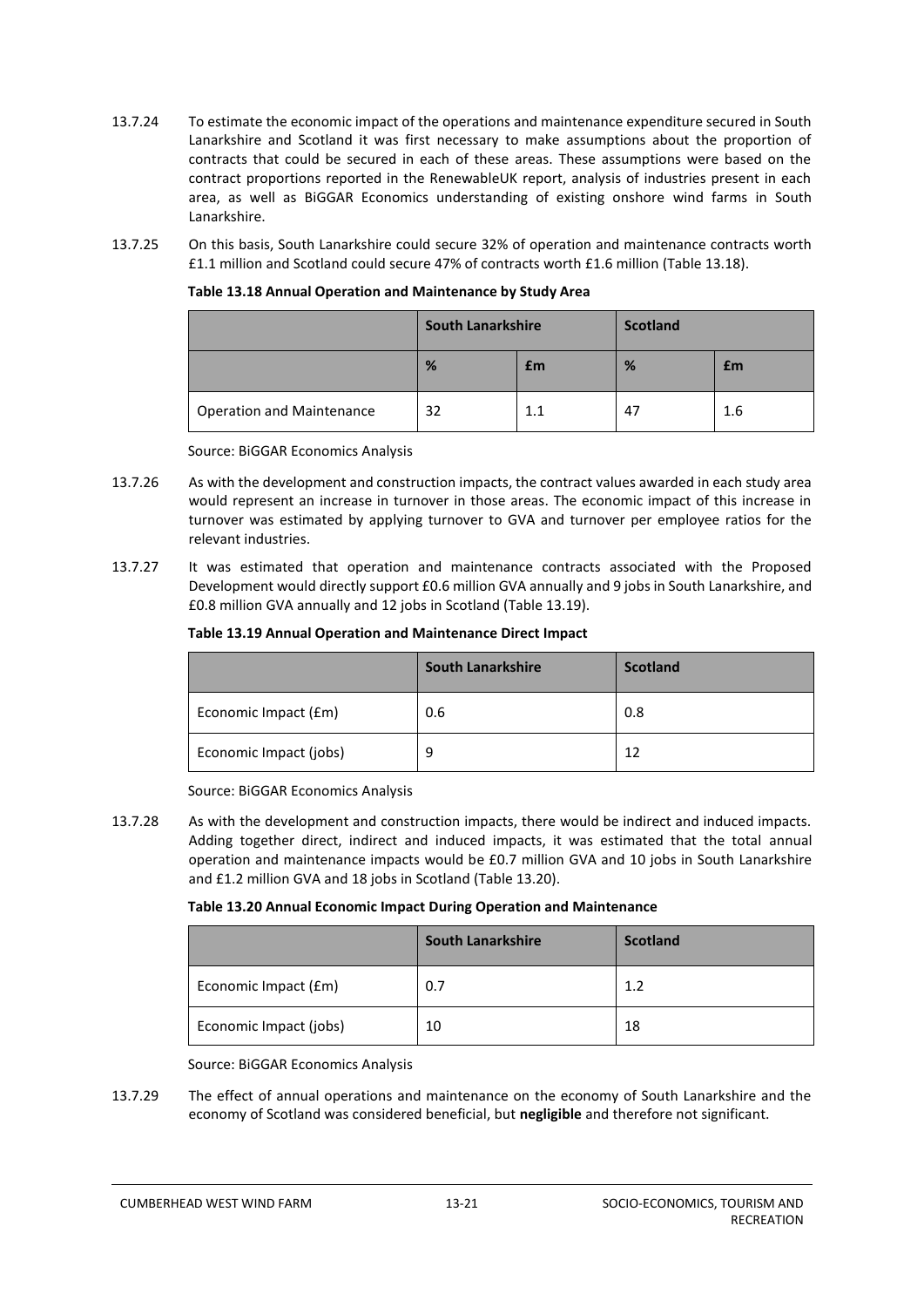### **Decommissioning**

- 13.7.30 The Proposed Development would have an economic impact during the decommissioning phase. Very few onshore wind projects to date have been fully decommissioned in the UK and as a result, there is minimal data regarding the current costs of this phase. Given that decommissioning activity would take place in future decades it is difficult to predict what local economic conditions at that time would be. For these reasons, the decommissioning costs and impacts have not been quantified in this assessment.
- 13.7.31 The scale of the economic activity during the decommissioning phase would likely be less than that of the construction phase. Therefore, the effect on the economies studied would be less than that assessed in the construction phase.
- 13.7.32 The effect on the economy of the local area was assessed as **minor** beneficial**,** and the effect on the South Lanarkshire economy and Scottish economy was assessed as **negligible** beneficial and so not significant in EIA terms.

# *Wider Benefits*

# **Community Benefit**

- 13.7.33 In addition to the operational impact of the Proposed Development itself, a further beneficial effect on the local community would be generated by community benefit contributions.
- 13.7.34 The Applicant has committed to providing annual community funding of £5,000 per MW of installed capacity during the 30-year operational life of the Proposed Development. The total installed capacity of the Proposed Development is anticipated to be 126 MW and therefore, on this basis, the total community funding associated with the Proposed Development would amount to £0.63 million per year, which equates to £18.9 million over the anticipated 30 year lifetime of the Proposed Development.

|                            | <b>Value</b> |
|----------------------------|--------------|
| Funding per MW (£)         | 5,000        |
| Installed Capacity (MW)    | 126          |
| Annual Contribution (£)    | 630,000      |
| Lifetime Contribution (£m) | 18.9         |

### **Table 13.21 – Community Benefit Fund**

Source: BiGGAR Economics Analysis

- 13.7.35 The economic impact of this funding will depend on the uses to which it is put but by way of illustration, figures from the Scottish Council for Voluntary Organisations (Scottish Council of Voluntary Organisations, 2020) show that each £56,408 in income to the voluntary sector in Scotland supports one full-time equivalent job. On that basis, funding of £0.63 million per year would be enough to support around 11 jobs in the voluntary sector.
- 13.7.36 The Applicant is consulting with local stakeholders to identify local priorities and to consider the best option for the delivery of community benefits. There are three potential models of community benefit which are being considered as part of the community consultation. These are:
	- Option 1 funds would be held and administered by the existing South Lanarkshire Council Renewable Energy Fund, with grants awarded to eligible projects within 10km of each windfarm;
	- Option 2 funds would be held and administered by South Lanarkshire Council as part of a new Douglas Valley Initiative, with decisions on funding priorities and funding applications being made by a local board. Grants would be awarded to eligible projects within an agreed geographical area; and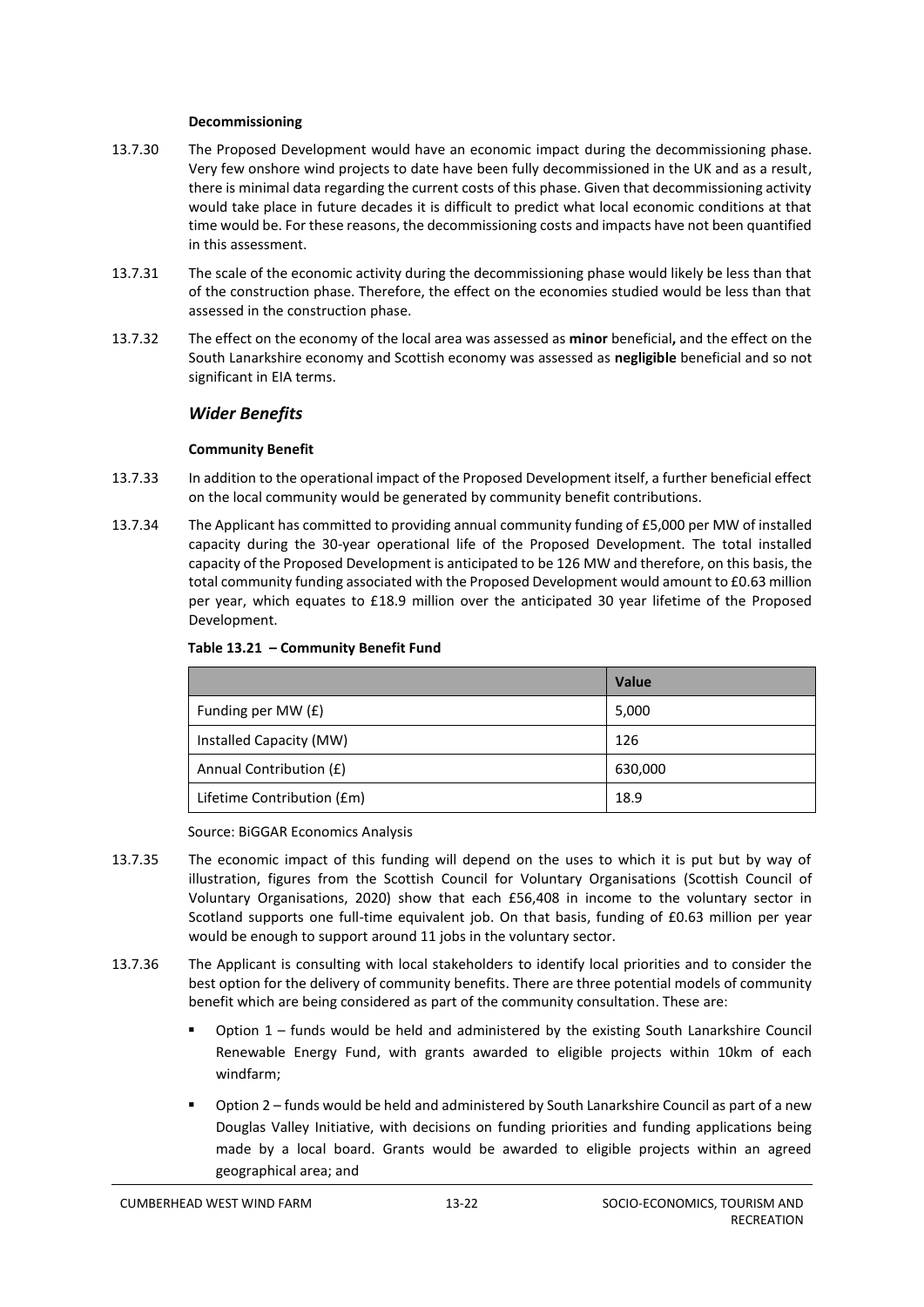- Option 3 funds would be held by a local Community Trust, supported by a third party administrator, and the administrator would report to the Trust. Grants would be awarded to eligible projects within an agreed geographical area.
- 13.7.37 The community benefit fund options for the Proposed Development are being considered alongside the options for the neighbouring Douglas West Wind Farm Extension and Hagshaw Hill Repowering projects. In total, the annual community benefit fund from these wind farms could be up to £1.4 million and the largest fund would be associated with the Proposed Development.
- 13.7.38 The community consultation is also considering the local priorities for what kinds of projects should be supported.
- 13.7.39 The funds could be used to support short term projects, such as annual commitments to activities including gala days and music groups and applications from individuals. This would also cover support for carers and education activities.
- 13.7.40 The funds could also be used to support medium term projects, which could support economic development such as support for apprenticeships, rural housing and transport projects and rural energy and ICT support.
- 13.7.41 An element of the fund could also be used to deliver long term strategic, large–scale projects/initiatives which create tangible and lasting benefits for local communities. Initial possibilities that have been raised are developing a mountain biking destination and Adventure Tourism offering in the local area and assisting small business start-ups and social enterprises in this sector. This would capitalise on wind farm infrastructure, local heritage assets and the proximity to the M74, stimulating job creation and economic activity in the local area. Delivering strategic improvements in the physical and recreational environment of Coalburn, Lesmahagow, Douglas, Glespin, Rigside and Douglas Water, and improving transport links to/from the local communities, have also been suggested.
- 13.7.42 Community benefit payments are not considered as part of the EIA process and therefore the significance of effect has not been assessed.

# **Shared Ownership**

- 13.7.43 In addition to community benefit funding, the local community could also financially benefit from the Proposed Development through a shared ownership scheme.
- 13.7.44 The Scottish Government Good Practice Principles for Shared Ownership of Onshore Renewable Energy Developments (Scottish Government, 2019) sets out the Scottish Government's view that shared ownership should become the standard in the renewables industry, and how this can be achieved. This commitment to shared ownership was renewed in the 2017 Onshore Wind Policy Statement (Scottish Government, 2017).
- 13.7.45 The Scottish Government is committed to shared ownership because it can strengthen relations between developers and communities, build the capacity of communities and empower their members, and support Scotland's ambitious targets for locally-owned renewable energy.
- 13.7.46 In the case of the Proposed Development, the Applicant is committed to exploring the potential for a community investment with the local community whereby the Applicant owns the project and the community group(s) would have an opportunity to invest in the operational windfarm in order to receive a share of the revenue. In this context, the community group(s) is not a shareholder of the project and does not own a physical asset.

#### **Economic Impact of Community Investment Revenue Sources**

- 13.7.47 The returns to the community from any involvement with a wind farm community investment scheme will vary depending on the anticipated operational costs and any costs associated with raising the finance needed to fund the community investment.
- 13.7.48 By way of example, a 5% community investment in the Proposed Development would be equivalent to the output of 6.0 MW. The returns that a community share of this size would vary depending on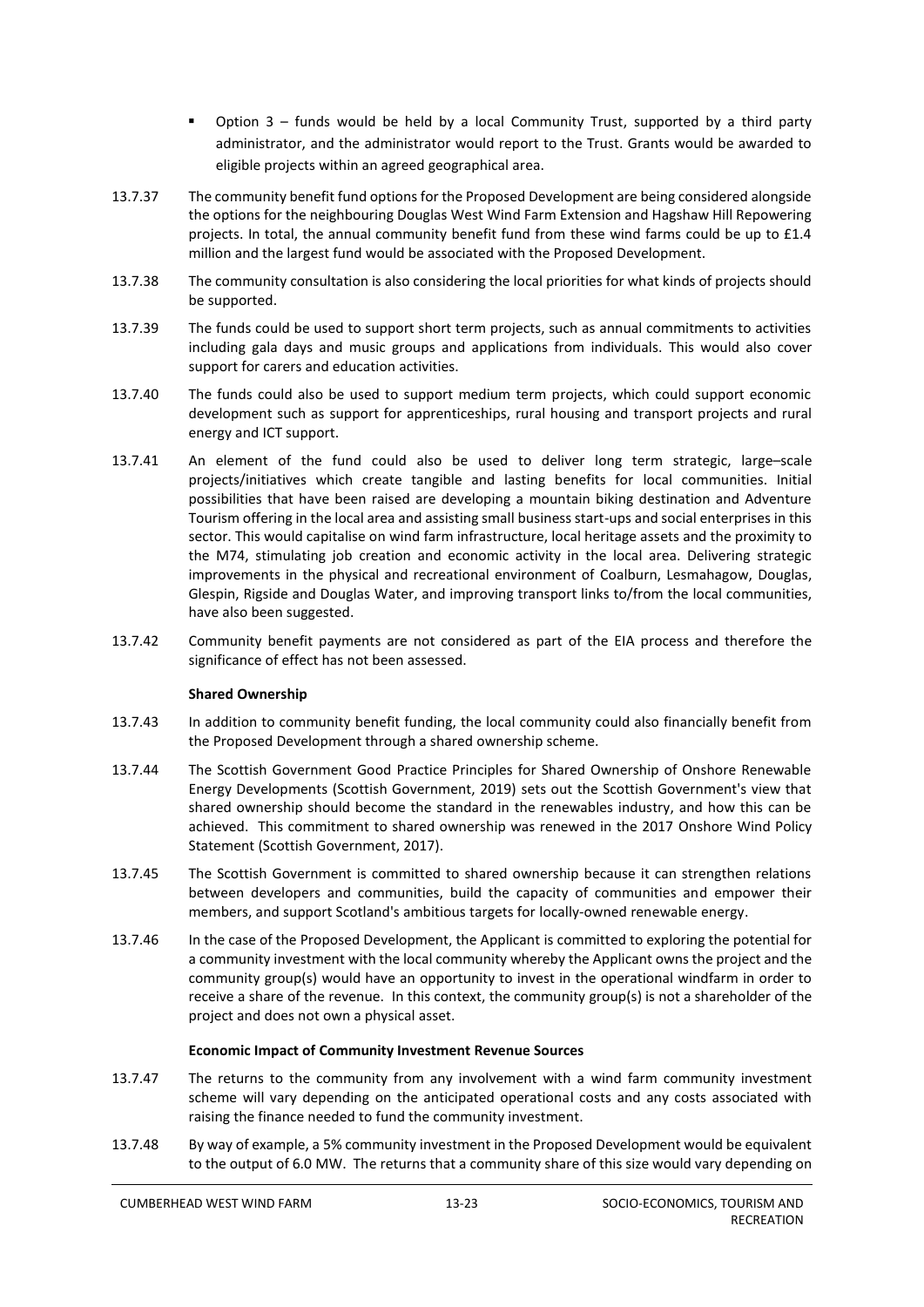the output of the wind farm, the value of the electricity sold in the market, the capex and opex costs of the wind farm, and the costs to the community from financing the project. Similarly, the value of the revenue is likely to fluctuate between years.

- 13.7.49 Income received from any community investment would be in addition to the £0.63 million community benefit funding paid by the Applicant.
- 13.7.50 The community could use revenues to support economic development projects in the local area, in line with the Community Action Plans discussed in Section 13.6.
- 13.7.51 In addition to directly supporting employment, the income received from any community investment in the Proposed Development could also be used to leverage in more private funding to support other wider economic development projects. Experience of similar Community Development Trusts to date have found that the availability of local revenue streams, such as those provided by a shared ownership scheme can result in leverage of five to ten times the resources under the control of the local organisation (BiGGAR Economics, 2018).
- 13.7.52 The economic impact associated with these revenues would be dependent on the projects in which the funds were spent. The Community Action Plans describe investments in a variety of areas including:
	- skills development;
	- community organisations;
	- **·** leisure centre development;
	- physical regeneration; and
	- community activities.
- 13.7.53 Given the possibility of direct job creation, as well as the meeting of the goals of each community, the effect of a shared ownership scheme was assessed as **moderate** and therefore significant (beneficial).

#### **Non-Domestic Rates**

- 13.7.54 The Proposed Development would be liable for non-domestic rates, the payment of which would contribute directly to public sector finances. Analysis of the rateable values of several wind farms nearby suggests that the average rateable value per MW is £20,760. On this basis, the total rateable value would be £2.6 million.
- 13.7.55 Applying a poundage rate of £0.52 per £1 of rateable value (Scottish Parliament, 2020), it is estimated that the Proposed Development could contribute £1.3 million annually to public finances. However, the actual contribution would depend on variables such as the actual load factor.
- 13.7.56 These non-domestic rates, by providing an additional revenue stream, would support the delivery of local government services. Over the 30-yearlifetime of the Proposed Development, non-domestic rates contributions are expected to be £40.5 million. However, the actual contribution will depend on variables such as the load factor and the potential for any relief from non-domestic rates.
- 13.7.57 The contribution to public finances was assessed as **negligible** and therefore not significant.

# *Tourism and Recreation*

#### **Wind farms and Tourism**

13.7.58 The extent to which the development of the onshore wind sector affectsthe tourism sector is a wellresearched topic, with several studies published over the last decade.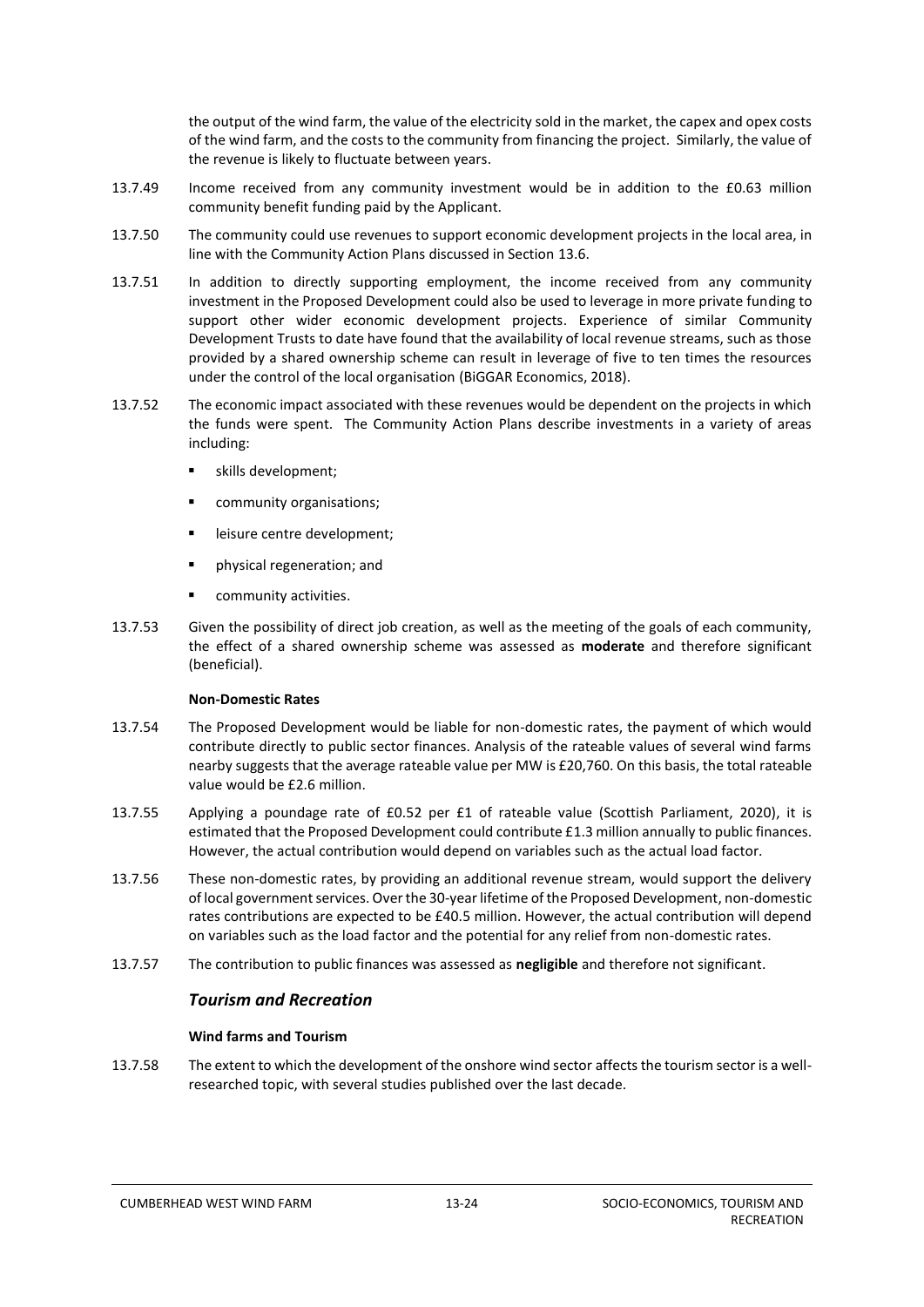*Glasgow Caledonian University's Moffat Centre (2008), The Economic Impacts of Wind Farms on Scottish Tourism* 

- 13.7.59 Whilst now over a decade old, the report by Glasgow Caledonian University's Moffat Centre (Glasgow Caledonian University/Moffat Centre, 2008) is perhaps the most comprehensive on the impacts of wind farms on tourism in Scotland, incorporating a literature review, an intercept survey of tourists in the study area, an internet survey, a Geographic Information Systems (GIS) study about the effect on accommodation and economic analysis of the results. The study area for this report included Caithness and Sutherland, Perth and Kinross, Stirling, Dumfries and Galloway, and the Scottish Borders.
- 13.7.60 The literature review found that most of the studies concluded that there were no significant adverse outcomes of wind farms on tourism in sensitive areas, as they generally don't have wind farms approved.
- 13.7.61 The intercept survey of tourists carried out in Scotland found 25 % viewed wind farms negatively, but the majority had neutral or positive opinions. Respondents who had already seen a wind farm were also less likely to be hostile to them. Although a significant minority (20-30 %) preferred landscapes without wind farms, very few would change their future intention to revisit Scotland based on them.
- 13.7.62 A 2012 report commissioned by the Scottish Government (ClimateXchange, 2012) subsequently found that the findings of the Glasgow Caledonian report were robust and that there had been no adverse effect on tourism in the areas considered in the original report.

*Scottish Parliament Economy, Energy and Tourism Committee (2012), Reports on the Achievability of the Scottish Government's Renewable Energy Targets* 

- 13.7.63 Also, in 2012, following an inquiry into the achievability of the Scottish Government's renewable energy targets, the Scottish Parliament's Economy, Energy and Tourism Committee (Scottish Parliament Economy, Energy and Tourism Committee, 2012) concluded that:
- 13.7.64 *"Several witnesses made assertions that there would be a negative impact on Scotland's tourism industry from renewable developments. However, these assertions were contradicted by research evidence from VisitScotland and others.*
- 13.7.65 *Whilst care always needs to be taken in terms of the planning process and decisions on the siting of individual projects in areas popular with tourists and in our more rural and remote rural areas, no witness has provided the Committee with robust, empirical evidence, as opposed to anecdotal comment and opinion, that tourism is being negatively affected by the development of renewable projects."*

# *VisitScotland (2012), Wind Farm Consumer Research*

13.7.66 A survey commissioned by VisitScotland in 2011 (VisitScotland, 2012) looked at the attitudes of tourists towards wind farms. It surveyed 2,000 people in the UK and 1,000 people in Scotland, who had visited Scotland recently. The majority (86-91 %) were in agreement about the importance of the natural scenery and landscape, for most of the respondents (80-83 %) their decision to stay in the UK for a short holiday would not be affected by the presence of a wind farm. In general, the respondents did not feel that wind farms ruined the tourism experience.

#### *BiGGAR Economics (2017), Wind Farms and Tourism Trends in Scotland*

- 13.7.67 A study undertaken by BiGGAR Economic in 2017 (BiGGAR Economics, 2017), analysed the effects of wind farms on the tourism sector in Scotland at a National, Regional and Local level. This was an updated study of work previously published in 2016.
- 13.7.68 The report found that while the capacity of wind farms has more than doubled over the study period, employment in sustainable tourism had increased by more than 15 %. Furthermore, the analysis found no correlation between tourism employment and the number of turbines at the Local Authority level. The study also considered the impact on employment up to 15 km from developments, and the wind farms considered were those constructed between 2009 and 2015.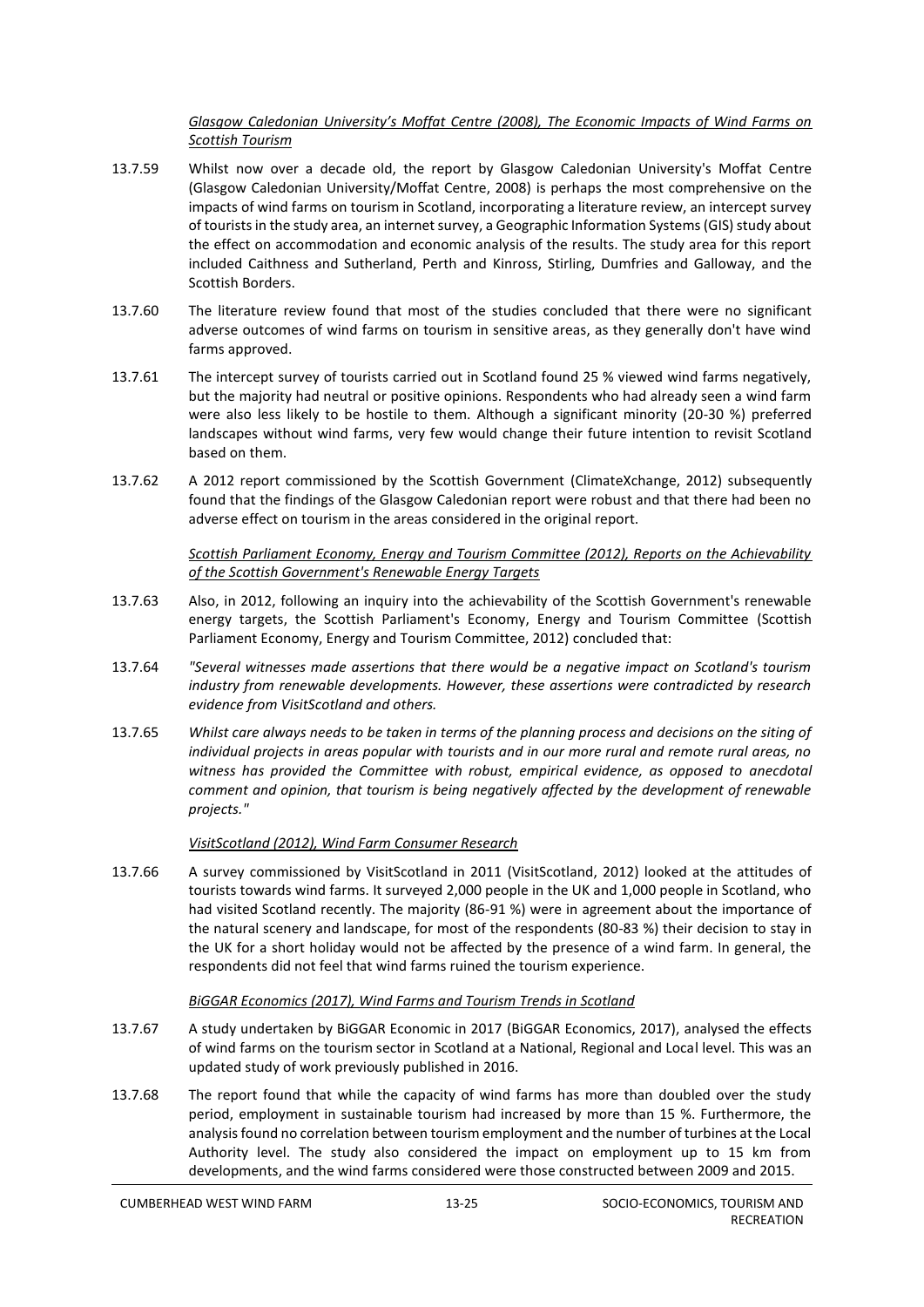13.7.69 The study concludes that national statistics suggest there is no relationship between the development of onshore wind farms and tourism employment in Scotland, the Local Authority in which the wind farms are located or the local area surrounding the development.

# **Tourist Attractions**

- 13.7.70 It should be noted that the Proposed Development exists within an area where the presence of onshore wind development has already been established and will remain in place for many years to come. This suggests that any effect of the Proposed Development would be limited as a wind farm landscape has already been established at this location.
- 13.7.71 Several of the attractions near the Proposed Development are recreational assets for the local area, for example, Douglas Water Golf Club, Hollandbush Golf Club and Kypeside Fishery, as well as Lanark Golf Course, Lanark Loch and Clyde Valley Family Park. The nature of the attractions and their comparative distance from the site indicate that there would be limited impacts resulting from the Proposed Development. Therefore, the effect on each of these attractions was assessed as **negligible** and therefore not significant.
- 13.7.72 The attractions in New Lanark, including the New Lanark World Heritage Site and Visitor Centre and the Falls of Clyde Visitor Centre and Wildlife Reserve, as well as Craignethan Castle and the Clyde Valley Woodlands National Nature Reserve, are considered to be important to the regional or national tourism offering by attracting visitors from outside the area. Visitors to Craignethan Castle, for example, are likely to be interested in the history of the site, visitors to the nature reserve in Clyde Valley would be attracted to nature and woodlands, and it is reasonable to assume that visitors to New Lanark would primarily be interested in the site's social and industrial historical significance. Furthermore, it is noted that the Proposed Development will not be seen from the New Lanark World Heritage Village. As a result, it is considered unlikely that the Proposed Development will affect the visitor experience. This is particularly true given the considerable distance from the Proposed Development to these attractions. Therefore, the effect was assessed as **negligible** and not significant for each of the attractions.

# **Tourism Accommodation**

- 13.7.73 The impact on tourism businesses would depend on the extent to which impacts from the Proposed Development, such as the additional views that they may acquire, may influence the behaviour of tourists visiting the businesses. Views of the Proposed Development from accommodation providers are likely to be limited, given the relative distances to sites such as Muirkirk, New Lanark, Lanark, Strathaven and Larkhall. There are also a small number of accommodation providers near the M74 or A71 and are marketed on their relative proximity to these transport routes. Therefore, the effect on accommodation providers in these areas is assessed as **negligible**.
- 13.7.74 It is also possible that the construction of the Proposed Development could have a temporary beneficial effect on local tourism businesses as a result of employees either staying locally and/or purchasing food and other supplies while working on site. The relatively low number of accommodation businesses in the local area suggests that the effect on these businesses would be **moderate** and beneficial.

# **Tourist Routes**

- 13.7.75 Potential permanent adverse effects on walking and cycling routes in the local area (both shortdistance and longer distance) would depend on the extent to which the Proposed Development might change the existing character of the routes and tourists' enjoyment of them. The fact that there are already operational wind farms in the study area, means that this type of development is already an established part of the local environment. This means that walkers and cyclists visiting the area should already have a reasonably high expectation of seeing a wind farm during their trip.
- 13.7.76 The magnitude of the effect of any additional views of turbines that may be acquired as a result of the Proposed Development would be low and this implies that the overall significance of this effect would be **negligible** and therefore not significant.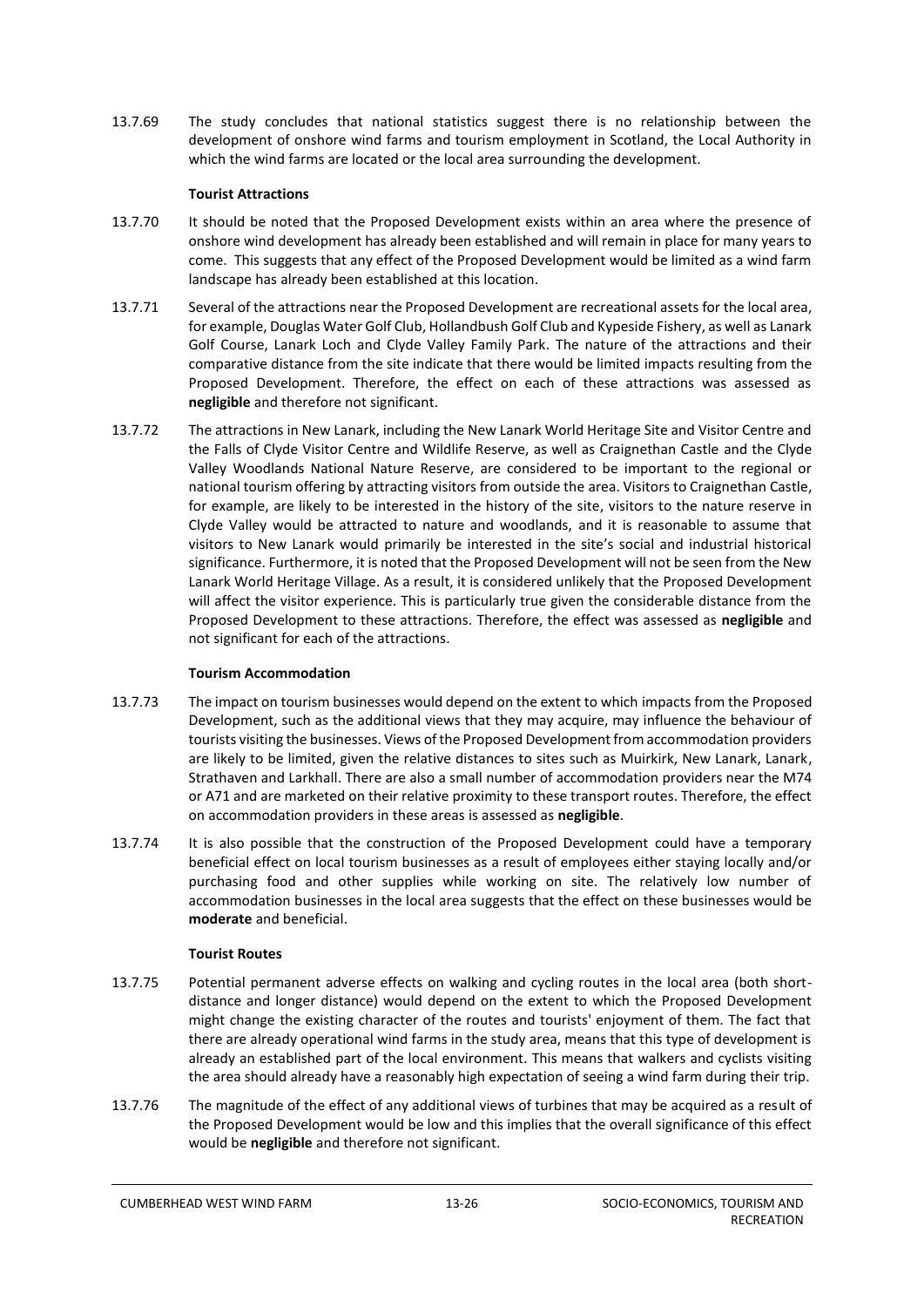- 13.7.77 In terms of future Tourist Routes, it is noted that SLC and Scottish Natural Heritage (SNH) are exploring plans to link Glasgow with the River Ayr Way and the Southern Upland Way as part of the Clyde Walkway Extension Project.
- 13.7.78 The development of the Clyde Walkway Extension would, therefore, join up multiple long-distance routes through central and southern Clydesdale. The Douglas/Coalburn area could play an important part in these new routes with the potential for the east to west route from Glenbuck to New Lanark to pass through parts of the Proposed Development site, and there is also the potential for a further route south to the Southern Upland Way from the Douglas area via Crawfordjohn.
- 13.7.79 Graphic 13.2**Error! Reference source not found.** illustrates how the development of a Heritage Trail and path network around Douglas and Coalburn could contribute to the missing link between the Clyde Walkway and the River Ayr Way.



#### **Graphic 13.2 Strategic Walking Routes of Scotland**

- 13.7.80 Existing long-distance path networks have been shown to boost tourism, the economy, the health of local people and the environment of communities through which they pass. Facilitation of the Clyde Walkway Extension through the site and the adjoining wind farms could provide an interesting part of the new route which could enhance the existing tourism and recreation offering in the local area and bring more passing trade and visitors to Douglas and Coalburn. This would create the opportunity to build on existing marketed walks around Douglas such as the 'Douglas Explorer' walk promoted by Walkhighlands.
- 13.7.81 The potential effect of the proposed network was assessed as **moderate** and therefore significant.

# **Proposed Investment in Adventure Tourism**

- 13.7.82 As noted there are limited tourism assets within the vicinity of the Proposed Development. The Applicant has proposed community benefit and shared ownership schemes that could result in significant community investment, and be used to create new assets such as a mountain biking destination or similar adventure tourism opportunities in the local area, which have been identified as potential growth areas in Scotland's tourism offering. One of the potential long-term investment options for the community benefit funding that has been put forward for public consultation is a major investment in adventure tourism. Similar destinations include Glentress near Peebles. Given the proximity to the M74, and existing walking/cycling trails, this could result in a noticeable increase in visitors to the area, and opportunities for local employment.
- 13.7.83 Although the potential effect of this employment has been considered previously, it is worth noting that the Proposed Development could strengthen and catalyse the area's tourism offering and create new employment opportunities. Therefore, this has been assessed as a **moderate** beneficial effect on the local community.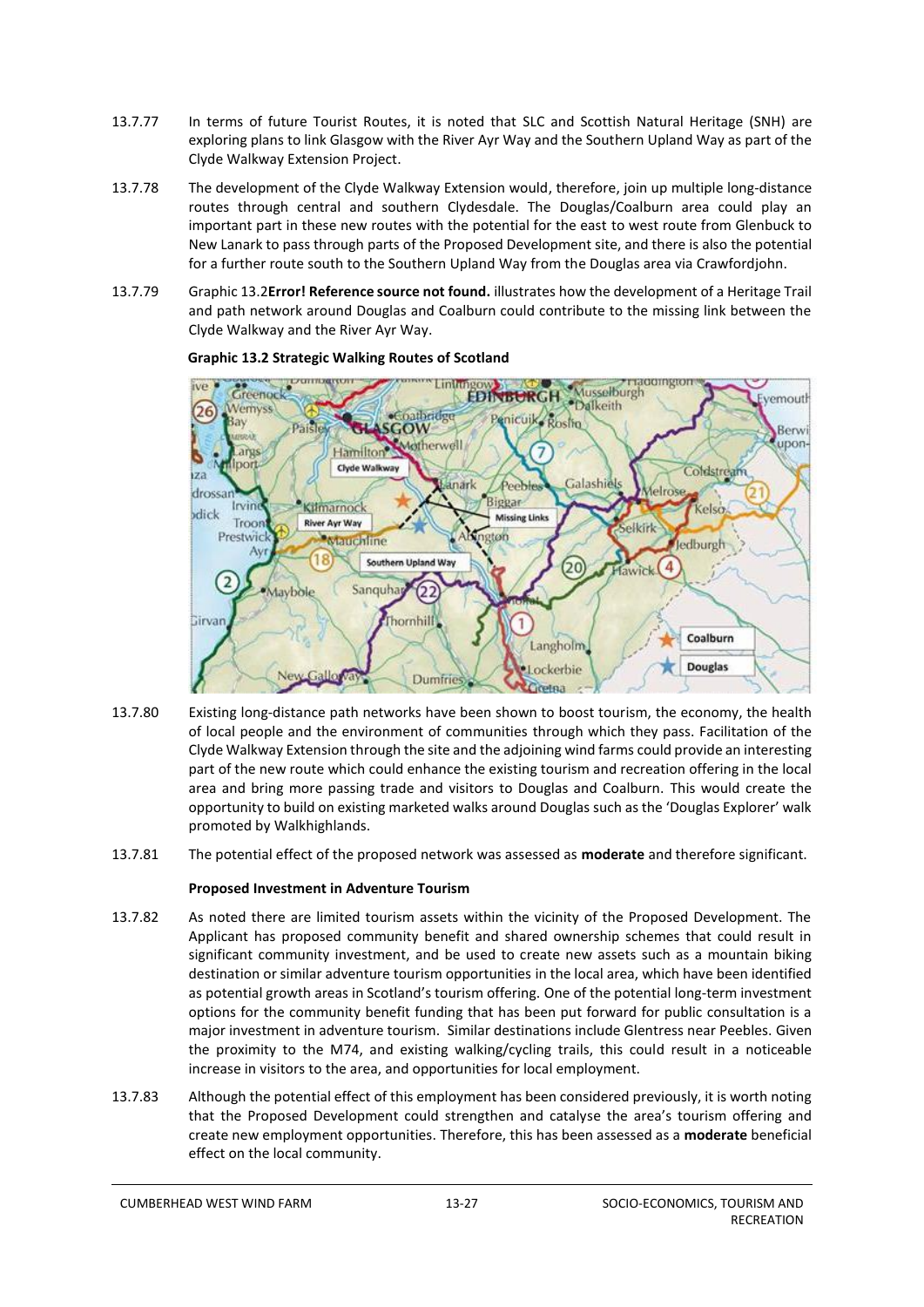# <span id="page-30-0"></span>13.8 Mitigation

13.8.1 The assessment has not identified any significant effects associated with the Proposed Development and therefore it is unnecessary to consider mitigation.

# <span id="page-30-1"></span>13.9 Residual Effects

- 13.9.1 The residual effects identified in this assessment include:
	- a temporary, **minor** beneficial effect on the regional economy as a result of construction-related expenditure;
	- **EXECT** a temporary, **negligible** beneficial effect on the national economy as a result of constructionrelated expenditure;
	- a temporary, **moderate** beneficial effect on local accommodation providers as a result of contractors paying for accommodation;
	- a permanent, **negligible** beneficial effect on the regional and national economy due to operations and maintenance expenditure;
	- a permanent, **negligible** effect on local tourism assets and accommodation providers from the operation of the Proposed Development;
	- a permanent, **moderate** beneficial effect on local communities arising from increased investment and capacity building as a result of the shared ownership and community benefit proposals; and
	- a permanent, **moderate** beneficial effect on local communities arising from increased investment in local tourism infrastructure.

# <span id="page-30-2"></span>13.10 Cumulative Assessment

- 13.10.1 There are three main ways in which the Proposed Development could contribute to cumulative socio-economic effects. Two of these could result in beneficial cumulative effects and the other could result in an adverse cumulative effect.
- 13.10.2 Adverse cumulative effects on tourism, recreation and socio-economics could occur if the Proposed Development was expected to have a significant cumulative visual impact on important tourism receptors and this resulted in a change of visitor spending behaviour. The cumulative visual impact of the Proposed Development is assessed in Chapter 6, Landscape & Visual. It is, however, important to note that even if such effects were to occur, they would not necessarily result in impacts on the tourism and recreation economy.
- 13.10.3 The Proposed Development also has the potential to generate beneficial cumulative impacts if it were to help encourage the development of a significant local renewable energy supply chain. Investigations undertaken by the Applicant have identified several potential suppliers in the local area so there is some evidence that this effect may already be occurring.
- 13.10.4 The Proposed Development forms part of a cluster of onshore wind developments in the local area, including neighbouring projects such as Douglas West Extension and Hagshaw Hill Repowering, which were also developed by 3R Energy. There is now the potential for onshore wind construction activity to be present in the Hagshaw Cluster for the next 5 years or so; from now through to 2025, based on current proposals (see Chapter 1, Table 1.1). The development of a cluster of projects presents local suppliers with the opportunity to secure longer term work and maintain a stable income stream. Similarly, the longevity of the opportunity is likely to encourage local suppliers to consider how they could diversify to meet the needs of the projects. Support through the operational life of the wind farms will continue well beyond 2025.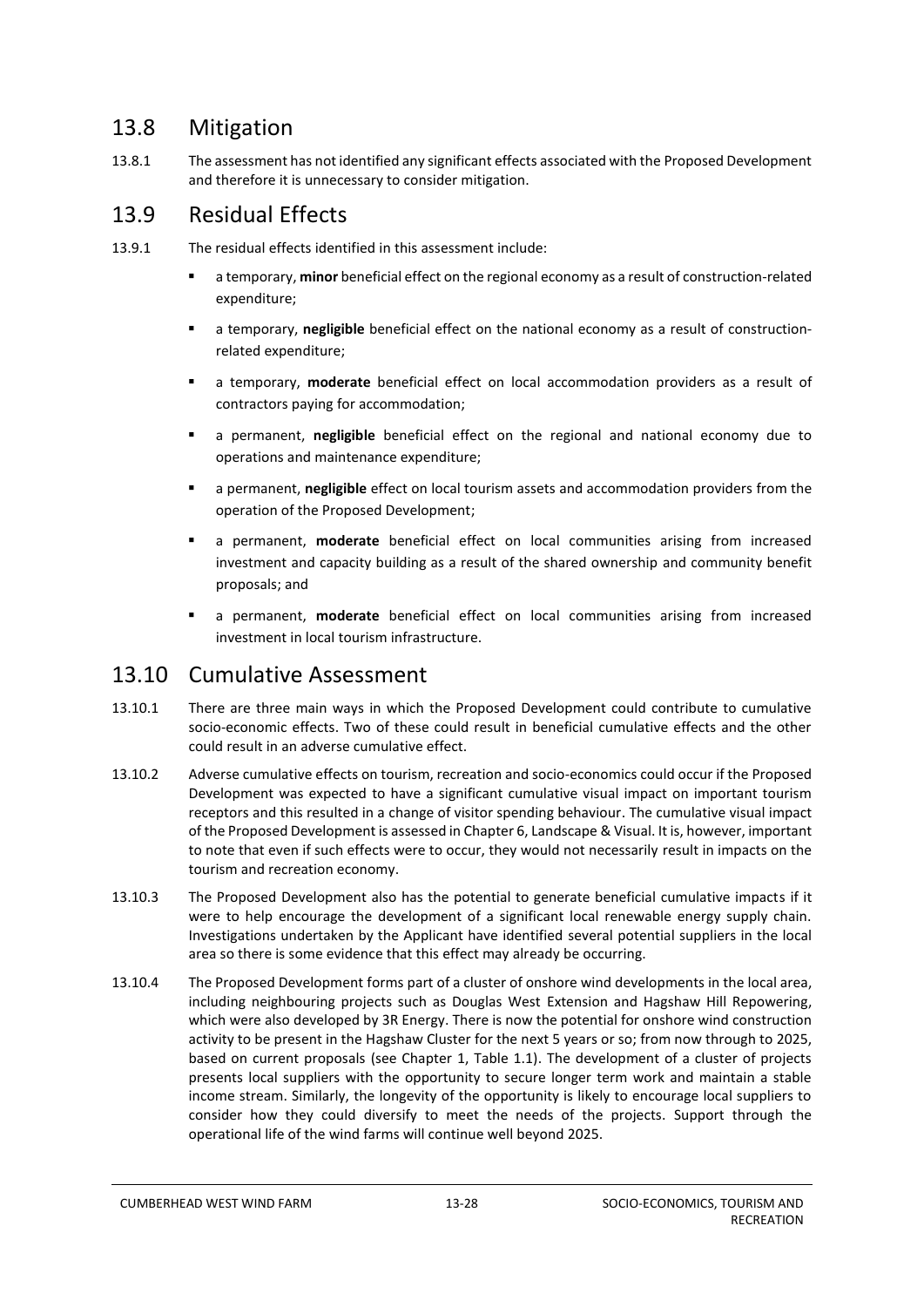- 13.10.5 The development of a strong local supply chain would help to increase the economic benefits of the Proposed Development and similar projects to the local area, which could help to increase the magnitude of the long-term beneficial economic effects considered in this chapter. The Applicant's stated preference for securing supplies locally wherever possible should help to support this. The Applicant is committed to developing a strong relationship with local suppliers in the area who may be able to diversify into providing services to the onshore wind sector.
- 13.10.6 Additionally, if further community benefit and shared ownership income was secured from other similar developments in the area this would enable the local community to leverage more funding and investment into the area.

# <span id="page-31-0"></span>13.11 Summary

- 13.11.1 The socio-economic baseline indicates that the Local Area has a lower proportion of the population that is of working age, and this proportion is expected to decrease in the future. Employment in the area is concentred in the construction, wholesale and retail sectors with wages broadly in line with the Scottish average. Unemployment in the region is significantly lower than the Scottish average. The local area is an ongoing transition away from sectors such as coal mining and textiles, which dominated employment in the  $20<sup>th</sup>$  century.
- 13.11.2 The Proposed Development will result in a substantial investment in South Lanarkshire and Scotland, and is therefore expected to generate economic impact:
	- during the development and construction phase, the Proposed Development would generate up to:
		- £13.3 million GVA and 202 years of employment in South Lanarkshire; and
		- £42.6 million GVA and 657 years of employment in Scotland (including South Lanarkshire).
	- during each year of the operational phase, the Proposed Development would generate up to:
		- £0.7 million and 10 jobs in South Lanarkshire; and
		- £1.2 million GVA and 18 jobs in Scotland.
- 13.11.3 These effects have been assessed as not significant in EIA terms. Whilst the beneficial socioeconomic effects may not be significant in EIA terms, the project can contribute to economic recovery, locally and nationally, and to longer term inclusive and sustainable growth.
- 13.11.4 The Applicant has also committed to contributing £5,000 per MW per year in community benefit payments, in line with the Scottish Government guidance, which would be around £630,000 per year based on a total installed capacity of 126MW.
- 13.11.5 The Applicant has also indicated that shared ownership opportunities will be explored with the local community for the Proposed Development.
- 13.11.6 This would enable the local communities surrounding the Proposed Development, such as Coalburn, Lesmahagow, Douglas, Glespin, Rigside, and Douglas Water to invest in the local area, and meet the objectives set out their community action plans. This could involve developing the area's adventure tourism offering, resulting in increased visitor numbers and tourism.
- 13.11.7 There will also be income associated with the Proposed Development due to the payment of Non-Domestic Rates. Given the rates paid by similar development, it was estimated that the annual contribution of the Proposed Development would be £1.3 million.
- 13.11.8 The area immediately surrounding the Proposed Development has limited tourism activity at present and most of the nearby attractions are a substantial distance from the site. Furthermore, there are limited driving and cycling routes, although there are several local walking routes, including a section of the River Ayr Walkway.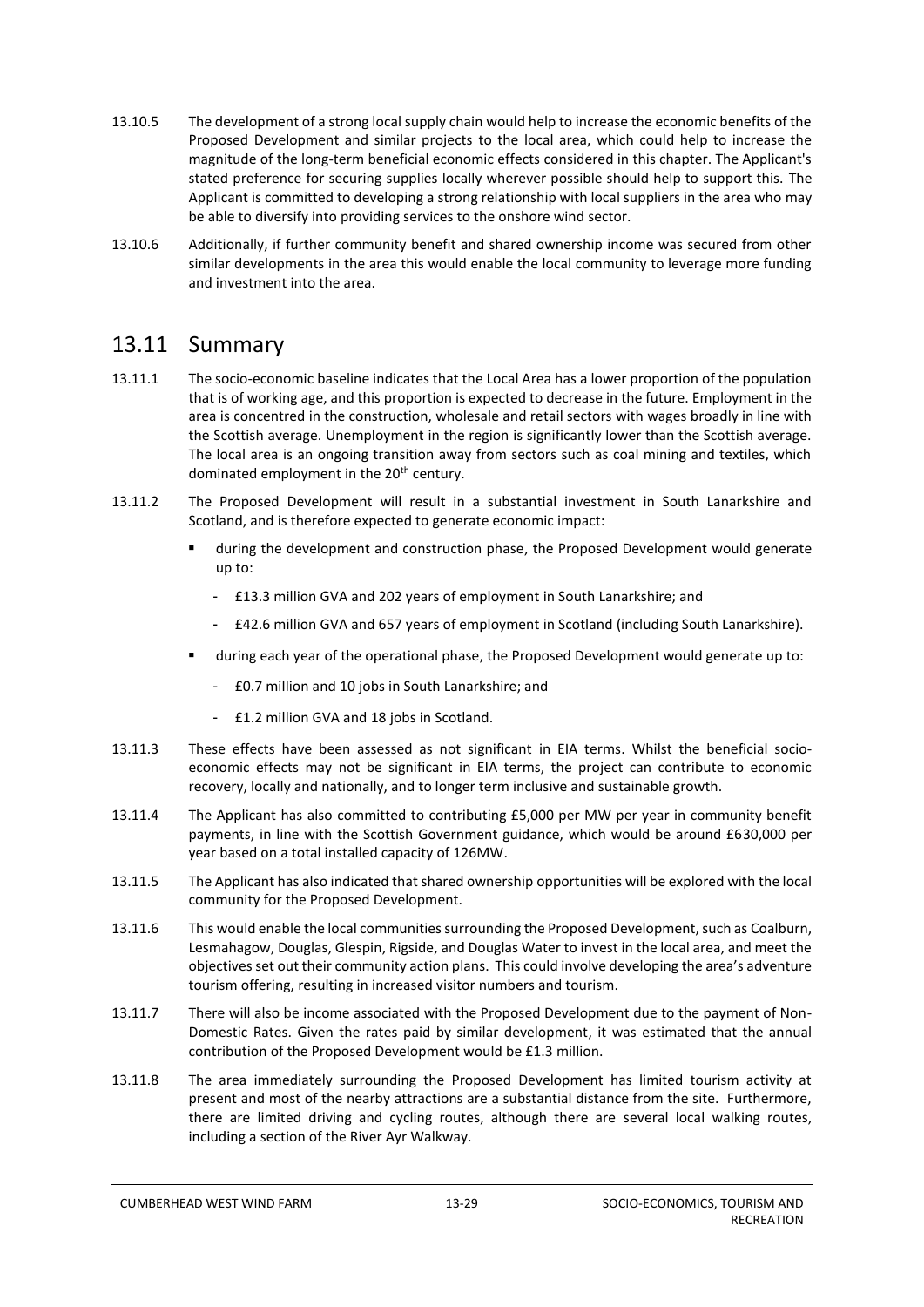- 13.11.9 It was assessed that there would be limited effects on tourism assets in the local area, such as tourism accommodation and tourism routes.
- 13.11.10 As this assessment did not identify any potentially significant adverse effects it was not necessary to consider mitigation.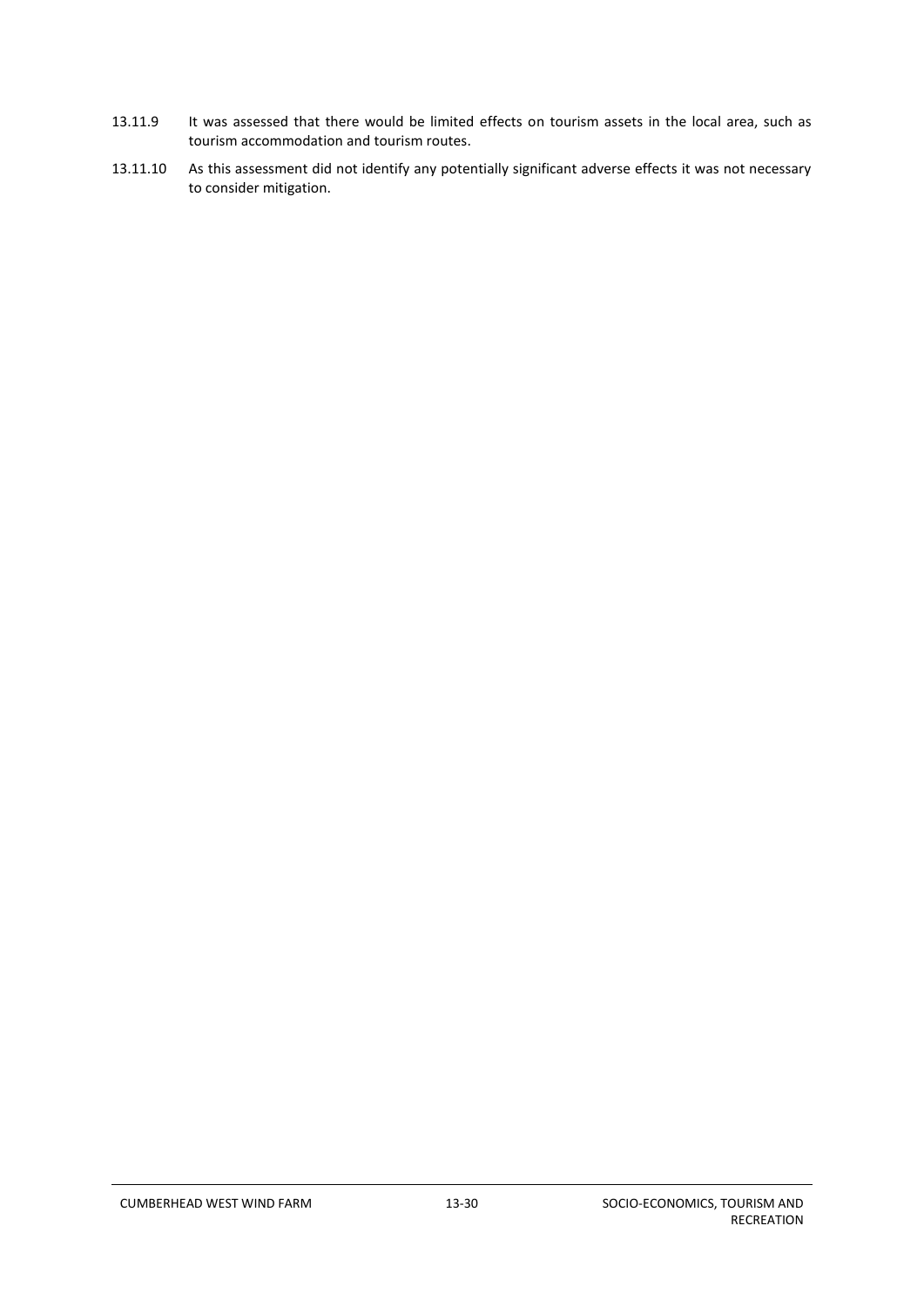### **Table 13.22 – Summary Table**

| <b>Description of Effect</b>                                                                | <b>Significance of Potential Effect</b> |                            | <b>Mitigation Measure</b> | <b>Significance of Residual Effect</b> |                            |  |
|---------------------------------------------------------------------------------------------|-----------------------------------------|----------------------------|---------------------------|----------------------------------------|----------------------------|--|
|                                                                                             | Significance                            | <b>Beneficial/ Adverse</b> |                           | Significance                           | <b>Beneficial/ Adverse</b> |  |
|                                                                                             |                                         |                            |                           |                                        |                            |  |
|                                                                                             | During Construction & Decommissioning   |                            |                           |                                        |                            |  |
| Economic impact of £13.3 million GVA<br>and 202 years of employment in South<br>Lanarkshire | Minor                                   | Beneficial                 | n/a                       | Minor                                  | <b>Beneficial</b>          |  |
| Economic impact of £42.6 million GVA<br>and 657 years of employment in<br>Scotland          | Negligible                              | Beneficial                 | n/a                       | Negligible                             | <b>Beneficial</b>          |  |
| Expenditure of construction workers in<br>local economy                                     | Moderate                                | Beneficial                 | n/a                       | Moderate                               | <b>Beneficial</b>          |  |
| <b>During Operation</b>                                                                     |                                         |                            |                           |                                        |                            |  |
| Annual economic impact of £0.7<br>million GVA and 10 jobs in South<br>Lanarkshire           | Negligible                              | Beneficial                 | n/a                       | Negligible                             | <b>Beneficial</b>          |  |
| Annual economic impact of £1.2<br>million GVA and 18 jobs in Scotland                       | Negligible                              | Beneficial                 | n/a                       | Negligible                             | Beneficial                 |  |
| Potential revenue from shared<br>ownership                                                  | Moderate                                | <b>Beneficial</b>          | n/a                       | Moderate                               | <b>Beneficial</b>          |  |
| Payment of an estimated £1.3 million<br>in Non-Domestic Rates                               | Negligible                              | Beneficial                 | n/a                       | Negligible                             | <b>Beneficial</b>          |  |
| Effect on tourism assets                                                                    | Negligible                              | Beneficial                 | n/a                       | Negligible                             | Beneficial                 |  |
| Effect on tourism accommodation<br>providers                                                | Negligible                              | Adverse                    | n/a                       | Negligible                             | Adverse                    |  |
| Effect on tourism routes                                                                    | Negligible                              | Adverse                    | n/a                       | Negligible                             | Adverse                    |  |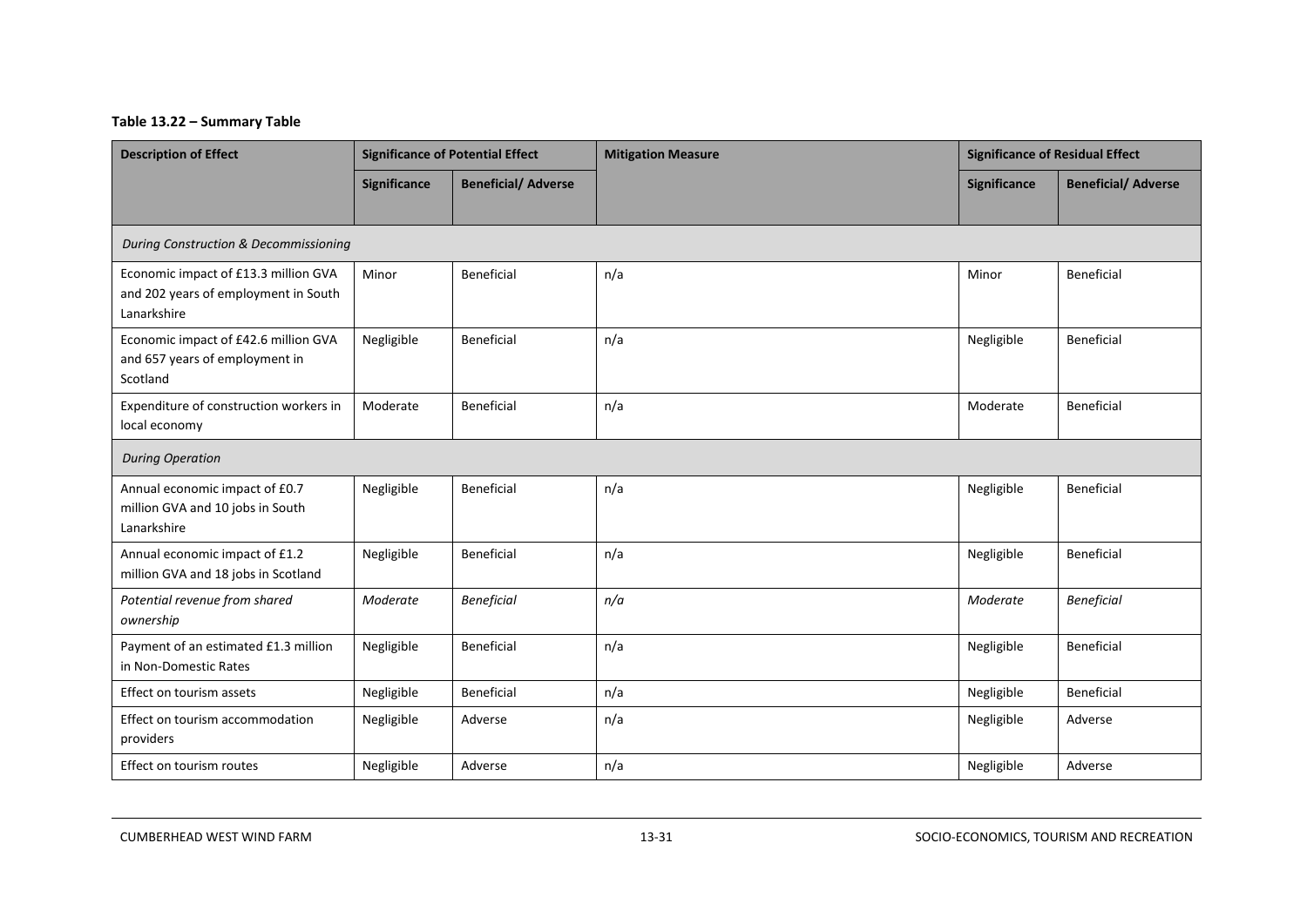| <b>Description of Effect</b>                                | <b>Significance of Potential Effect</b> |                           | <b>Mitigation Measure</b> | <b>Significance of Residual Effect</b> |                            |
|-------------------------------------------------------------|-----------------------------------------|---------------------------|---------------------------|----------------------------------------|----------------------------|
|                                                             | <b>Significance</b>                     | <b>Beneficial/Adverse</b> |                           | Significance                           | <b>Beneficial/ Adverse</b> |
| Effects of proposed investment in<br>tourism infrastructure | Negligible                              | Adverse                   | n/a                       | Negligible                             | Adverse                    |
| Effect of proposed investment in path<br>network            | Moderate                                | Beneficial                | n/a                       | Moderate                               | Beneficial                 |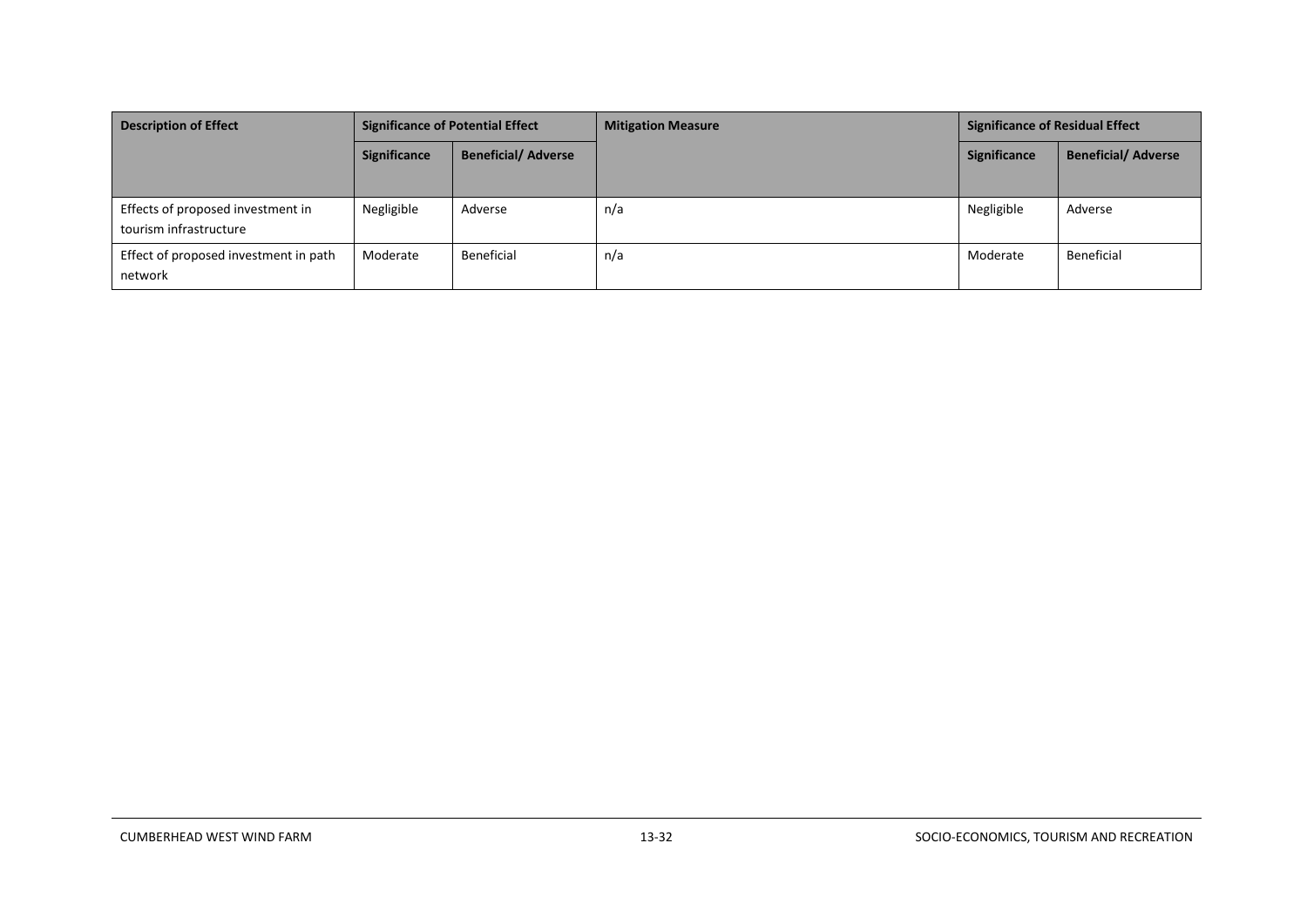# <span id="page-35-0"></span>13.12 References

BiGGAR Economics. (2017). Wind Farms and Tourism Trends in Scotland.

ClimateXchange. (2012). The Impact of Wind Farms on Scottish Tourism.

Coalfields Community Futures. (2017). Rigside and Douglas Water Community Action Plan 2018- 2023.

Department of Energy and Climate Change, RenewableUK. (2012). Onshore Wind: Direct and Wider Economic Impacts.

Glasgow Caledonian University/Moffat Centre. (2008). The Economic Impacts of Wind Farms on Scottish Tourism.

Lanarkshire Area Tourism Partnership. (2016). South Lanarkshire Tourism Action Plan 2016-2020.

ONS. (2019). Family Expenditure Survey in the UK - April 2018 to March 2019.

ONS. (2020). Annual Business Survey, Revised Results 2018.

RenewableUK. (2015). Onshore Wind: Economic Impacts in 2014.

Scottish Council of Voluntary Organisations. (2020). State of the Sector 2020 - Scottish voluntary sector statistics.

Scottish Government (2014) Scottish Planning Policy

Scottish Government. (2015). Good Practice Principles for Shared Ownership of Onshore Renewable Energy Developments.

Scottish Government. (2015). Scotland's Economic Strategy.

Scottish Government. (2017). Draft Onshore Wind Policy Statement.

Scottish Government. (2017). Scottish Energy Strategy: The Future of Energy in Scotland.

Scottish Government. (2018). Scotland's Economic Action Plan.

Scottish Government. (2019). Scotland Input-Output Tables 2015.

Scottish Government. (2020). Scotland's Economic Strategy - Growth Sector Statistics.

Scottish Parliament. (2019). Climate change (Emissions Reduction targets) (Scotland) Bill.

Scottish Parliament. (2020). Non Domestic Rates (Scotland) Bill. Retrieved from https://www.parliament.scot/S5\_Bills/Non-

Domestic%20Rates%20(Scotland)%20Bill/SPBill44PMS052019.pdf

Scottish Parliament Economy, Energy and Tourism Committee. (2012). Report on the Achievability of Scottish Government's renewable energy targets.

South Lanarkshire Council. (2013). Economic Strategy for South Lanarkshire Council 2013-23.

South Lanarkshire Council. (2020, 30 6). Core Path Network. Retrieved from South Lanarkshire Council:

https://southlanarkshire.maps.arcgis.com/apps/webappviewer/index.html?id=ea777bba61f94767 a4a801f2f1d65e8b

The Scottish Tourism Alliance. (2020). Scotland Outlook 2030.

Urban Animation. (2016). Coalburn, Douglas and Glespin: Community Actions Plans. Coalburn Miners Welfare Charitable Society; St Bride's Centre.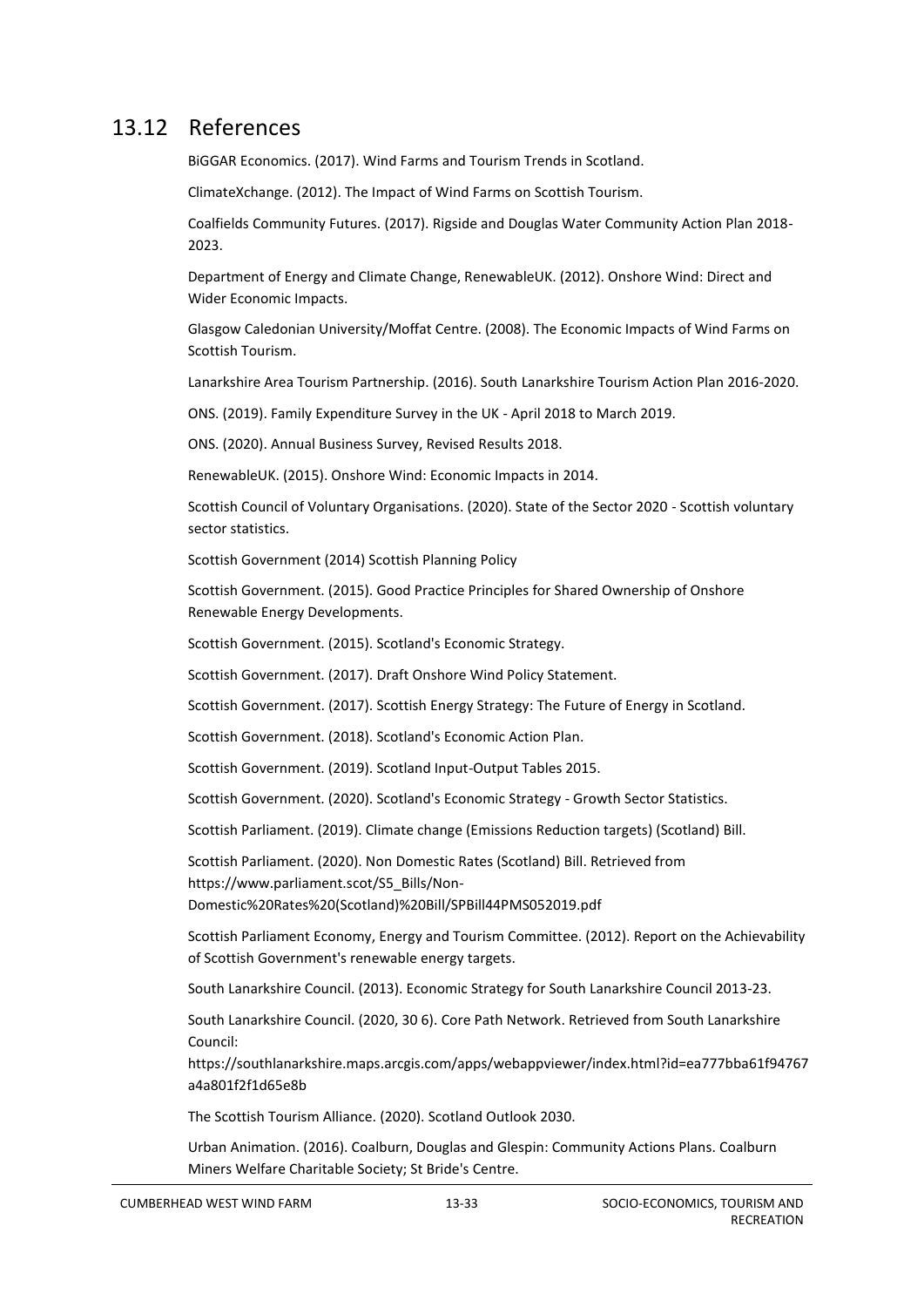VisitScotland. (2012). Wind Farm Consumer Research.